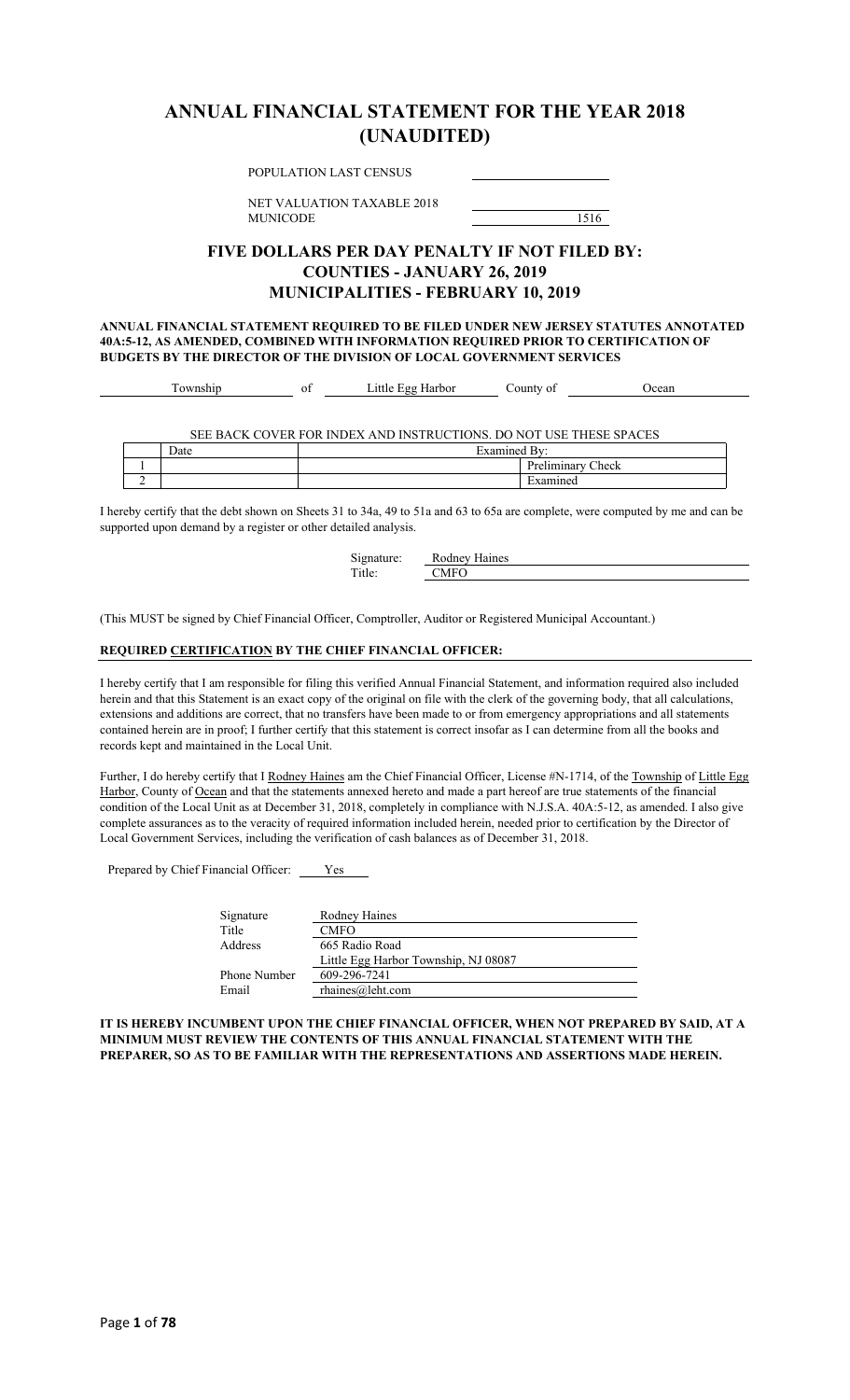### **THE REQUIRED CERTIFICATION BY AN RMA IS AS FOLLOWS:**

#### **Preparation by Registered Municipal Accountant (Statement of Statutory Auditor Only)**

I have prepared the post-closing trial balances, related statements and analyses included in the accompanying Annual Financial Statement from the books of account and records made available to me by the Township of Little Egg Harbor as of December 31, 2018 and have applied certain agreed-upon procedures thereon as promulgated by the Division of Local Government Services, solely to assist the Chief Financial Officer in connection with the filing of the Annual Financial Statement for the year then ended as required by N.J.S.A. 40A:5-12, as amended.

Because the agreed-upon procedures do not constitute an examination of accounts made in accordance with generally accepted auditing standards, I do not express an opinion on any of the post-closing trial balances, related statements and analyses. In connection with the agreed-upon procedures came to my attention that caused me to believe that the Annual Financial Statement for the year end December 31, 2018 is not in substantial compliance with the requirements of the State of New Jersey, Department of Community Affairs, Division of Local Government Services. Had I performed additional procedures, or had I made an examination of the financial statements in accordance with generally accepted auditing standards, other matters might have come to my attention that would have been reported to the governing body and the Division. This Annual Financial Statement relates only to the accounts and items prescribed by the Division and does not extend to the financial statements of the municipality/county, taken as a whole.

Listing of agreed-upon procedures not performed and/or matters coming to my attention of which the Director should be informed:

| Registered Municipal Accountant |
|---------------------------------|
| Firm Name                       |
| 618 STOKES RD                   |
| MEDFORD, New Jersey 08055       |
| Address                         |
| 6099530612                      |
| <b>Phone Number</b>             |
| $k$ frenia@hfacpas.com          |
| Email                           |
|                                 |

Certified by me 3/4/2019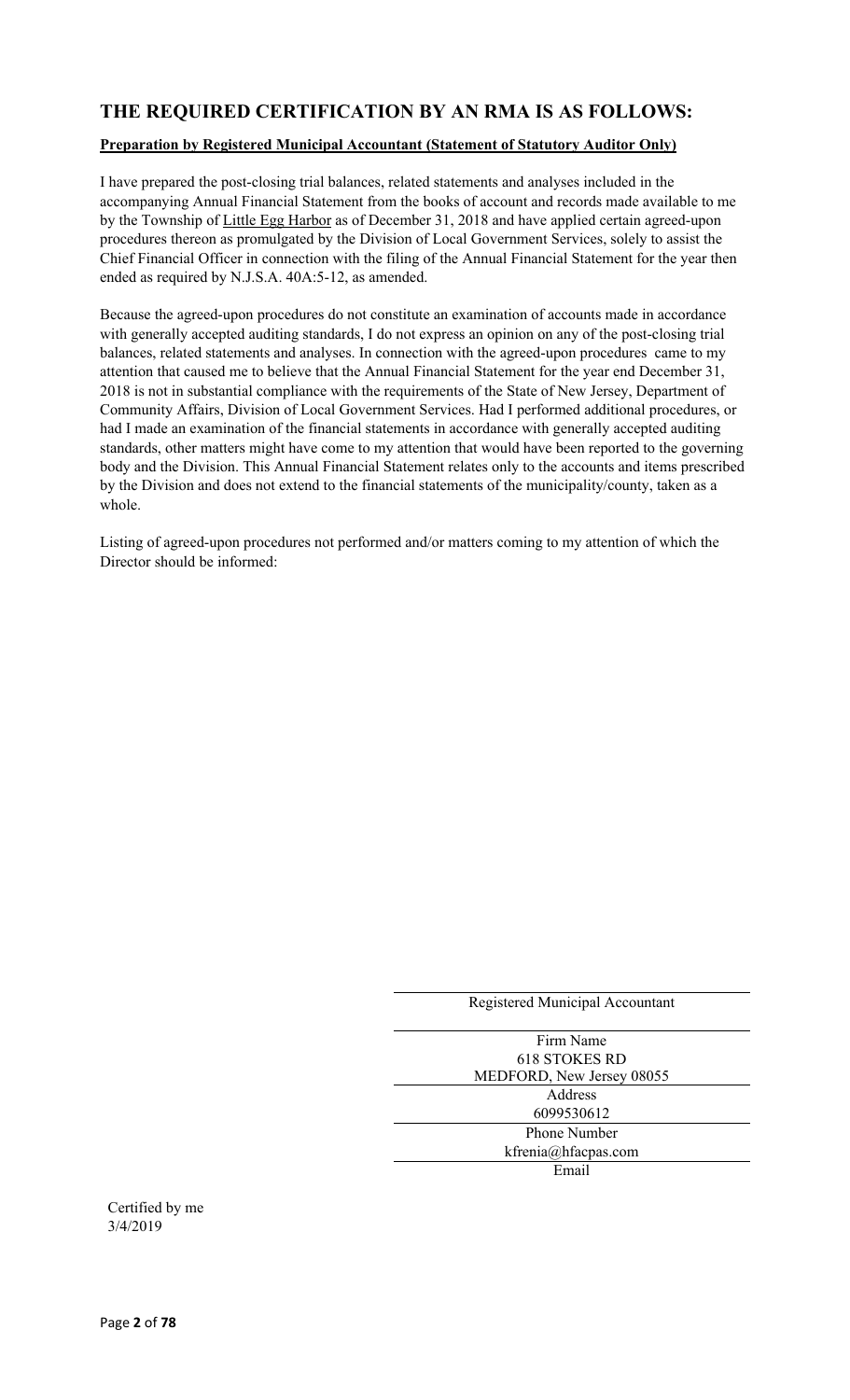### **MUNICIPAL BUDGET LOCAL EXAMINATION QUALIFICATION CERTIFICATION BY CHIEF FINANCIAL OFFICER**

*One of the following Certifications must be signed by the Chief Financial Officer if your municipality is eligible for local examination.*

### **CERTIFICATION OF QUALIFYING MUNICIPALITY**

- 1. The outstanding indebtedness of the previous fiscal year is **not in excess of 3.5%**
- 2. All emergencies approved for the previous fiscal year **did not exceed 3%** of total appropriations;
- 3. The tax collection rate **exceeded 90%**
- 4. Total deferred charges **did not equal or exceed 4%** of the total tax levy;
- 5. There were **no "procedural deficiencies" noted** by the registered municipal accountant on Sheet 1a of the Annual Financial Statement; and
- 6. There was **no operating deficit** for the previous fiscal year.
- 7. The municipality did **not** conduct an accelerated tax sale for less than 3 consecutive years.
- 8. The municipality did **not** conduct a tax levy sale the previous fiscal year and does not plan to conduct one in the current year.
- 9. The current year budget does **not** contain a levy or appropriation "CAP" referendum.
- 10. The municipality will **not** apply for Transitional Aid for 2019.

The undersigned certifies that this municipality has compiled in full in meeting **ALL** of the above criteria in determining its qualification for local examination of its Budget in accordance with N.J.A.C. 5:30-7.5.

| Municipality:            | Little Egg Harbor |
|--------------------------|-------------------|
| Chief Financial Officer: | Rodney Haines     |
| Signature:               | Rodney Haines     |
| Certificate $\#$ :       | N-1714            |
| Date:                    | 3/8/2019          |
|                          |                   |

### **CERTIFICATION OF NON-QUALIFYING MUNICIPALITY**

The undersigned certifies that this municipality does not meet item(s)  $#$  of the criteria above and therefore does not qualify for local examination of its Budget in accordance with N.J.A.C. 5:30-7.5.

| Municipality:            | Little Egg Harbor    |
|--------------------------|----------------------|
| Chief Financial Officer: | <b>Rodney Haines</b> |
| Signature:               | Rodney Haines        |
| Certificate $#$ :        | N-1714               |
| Date:                    | 3/7/2019             |
|                          |                      |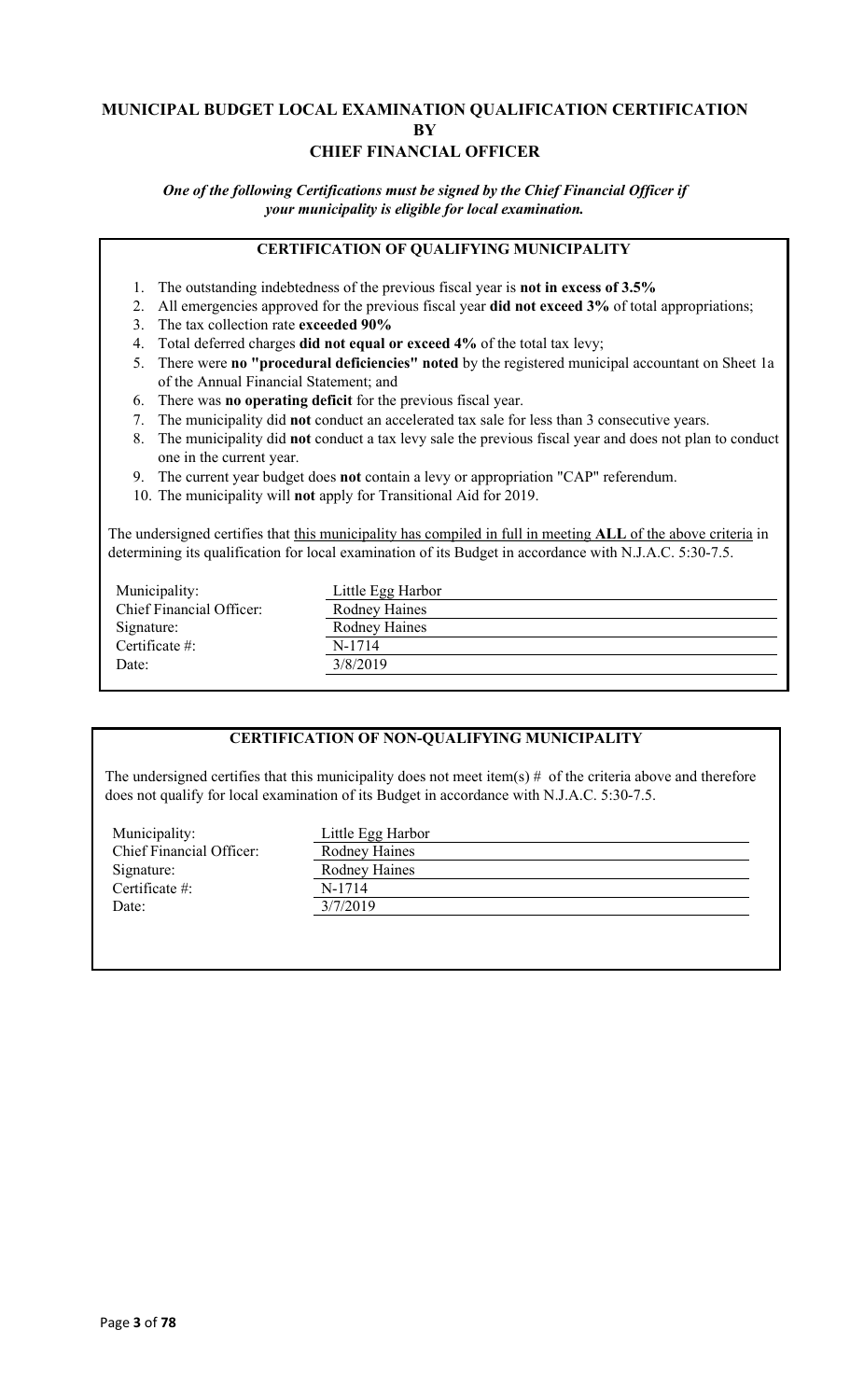**21-0732629** Fed I.D. # **Little Egg Harbor** Municipality **Ocean** County

### **Report of Federal and State Financial Assistance Expenditures of Awards**

Fiscal Year Ending: December 31, 2018

|              |                         | (2)                   |               |
|--------------|-------------------------|-----------------------|---------------|
|              | <b>Federal Programs</b> | <b>State Programs</b> | Other Federal |
|              | Expended                | Expended              | Programs      |
|              | (administered by        |                       | Expended      |
|              | the State)              |                       |               |
| <b>TOTAL</b> | \$224,794.65            | \$2,808,350.19        |               |

Type of Audit required by OMB Uniform Guidance and N.J. Circular 15-08-OMB: Single Audit

- Note: All local governments, who are recipients of federal and state awards (financial assistance), must report the total amount of federal and state funds expended during its fiscal year and the type of audit required to comply with OMB Uniform Guidance and N.J. Circular 15-08 OMB. The single audit threshold has been increased to \$750,000 beginning with fiscal year starting 1/1/2015.
- (1) Report expenditures from federal pass-through programs received directly from state governments. Federal pass-through funds can be identified by the Catalog of Federal Domestic Assistance (CFDA) number reported in the State's grant/contract agreements.
- (2) Report expenditures from state programs received directly from state government or indirectly from pass-through entities. **Exclude state aid (i.e., CMPTRA, Energy Receipts tax, etc.) since there are no compliance requirements.**
- (3) Report expenditures from federal programs received directly from the federal government or indirectly from entities other than state governments.

Rodney Haines 3/8/2019 Signature of Chief Financial Officer and Date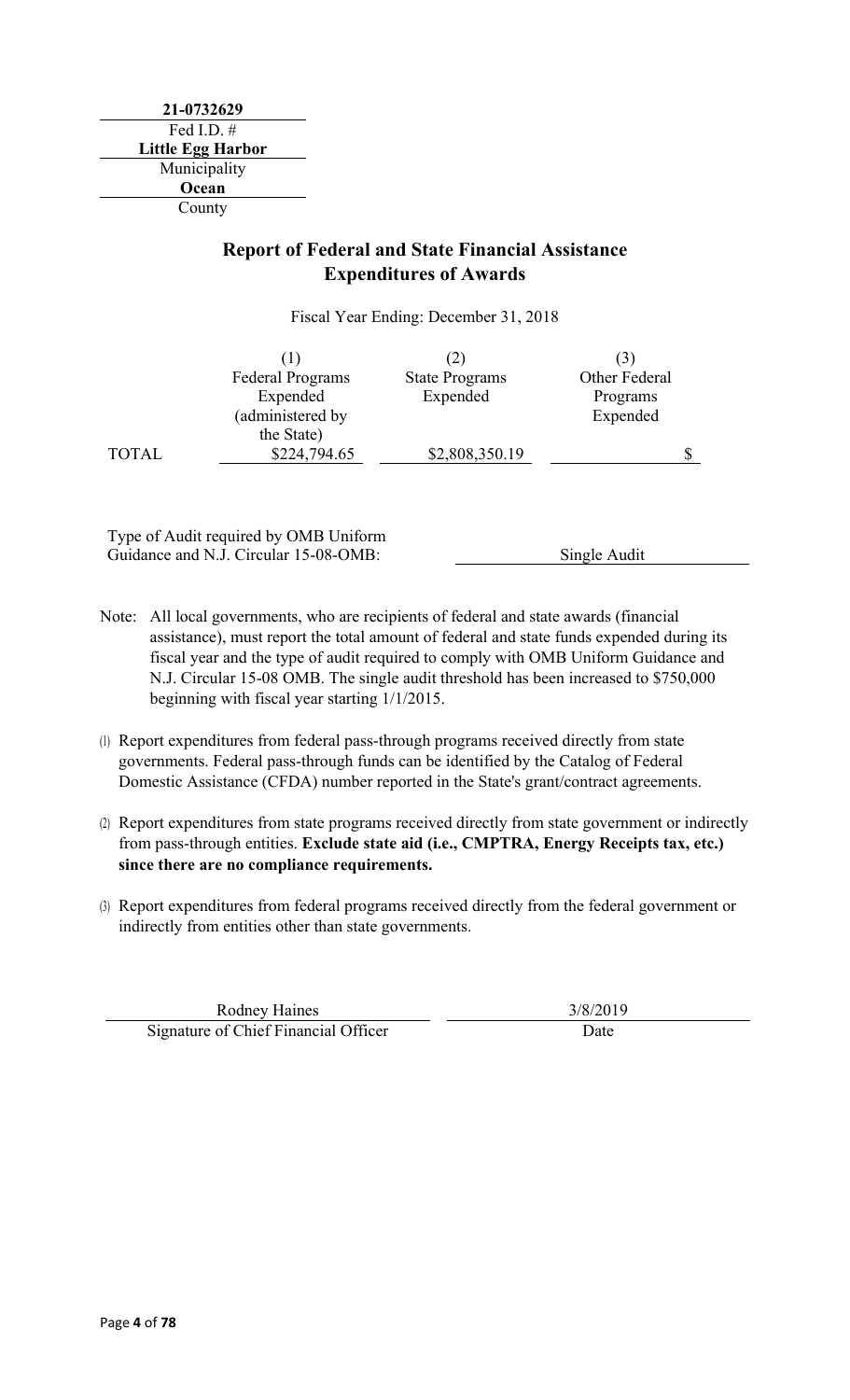### **IMPORTANT!**

### **READ INSTRUCTIONS**

#### **INSTRUCTION**

The following certification is to be used ONLY in the event there is NO municipality operated utility.

If there is a utility operated by the municipality or if a "utility fund" existed on the books of account, do not sign this statement and do not remove any of the UTILITY sheets from the document.

#### **CERTIFICATION**

I hereby certify that there was no "utility fund" on the books of account and there was no utility owned and operated by the Township of Little Egg Harbor, County of Ocean during the year 2018.

I have therefore removed from this statement the sheets pertaining only to utilities.

| Signature: | Rodney Haines |
|------------|---------------|
| Name:      | Rodney Haines |
| Title:     | <b>CMFO</b>   |

(This must be signed by the Chief Financial Officer, Comptroller, Auditor or Registered Municipal Accountant.)

### **MUNICIPAL CERTIFICATION OF TAXABLE PROPERTY AS OF OCTOBER 1, 2018**

 $\boxtimes$  Certification is hereby made that the Net Valuation Taxable of property liable to taxation for the tax year 2019 and filed with the County Board of Taxation on January 10, 2019 in accordance with the requirement of N.J.S.A. 54:4-35, was in the amount of \$**2,327,945,017**

| Mandi Johnson             |  |  |  |
|---------------------------|--|--|--|
| SIGNATURE OF TAX ASSESSOR |  |  |  |
| Little Egg Harbor         |  |  |  |
| <b>MUNICIPALITY</b>       |  |  |  |
| Ocean                     |  |  |  |
| <b>COUNTY</b>             |  |  |  |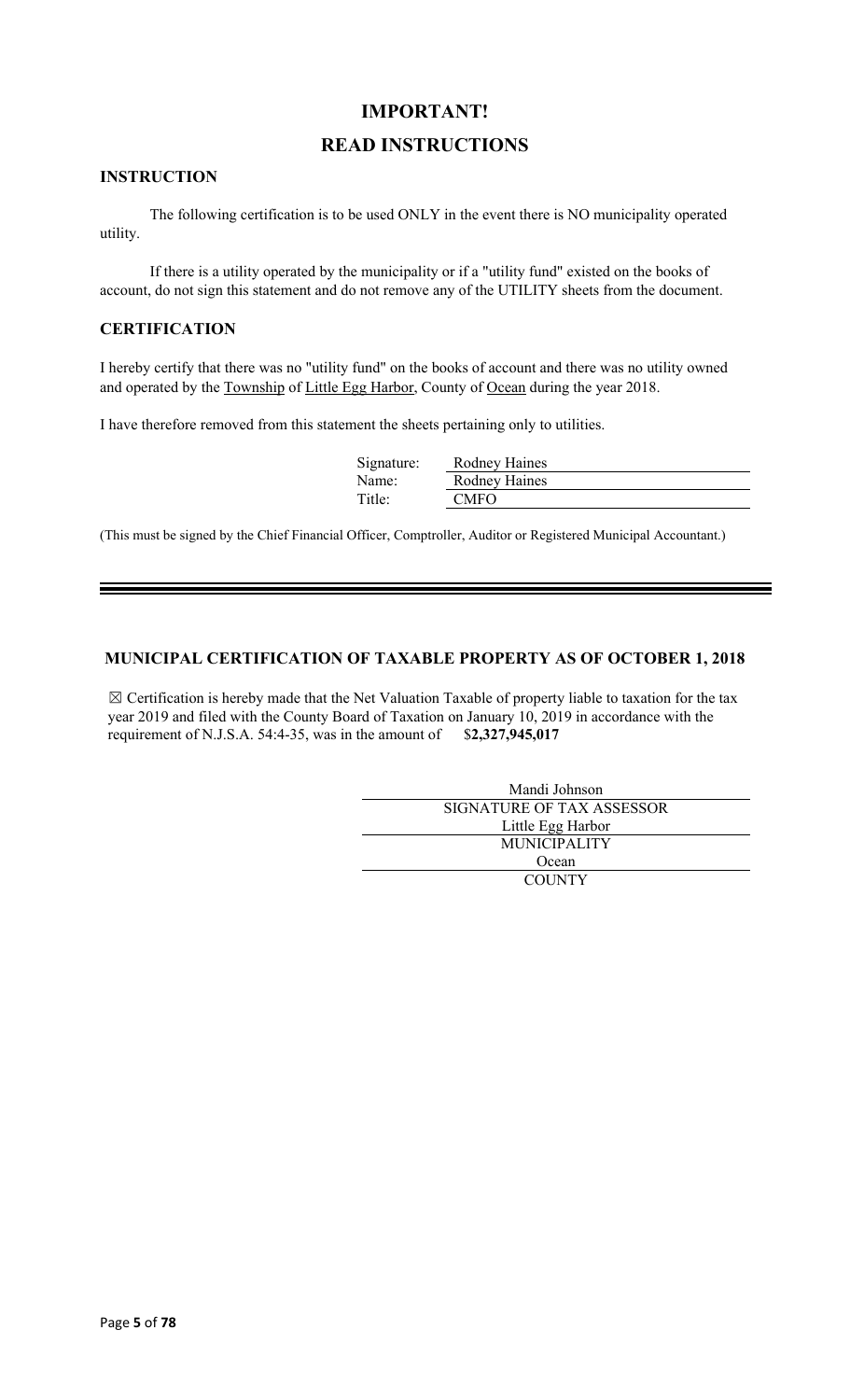### **CURRENT FUND ASSETS COMPARATIVE BALANCE SHEET – REGULATORY BASIS AS OF DECEMBER 31, 2018**

|                                                                                                                                                                                                                                                                                                                                                                                                                          | 2018                                                                                                                     |  |
|--------------------------------------------------------------------------------------------------------------------------------------------------------------------------------------------------------------------------------------------------------------------------------------------------------------------------------------------------------------------------------------------------------------------------|--------------------------------------------------------------------------------------------------------------------------|--|
| Cash:<br>Cash<br>Change Fund<br>Sub Total Cash                                                                                                                                                                                                                                                                                                                                                                           | 6,246,638.44<br>1,870.00<br>6,248,508.44                                                                                 |  |
| Investments:<br><b>Sub Total Investments</b>                                                                                                                                                                                                                                                                                                                                                                             |                                                                                                                          |  |
| Other Receivables<br>Due from State: NJ Sr. Citizens and Veterans Deductions<br>Sub Total Assets not offset by Reserve for Receivables                                                                                                                                                                                                                                                                                   | 226,754.35                                                                                                               |  |
| Receivables and Other Assets with Full Reserves<br>Delinquent Property Taxes Receivable<br>Tax Title Liens Receivable<br>Property Acquired for Taxes (Foreclosed Property)<br>Prepaid School Taxes<br>Revenue Accounts Receivable<br>Interfund Receivable "Defined by user"<br><b>Interfund Receivable - Other Trust</b><br>Interfund Receivable - Payroll Trust<br>Sub Total Receivables and Other Assets with Reserves | 76,581.35<br>812,765.26<br>5,757,700.00<br>103,812.29<br>12,525.96<br>1,628.58<br>4,674.64<br>127,813.72<br>6,897,501.80 |  |
| Deferred Charges<br>Overexpended Appropriation Reserves<br>Miscellaneous Other Assets or Other Deferred Charges<br>Sub Total Deferred Charges<br><b>Total Assets</b>                                                                                                                                                                                                                                                     | 249,536.59<br>4,348,463.18<br>4,597,999.77<br>17,970,764.36                                                              |  |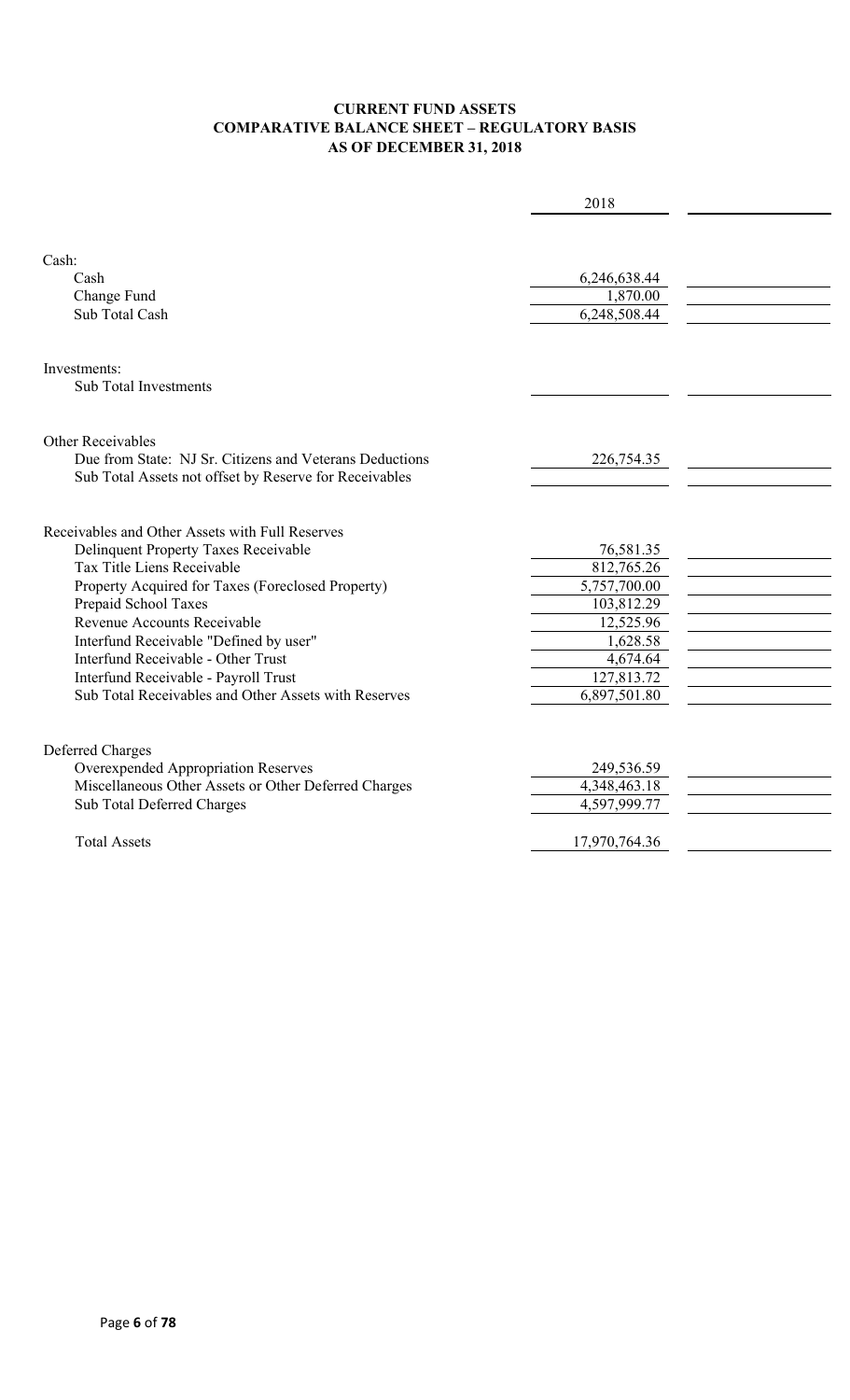### **CURRENT FUND LIABILITIES, RESERVES AND FUND BALANCE COMPARATIVE BALANCE SHEET – REGULATORY BASIS AS OF DECEMBER 31, 2018**

| I | I |
|---|---|
|   |   |

| Liabilities:                                  |               |  |
|-----------------------------------------------|---------------|--|
| <b>Reserve for Encumbrances</b>               | 103,537.52    |  |
| <b>Appropriation Reserves</b>                 | 427,466.20    |  |
| Tax Overpayments                              | 174,398.28    |  |
| School Taxes Payable                          | 1,204,632.46  |  |
| Due to County for Added and Omitted Taxes     | 84,984.67     |  |
| Prepaid Taxes                                 | 679,278.79    |  |
| Due State - DCA Training Fees                 | 7,661.00      |  |
| Due Bass River Twp - Construction Fees        | 1,192.80      |  |
| Due to Grant Fund                             | 782.00        |  |
| Reserve for Debt Service - Green Acres        | 7,772.89      |  |
| Reserve for Insurance Proceeds - JIF          | 2,419.00      |  |
| <b>Reserve for Reassessment</b>               | 100,047.00    |  |
| <b>Reserve for Closed Escrow Accts</b>        | 54,052.92     |  |
| Due State of NJ - Marriage Licenses           | 725.00        |  |
| Reserve for Retail Mercantile License         | 2,700.00      |  |
| Reserve for FEMA Reimbursements               | 3,722.78      |  |
| Reserve for Receivables                       | 12,525.96     |  |
| Reserve for Interfund - Payroll               | 127,813.72    |  |
| <b>Community Disaster Loan Payable</b>        | 4,348,463.18  |  |
| Reserve for Interfund - Escrow Trust          | 1,628.58      |  |
| Reserve for Interfund-Trust Other             | 4,674.64      |  |
| Reserve for Delinquent Tax Receivable         | 76,581.35     |  |
| Reserve for TTL Receivable                    | 812,765.26    |  |
| Reserve for Property Acquired for Taxes       | 5,757,700.00  |  |
| <b>Total Liabilities</b>                      | 13,997,526.00 |  |
| Total Liabilities, Reserves and Fund Balance: |               |  |
| <b>Fund Balance</b>                           | 3,973,238.36  |  |
| Total Liabilities, Reserves and Fund Balance  | 17,970,764.36 |  |
|                                               |               |  |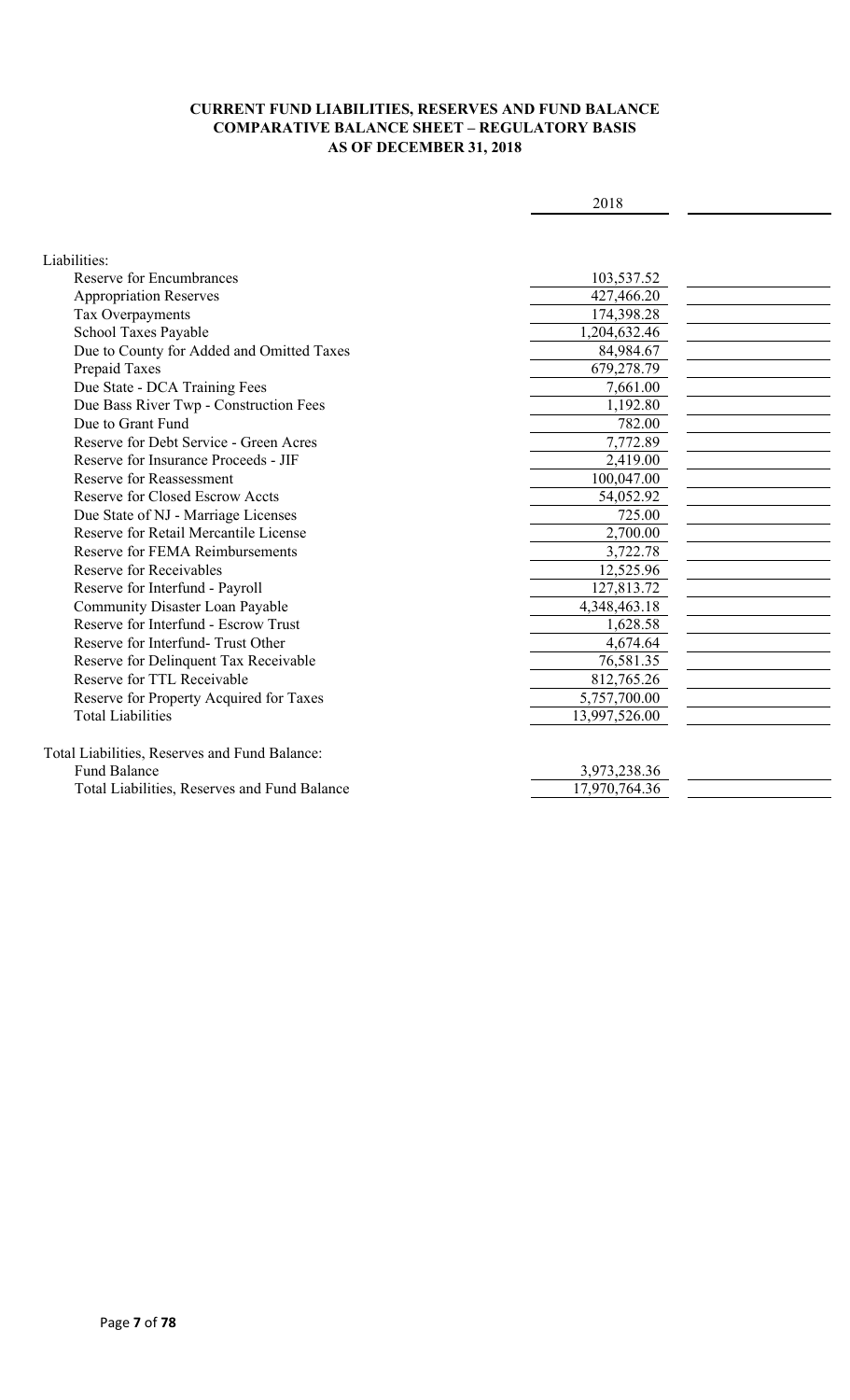### **FEDERAL AND STATE GRANT FUND COMPARATIVE BALANCE SHEET – REGULATORY BASIS AS OF DECEMBER 31, 2018**

|                                                | 2018         |  |
|------------------------------------------------|--------------|--|
|                                                |              |  |
|                                                |              |  |
| Assets                                         |              |  |
| Cash                                           | 384,070.47   |  |
| <b>Federal and State Grants Receivable</b>     | 2,133,111.65 |  |
| Interfund Receivable - Current Fund            | 782.00       |  |
| Total Assets Federal and State Grant Fund      | 2,517,964.12 |  |
|                                                |              |  |
| Liabilities                                    |              |  |
| Reserve for Encumbrances                       | 2,282.94     |  |
| Federal and State Appropriated Reserves        | 2,505,825.93 |  |
| Federal and State Unappropriated Reserves      | 9,855.25     |  |
| Total Liabilities Federal and State Grant Fund | 2,517,964.12 |  |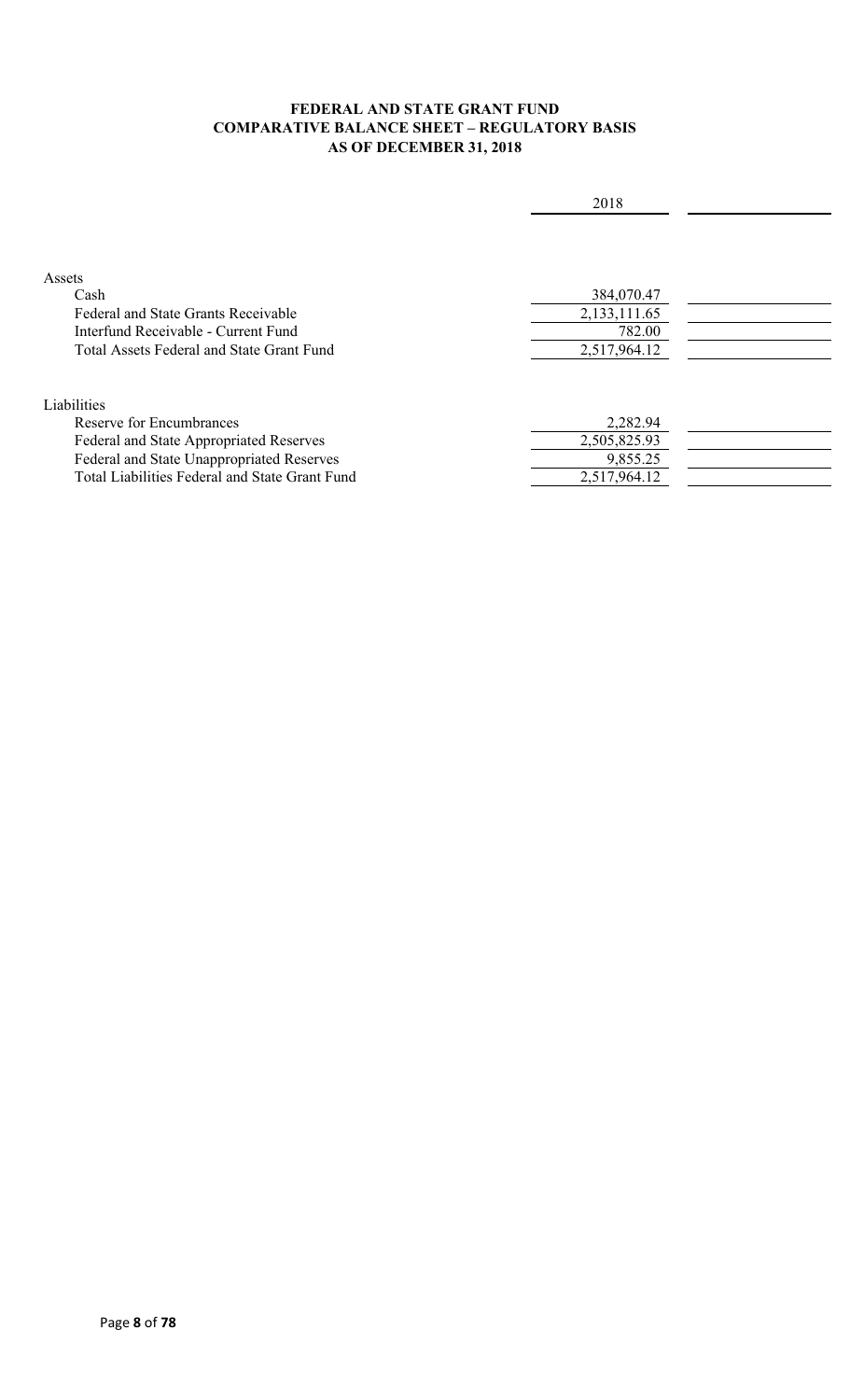### **CAPITAL FUND COMPARATIVE BALANCE SHEET – REGULATORY BASIS AS OF DECEMBER 31, 2018**

|                                                | 2018             |  |
|------------------------------------------------|------------------|--|
|                                                |                  |  |
| Assets                                         |                  |  |
| Cash                                           | 2,389,462.10     |  |
| Due from NJEIT                                 | 3,025,961.00     |  |
| Due from Open Space                            | 480,000.00       |  |
|                                                |                  |  |
| Deferred Charges                               |                  |  |
| Deferred Charges to Future Taxation - Unfunded | 16,413,854.17    |  |
| Deferred Charges to Future Taxation - Funded   | 12, 174, 355. 25 |  |
| <b>Total Deferred Charges</b>                  | 28,588,209.42    |  |
|                                                |                  |  |
| Total Assets General Capital Fund              | 34,483,632.52    |  |
|                                                |                  |  |
| Liabilities                                    |                  |  |
| <b>Reserve for Encumbrances</b>                | 687,951.34       |  |
| Improvement Authorizations-Funded              | 2,409,853.30     |  |
| Improvement Authorizations Unfunded            | 7,673,708.27     |  |
| <b>Bonds Payable</b>                           | 7,750,000.00     |  |
| <b>Bond Anticipation Notes Payable</b>         | 10,520,000.00    |  |
| Capital Improvement Fund                       | 96,044.00        |  |
| <b>Reserve for Bond Payments</b>               | 780,233.44       |  |
| <b>General Capital Reserves</b>                | 63,987.00        |  |
| <b>General Capital Reserves</b>                | 374,026.25       |  |
| <b>General Capital Reserves</b>                | 4,050,329.00     |  |
| <b>General Capital Reserves</b>                | 3,722.00         |  |
| <b>Total Liabilities and Reserves</b>          | 34,409,854.60    |  |
|                                                |                  |  |
| <b>Fund Balance</b>                            |                  |  |
| <b>Fund Balance</b>                            | 73,777.92        |  |
| <b>Total General Capital Liabilities</b>       | 34,483,632.52    |  |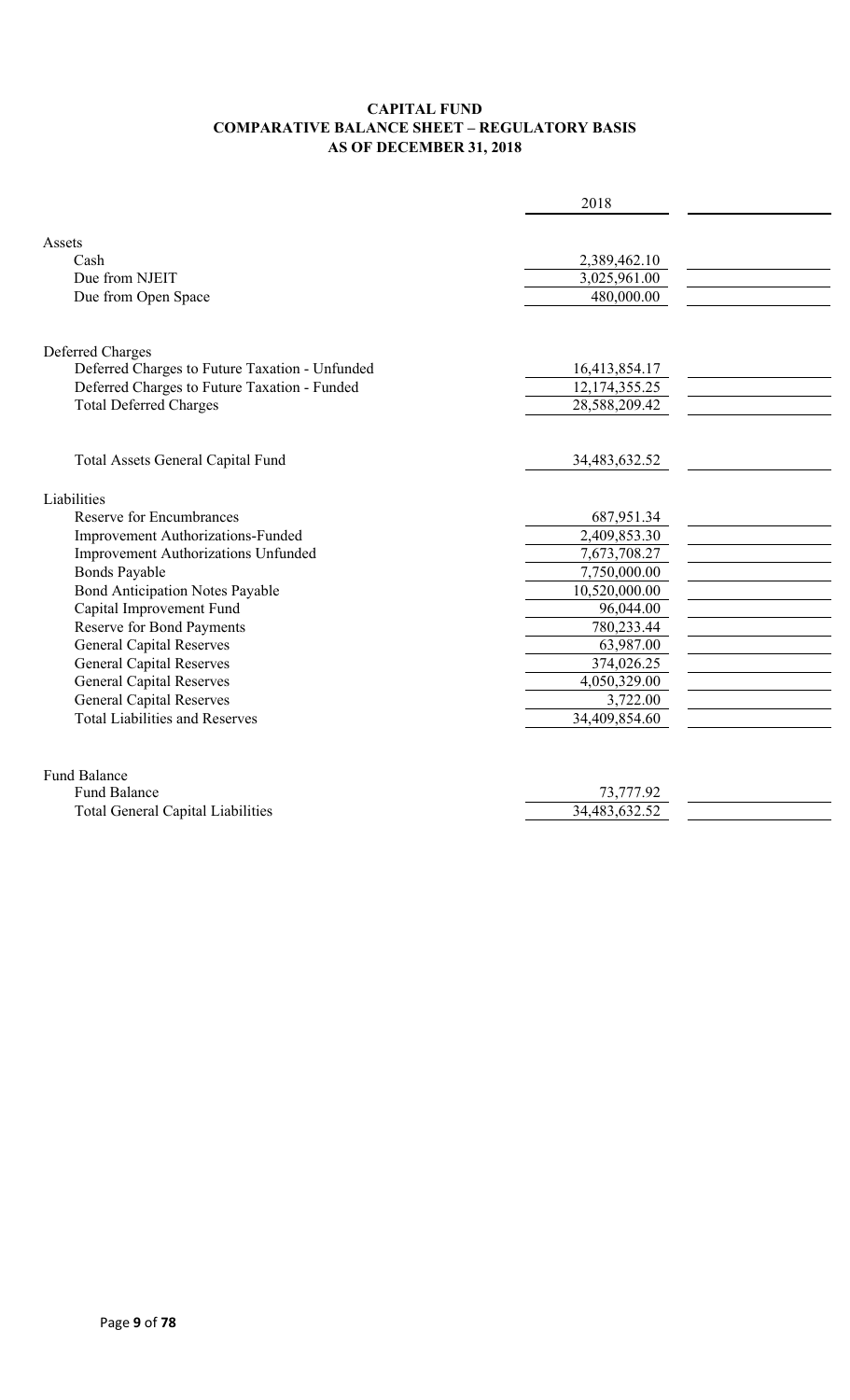### **TRUST ASSESSMENT FUND COMPARATIVE BALANCE SHEET – REGULATORY BASIS AS OF DECEMBER 31, 2018**

|                                                                                              | 2018                   |  |  |  |  |
|----------------------------------------------------------------------------------------------|------------------------|--|--|--|--|
| Cash:<br><b>Cash-Assessment Trust</b><br>Sub Total Cash                                      | 54,096.41<br>54,096.41 |  |  |  |  |
| Investments<br><b>Sub Total Investments</b>                                                  |                        |  |  |  |  |
| Assets not offset by Receivables<br>Sub Total Assets not offset by Receivables               |                        |  |  |  |  |
| Assets offset by the Reserve for Receivables<br>Assets offset by the Reserve for Receivables |                        |  |  |  |  |
| Deferred Charges<br>Sub Total Deferred Charges                                               |                        |  |  |  |  |
| <b>Total Assets</b>                                                                          | 54,096.41              |  |  |  |  |
| Liabilities and Reserves<br><b>Total Liabilities and Reserves</b>                            |                        |  |  |  |  |
| <b>Fund Balance</b><br><b>Fund Balance</b><br>Total Liabilities, Reserves, and Fund Balance  | 54,096.41<br>54,096.41 |  |  |  |  |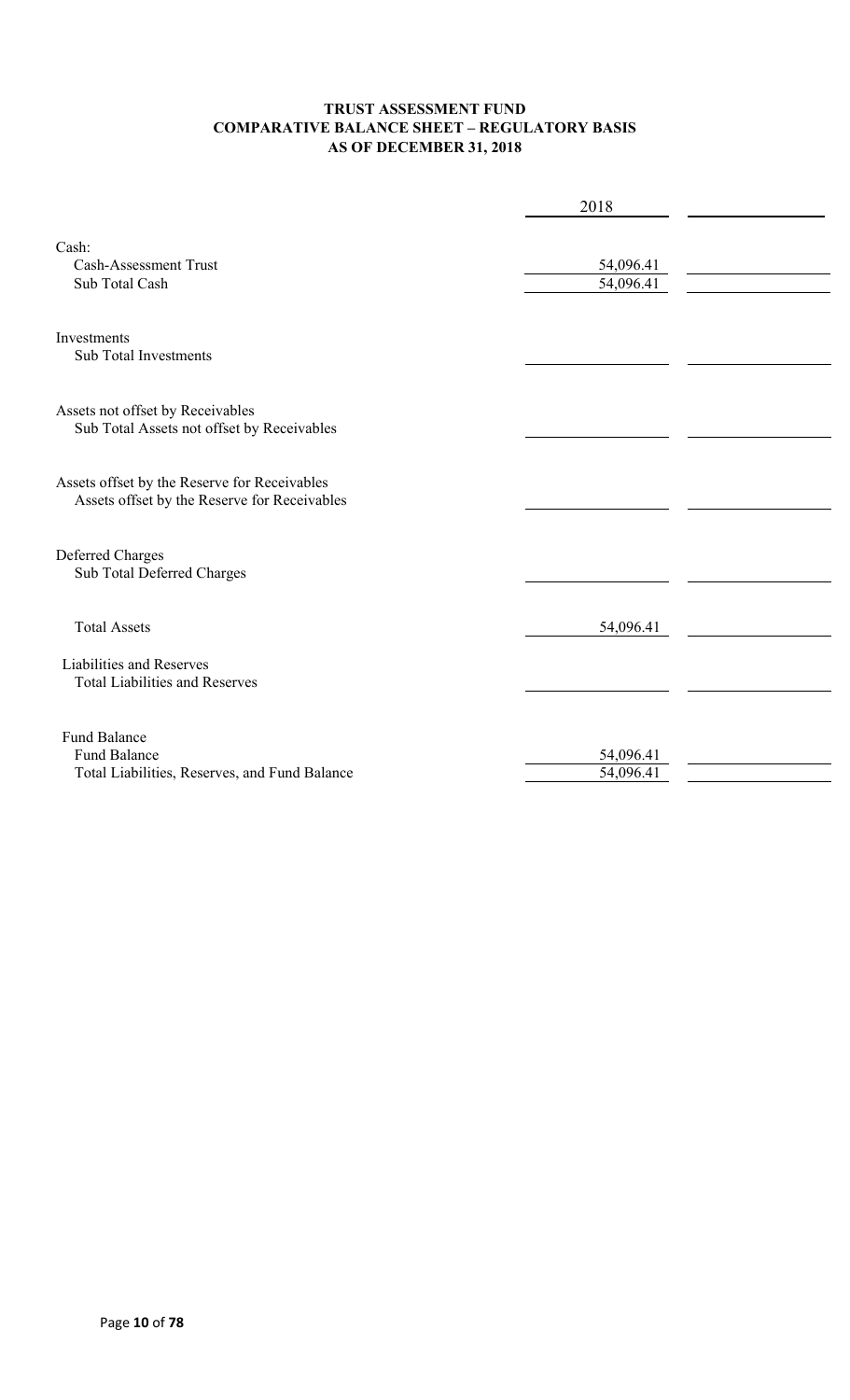### **OTHER TRUST FUND COMPARATIVE BALANCE SHEET – REGULATORY BASIS AS OF DECEMBER 31, 2018**

|                                                           | 2018                   |  |
|-----------------------------------------------------------|------------------------|--|
|                                                           |                        |  |
| <b>Trust Animal Control Assets</b>                        |                        |  |
| Cash-Dog                                                  | 27.00<br>27.00         |  |
| <b>Total Dog Trust Assets</b>                             |                        |  |
|                                                           |                        |  |
| <b>Animal Control Trust Reserves</b>                      |                        |  |
| Reserve - Dog Fund                                        | 27.00                  |  |
| <b>Total Dog Trust Reserves</b>                           | 27.00                  |  |
|                                                           |                        |  |
| <b>CDBG</b> Assets                                        |                        |  |
| <b>Total CDBG Trust Assets</b>                            |                        |  |
|                                                           |                        |  |
| <b>CDBG</b> Reserves                                      |                        |  |
| <b>Total CDBG Trust Reserves and Liabilities</b>          |                        |  |
|                                                           |                        |  |
| <b>LOSAP Trust Assets</b>                                 |                        |  |
| <b>Total LOSAP Trust Assets</b>                           |                        |  |
|                                                           |                        |  |
| <b>LOSAP Trust Reserves</b>                               |                        |  |
| <b>Total LOSAP Trust Reserves</b>                         |                        |  |
|                                                           |                        |  |
| Open Space Trust Assets                                   |                        |  |
| Cash                                                      | 2,202,985.19           |  |
| <b>Total Open Space Trust Assets</b>                      | 2,202,985.19           |  |
|                                                           |                        |  |
| <b>Open Space Trust Reserves</b>                          |                        |  |
| Interfund - Due Capital Fund                              | 480,000.00             |  |
| Reserve for Open Space, Recreation, Farmland and Historic | 1,722,985.19           |  |
| Preservation Trust                                        |                        |  |
| <b>Total Open Space Trust Reserves</b>                    | 2,202,985.19           |  |
|                                                           |                        |  |
| <b>Other Trust Assets</b>                                 |                        |  |
| Cash                                                      | 3,529,901.44           |  |
| <b>Total Other Trust Assets</b>                           | 3,529,901.44           |  |
|                                                           |                        |  |
| <b>Other Trust Reserves</b>                               |                        |  |
| Accounts Payable                                          | 84,214.05              |  |
| Due to Current Fund                                       | 4,674.64               |  |
| Due to Current Fund<br>Due to Current Fund                | 1,628.58<br>127,813.72 |  |
| Total Miscellaneous Trust Reserves (31-287)               | 401,104.29             |  |
| Total Trust Escrow Reserves (31-286)                      | 2,910,466.16           |  |
|                                                           |                        |  |
|                                                           |                        |  |
| Total Other Trust Reserves and Liabilities                | 3,529,901.44           |  |
|                                                           |                        |  |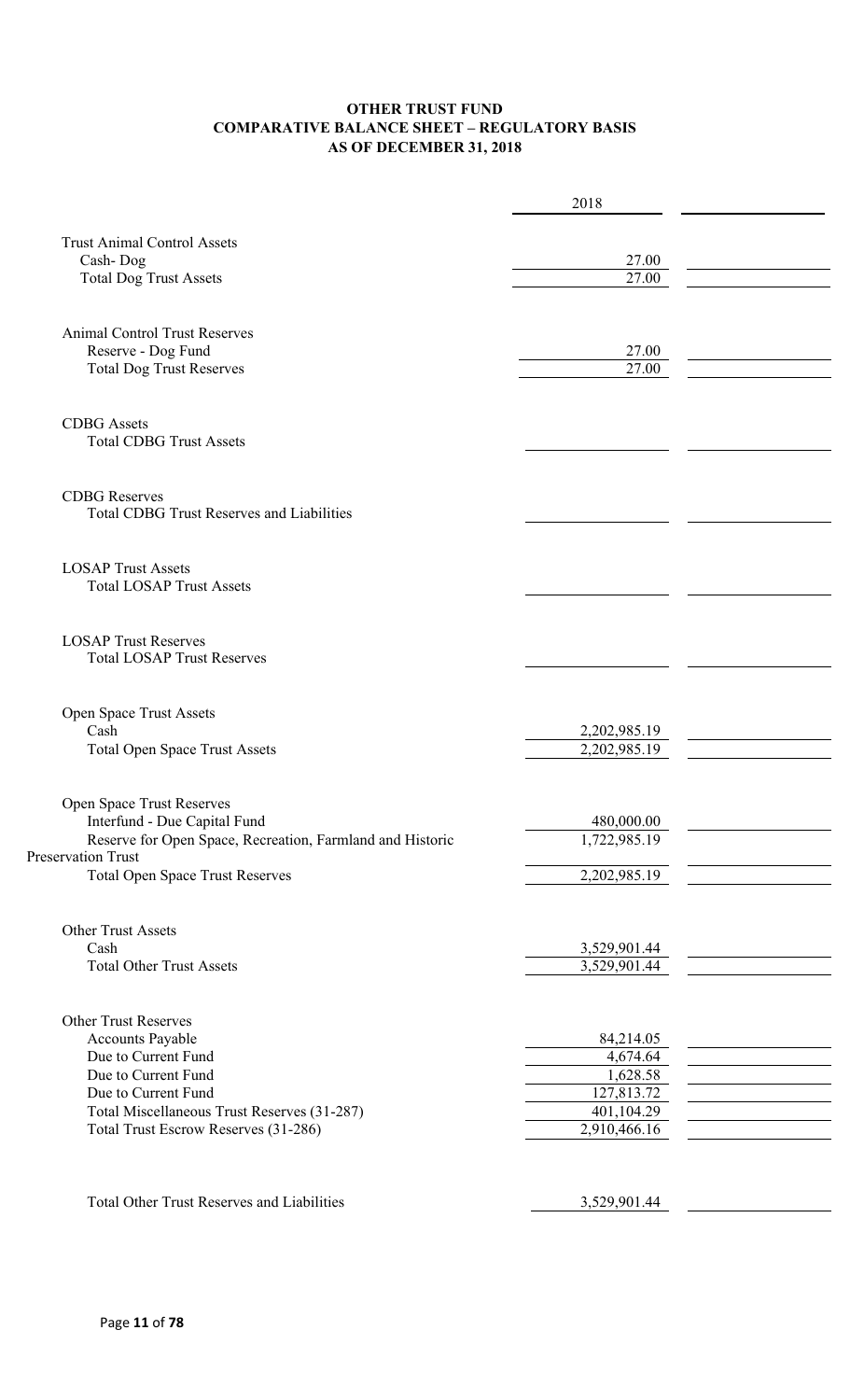### **PUBLIC ASSISTANCE FUND COMPARATIVE BALANCE SHEET – REGULATORY BASIS AS OF DECEMBER 31, 2018**

2018

Assets

Total Public Assistance Assets

Liabilities and Reserves

Total Public Assistance Reserves and Liabilities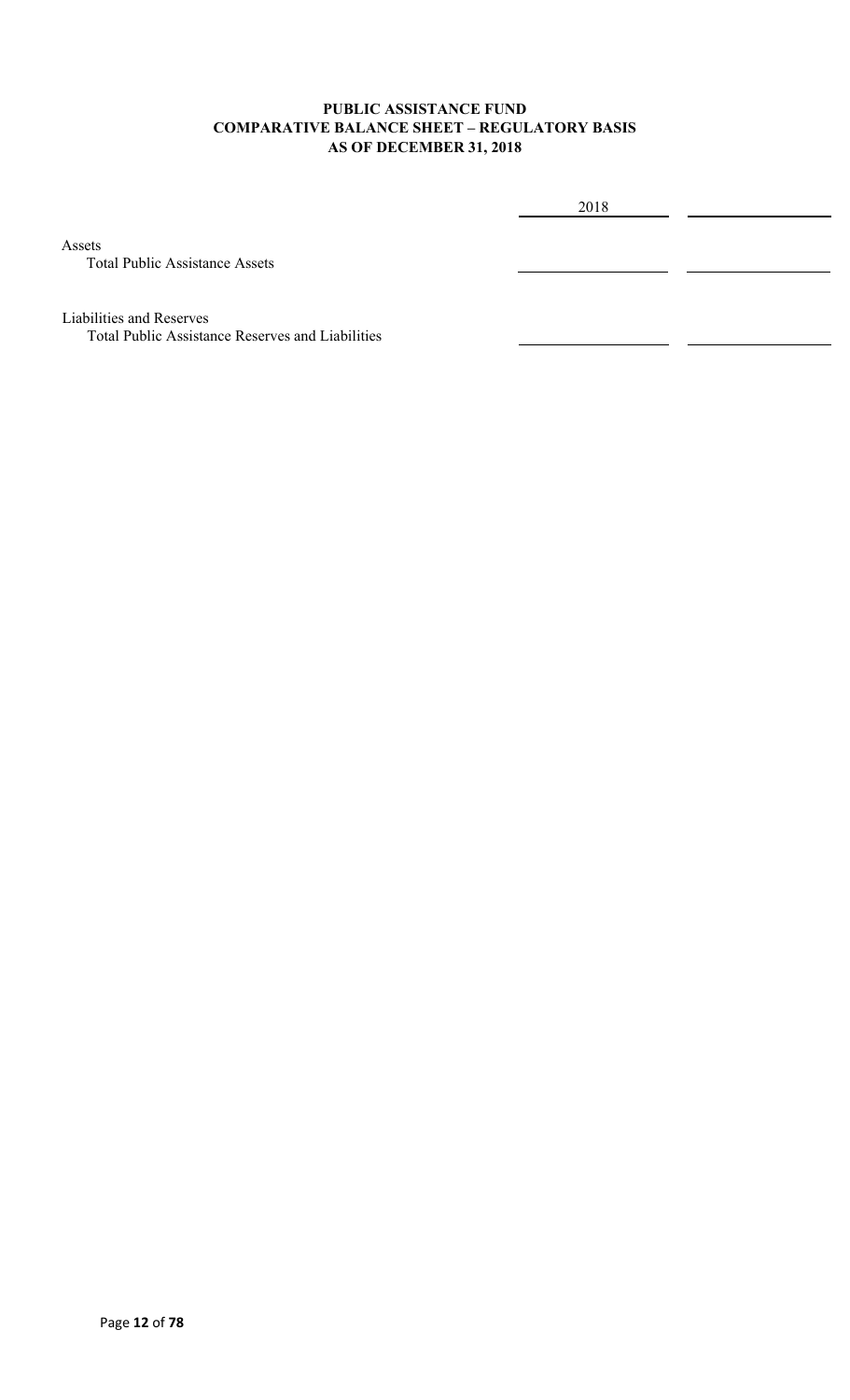# **SCHEDULE OF TRUST FUND RESERVES**

| Purpose                                         | Amount Dec. 31, 2017 Per<br>Audit Report | Receipts       | Disbursements  | Balance as of<br>Dec. 31, 2018 |
|-------------------------------------------------|------------------------------------------|----------------|----------------|--------------------------------|
| Reserve for Police Equipment                    |                                          | \$1,736.08     |                | \$1,736.08                     |
| Reserve for Police Evidence Deposits            |                                          | \$3,352.80     |                | \$3,352.80                     |
| Reserve for COAH Trust                          | \$260,600.71                             | \$74,341.44    | \$33,383.00    | \$301,559.15                   |
| Reserve for Community Center                    | \$3,582.88                               |                |                | \$3,582.88                     |
| <b>Reserve for Escrow Deposits</b>              | \$1,351,109.86                           | \$199,855.61   | \$300,284.48   | \$1,250,680.99                 |
| Reserve for Federal Forfeiture Law Enforcement  |                                          |                |                |                                |
| Fund                                            | \$2,858.05                               | \$3,007.61     | \$1,600.00     | \$4,265.66                     |
| Reserve for Forfeited Property                  | \$28,798.88                              | \$26,547.15    | \$14,425.30    | \$40,920.73                    |
| <b>Reserve for Misc Reserves</b>                | \$80,011.94                              | \$96,267.56    |                | \$176,279.50                   |
| Reserve for POAA Funds                          | \$586.00                                 | \$62.00        |                | \$648.00                       |
| Reserve for Police Community Activities         | \$1,100.00                               |                |                | \$1,100.00                     |
| Reserve for Recreation                          | \$2,057.00                               | \$0.05         |                | \$2,057.05                     |
| Reserve for Redemption of Tax Sale Certificates | \$1,706,969.93                           | \$2,882,076.91 | \$3,113,787.10 | \$1,475,259.74                 |
| Reserve for Sick and Vacation Trust             | \$46,294.81                              | \$150,000.00   | \$146,166.94   | \$50,127.87                    |
| Totals                                          | \$3,483,970.06                           | \$3,437,247.21 | \$3,609,646.82 | \$3,311,570.45                 |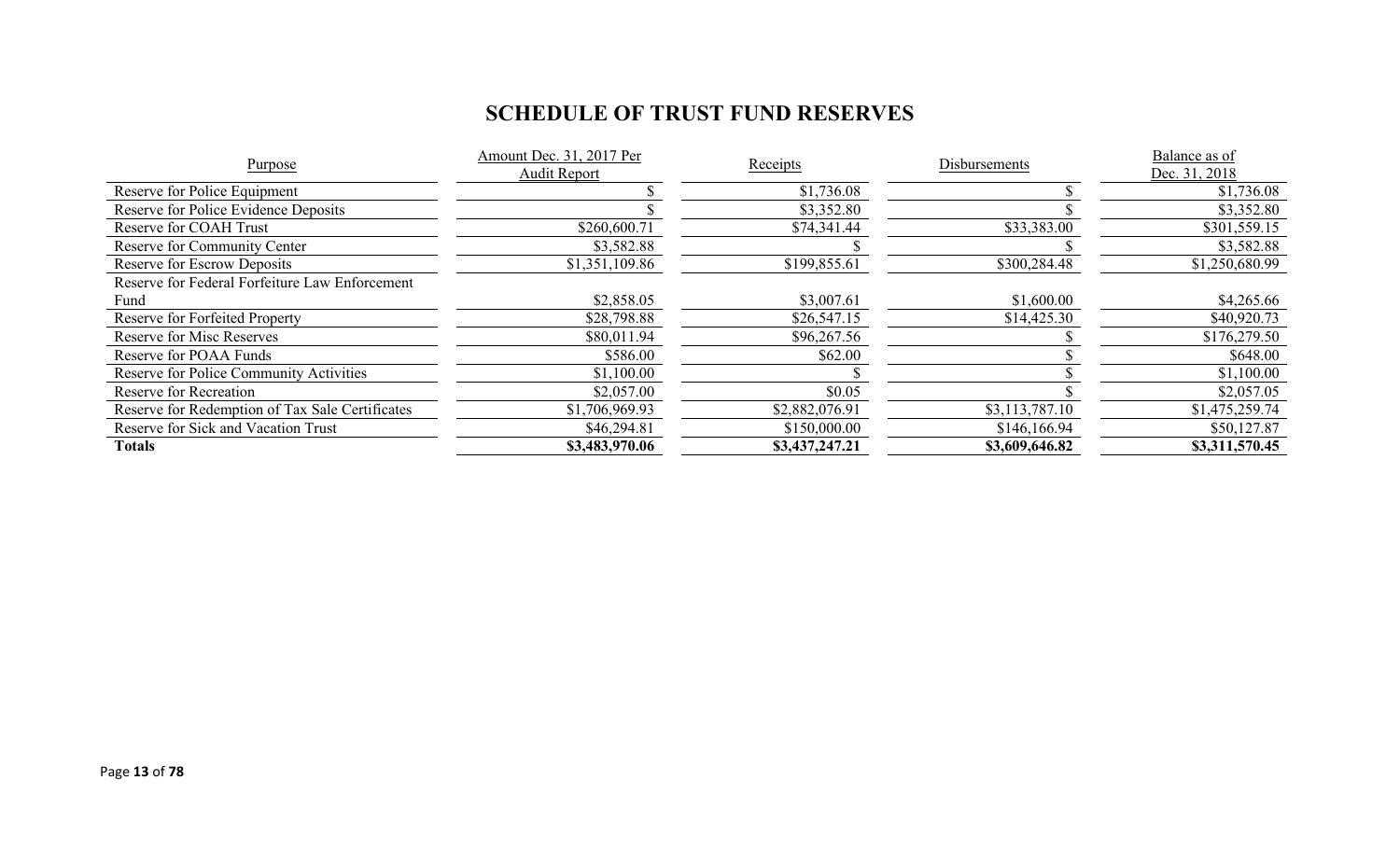## **ANALYSIS OF TRUST ASSESSMENT CASH AND INVESTMENTS PLEDGED TO LIABILITIES AND SURPLUS**

| Title of Liability to which Cash and Investments are<br>Pledged | Audit Balance Dec.<br>31, 2017 |                          | <b>Receipts</b>       | Other | Disbursements |                              |
|-----------------------------------------------------------------|--------------------------------|--------------------------|-----------------------|-------|---------------|------------------------------|
|                                                                 |                                | Assessments<br>and Liens | <b>Current Budget</b> |       |               | <b>Balance Dec. 31, 2018</b> |
|                                                                 |                                |                          |                       |       |               |                              |
|                                                                 |                                |                          |                       |       |               |                              |
| Assessment Bond Anticipation Note Issues:                       |                                |                          |                       |       |               |                              |
|                                                                 |                                |                          |                       |       |               |                              |
| Other Liabilities                                               |                                |                          |                       |       |               |                              |
|                                                                 |                                |                          |                       |       |               |                              |
| <b>Trust Surplus</b>                                            |                                |                          |                       |       |               |                              |
| <b>Trust Surplus</b>                                            | 54,096.41                      |                          |                       |       |               | 54,096.41                    |
| Less Assets "Unfinanced"                                        |                                |                          |                       |       |               |                              |
|                                                                 |                                |                          |                       |       |               |                              |
| Totals                                                          | 54,096.41                      |                          |                       |       |               | 54,096.41                    |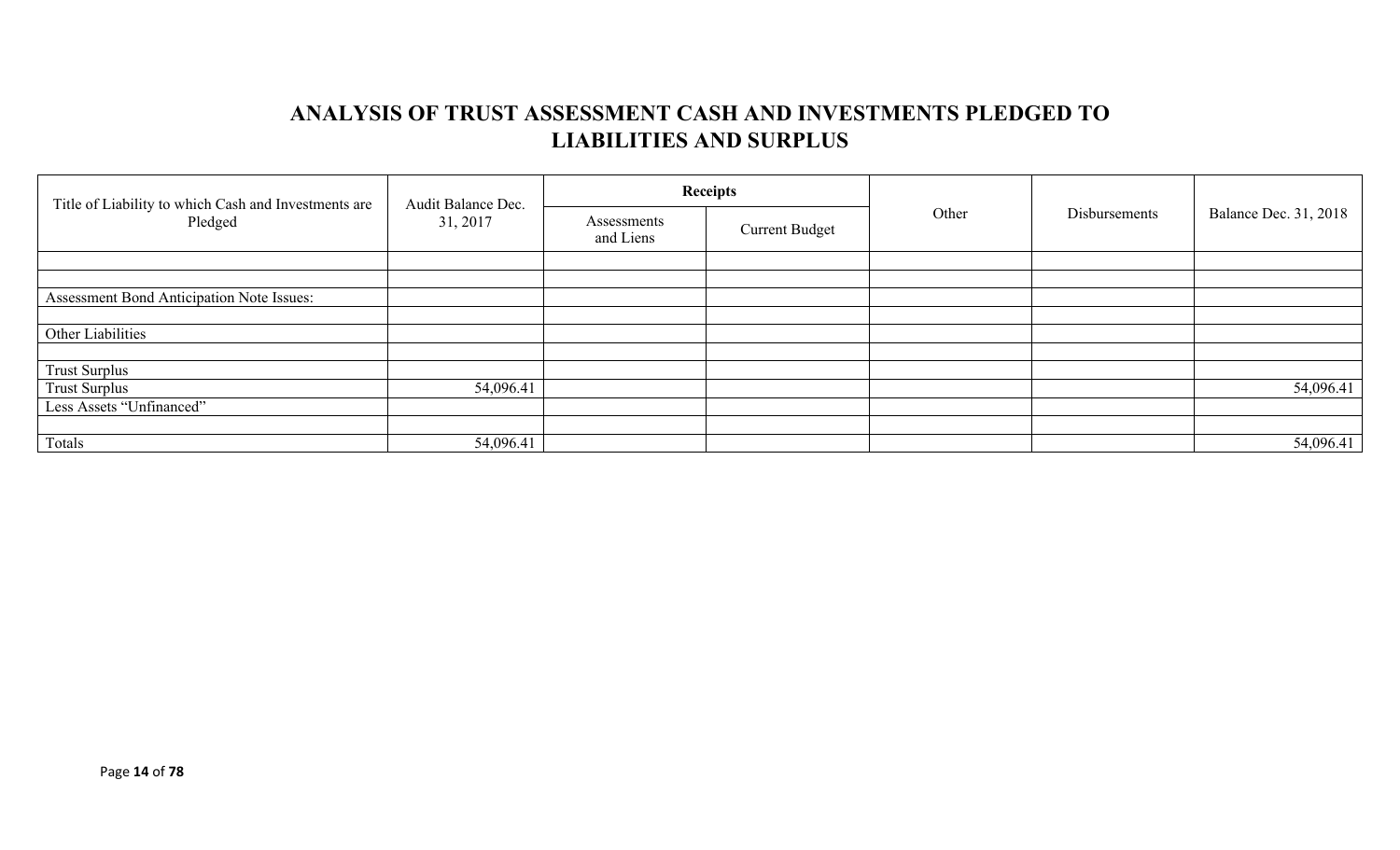## **CASH RECONCILIATION DECEMBER 31, 2018**

|                                 | Cash       |               | Less Checks | Cash Book Balance |  |
|---------------------------------|------------|---------------|-------------|-------------------|--|
|                                 | On Hand    | On Deposit    | Outstanding |                   |  |
| Capital - General               |            | 2,960,353.66  | 570,891.56  | 2,389,462.10      |  |
| Current                         | 47,366.69  | 6,473,192.87  | 272,051.12  | 6,248,508.44      |  |
| Federal and State Grant Fund    | 390,895.47 |               | 6,825.00    | 384,070.47        |  |
| Municipal Open Space Trust Fund |            | 2,202,985.19  |             | 2,202,985.19      |  |
| Public Assistance #1**          |            |               |             |                   |  |
| Public Assistance #2**          |            |               |             |                   |  |
| Trust - Assessment              |            | 54,096.41     |             | 54,096.41         |  |
| Trust - Dog License             |            | 27.00         |             | 27.00             |  |
| Trust - Other                   | 43,204.34  | 3,521,342.55  | 34,645.45   | 3,529,901.44      |  |
| Total                           | 90,571.03  | 15,602,893.15 | 884,413.13  | 14,809,051.05     |  |

\* - Include Deposits In Transit

\*\* - Be sure to include a Public Assistance reconciliation and trial balance if the municipality maintains such a bank account

### **REQUIRED CERTIFICATION**

I hereby certify that all amounts shown in the "Cash on Deposit" column on Sheet 9 and 9(a) have been verified with the applicable bank statements, certificates, agreements or passbooks at December 31, 2018.

I also certify that all amounts, if any, shown for Investments in Savings and Loan Associations on any trial balance have been verified with the applicable passbooks at December 31, 2018.

All "Certificates of Deposit", "Repurchase Agreements" and other investments must be reported as cash and included in this certification.

(THIS MUST BE SIGNED BY THE REGISTERED MUNICIPAL ACCOUNTANT (STATUTORY AUDITOR) OR CHIEF FINANCIAL OFFICER) depending on who prepared this Annual Financial Statement as certified to on Sheet 1 or 1(a).

Signature: Rodney Haines Title: CMFO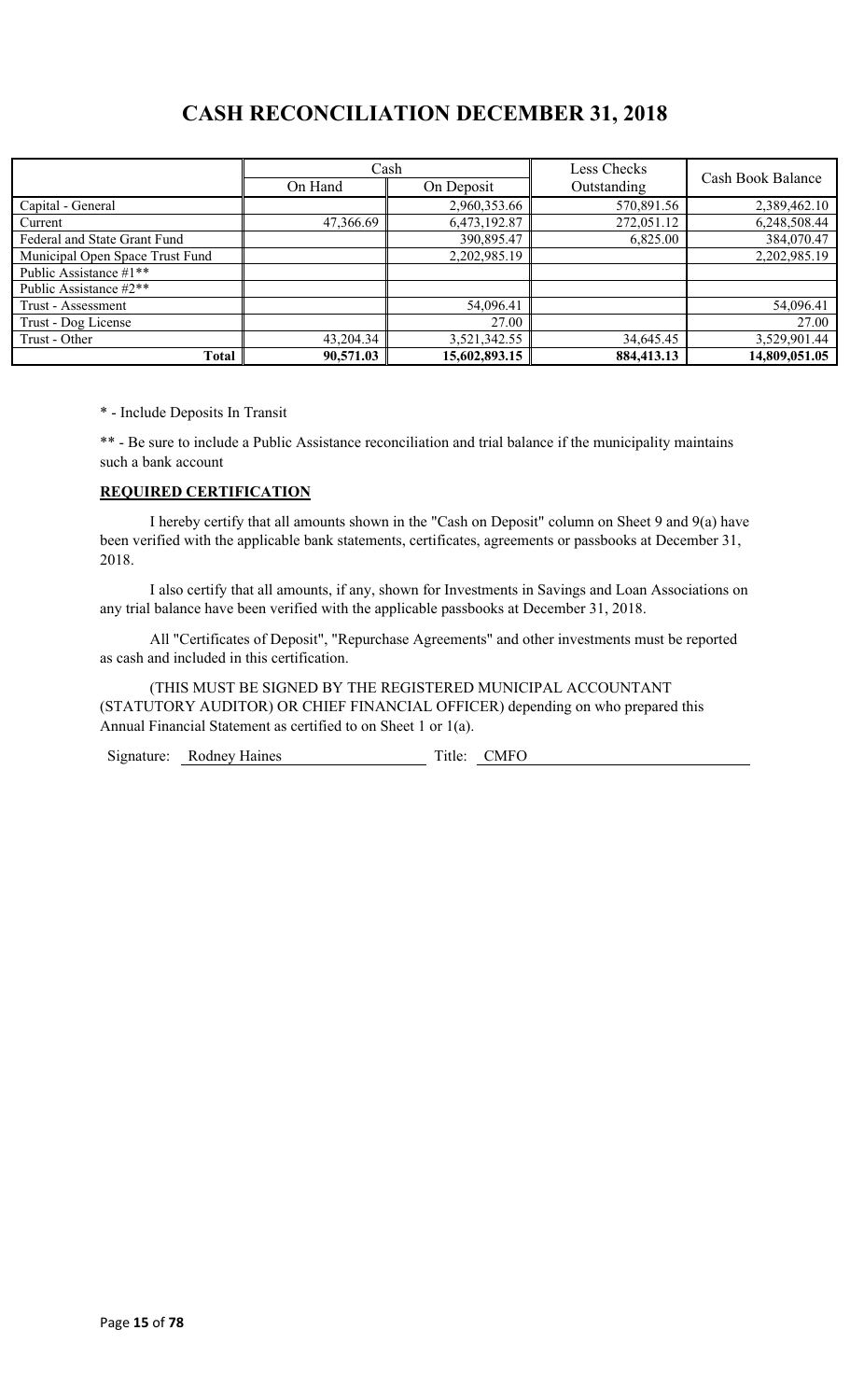# **CASH RECONCILIATION DECEMBER 31, 2018 (CONT'D)**

LIST BANKS AND AMOUNTS SUPPORTING "CASH ON DEPOSIT"

| <b>Bank</b>                       | Amount        |
|-----------------------------------|---------------|
| Payroll Trust                     | 216,299.90    |
| <b>Animal Control Account</b>     | 27.00         |
| Capital Account                   | 2,960,353.66  |
| <b>Cell Tower Escrow</b>          | 204, 205. 43  |
| Change Fund                       |               |
| <b>COAH</b> Account               | 301,559.25    |
| <b>Community Center Account</b>   | 3,582.88      |
| Developer's Escrow Master Account | 1,047,837.04  |
| <b>Escrow Trust Account</b>       | 23,266.41     |
| Federal Forfeiture Account        | 4,265.66      |
| <b>Grant Trust Account</b>        | 390,895.47    |
| Open Space Account                | 2,202,985.19  |
| <b>Recreation Account</b>         | 2,057.05      |
| Sick & Vacation Trust             | 50,127.87     |
| Special Law Enforcement Trust     | 40,920.73     |
| Tax Collector's Account - Current | 4,353,295.33  |
| Tax Title Lien Acccount           | 1,462,238.80  |
| <b>Treasurer's Account</b>        | 2,119,897.54  |
| <b>Trust Assessment</b>           | 54,096.41     |
| <b>Trust Other Account</b>        | 164,981.53    |
|                                   |               |
| <b>Total</b>                      | 15,602,893.15 |

Note: Sections N.J.S.A. 40A:4-61, 40A:4-62 and 40A:4-63 of the Local Budget Law require that separate bank accounts be maintained for each allocated fund.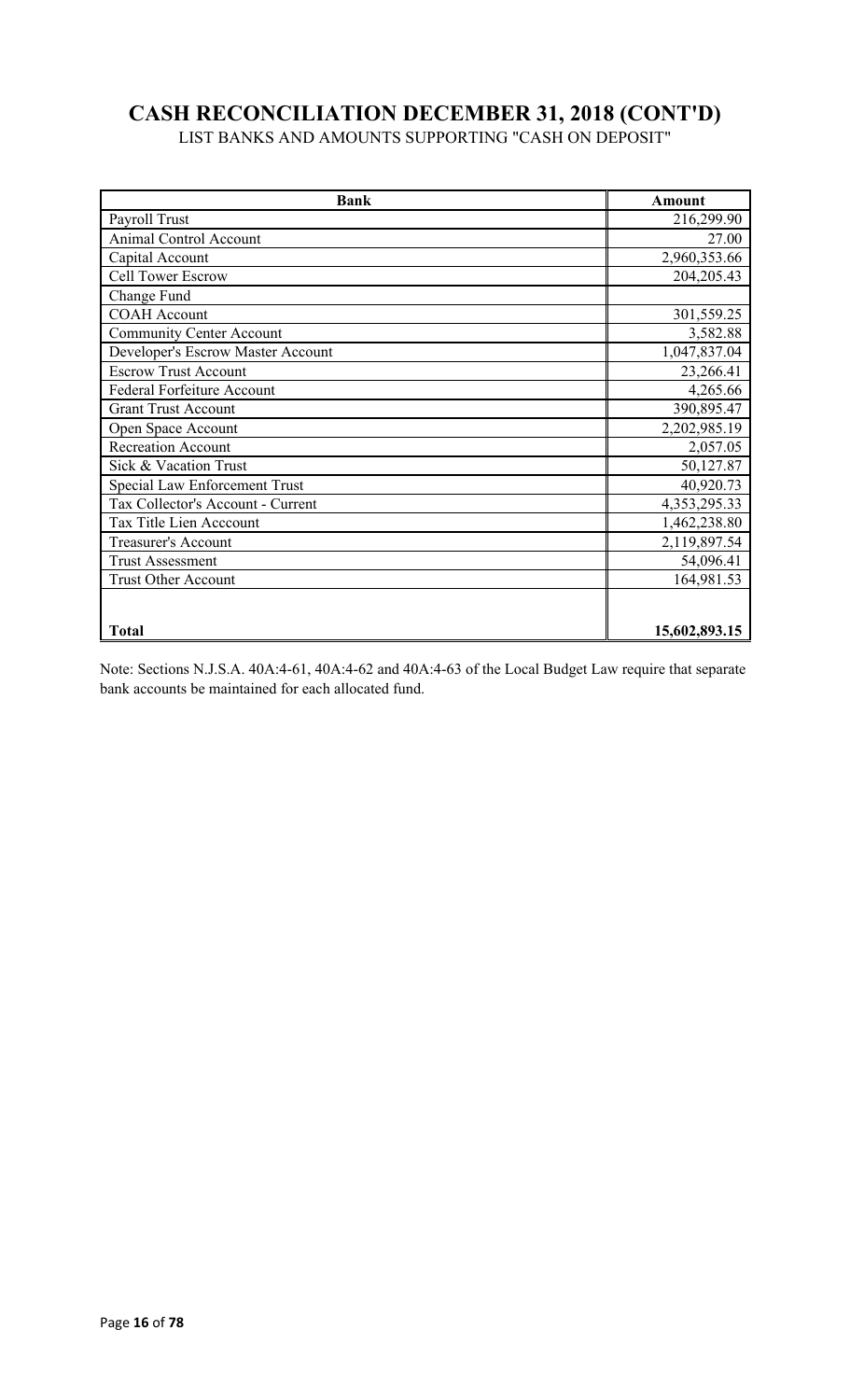## **MUNICIPALITIES AND COUNTIES FEDERAL AND STATE GRANTS RECEIVABLE**

| Grant                                                 | Balance Jan. 1, 2018 | 2018 Budget<br>Revenue Realized | Received   | Canceled | Other | Balance<br>Dec. 31, 2018 | Other Grant Receivable<br>Description |
|-------------------------------------------------------|----------------------|---------------------------------|------------|----------|-------|--------------------------|---------------------------------------|
| Recycling Tonnage Grant                               |                      | 30,928.89                       | 30,928.89  |          |       | 0.00                     |                                       |
| 2017 NJDOT Municipal Road Aid                         |                      | 200,000.00                      | 200,000.00 |          |       | 0.00                     |                                       |
| Recycling Revenue - Ocean County                      |                      | 10,054.00                       | 10,054.00  |          |       | 0.00                     |                                       |
| Department of Justice Grant                           |                      | 1,488.00                        | 1,488.00   |          |       | 0.00                     |                                       |
| <b>Coastal Zone Management</b>                        |                      | 2,444.00                        | 2,444.00   |          |       | 0.00                     |                                       |
| 2018 NJDOT Municipal Road Aid                         |                      | 350,000.00                      |            |          |       | 350,000.00               |                                       |
| <b>Clean Communities Grant</b>                        |                      | 51,039.06                       | 51,039.06  |          |       | 0.00                     |                                       |
| 966 Reimbursement Grant                               | 15,193.42            |                                 | 5,817.00   |          |       | 9,376.42                 |                                       |
| Alcohol Education & Rehabilitation                    |                      |                                 |            |          |       |                          |                                       |
| Program                                               | 782.00               |                                 |            | 782.00   |       | $0.00\,$                 |                                       |
| <b>Bulletproof Vest Partnership Grant</b>             | 6,207.81             |                                 |            |          |       | 6,207.81                 |                                       |
| CDBG - 2015                                           | 19,226.71            |                                 |            |          |       | 19,226.71                |                                       |
| <b>Child Restraint Grant</b>                          | 2,500.00             |                                 |            |          |       | 2,500.00                 |                                       |
| National Fish & Wildlife                              | 404,454.33           |                                 | 196,228.92 |          |       | 1,208,225.41             |                                       |
| Neighborhood Community<br><b>Revitalization Grant</b> | 2,464.22             |                                 |            |          |       | 2,464.22                 |                                       |
| NJDEP Living Shore Grant                              | 400,000.00           |                                 |            |          |       | 400,000.00               |                                       |
| <b>NJOEM</b> Grant                                    | 6,203.35             |                                 |            |          |       | 6,203.35                 |                                       |
| Ocean County Recycling Revenue Share                  | 10,053.55            |                                 |            |          |       | 10,053.55                |                                       |
| Post Sandy Planning Assistance                        | 93,854.18            |                                 |            |          |       | 93,854.18                |                                       |
| Safe & Secure Communities Program                     | 25,000.00            | 60,000.00                       | 60,000.00  |          |       | 25,000.00                |                                       |
| <b>Total</b>                                          | 1,985,939.57         | 705,953.95                      | 557,999.87 | 782.00   | 0.00  | 2,133,111.65             |                                       |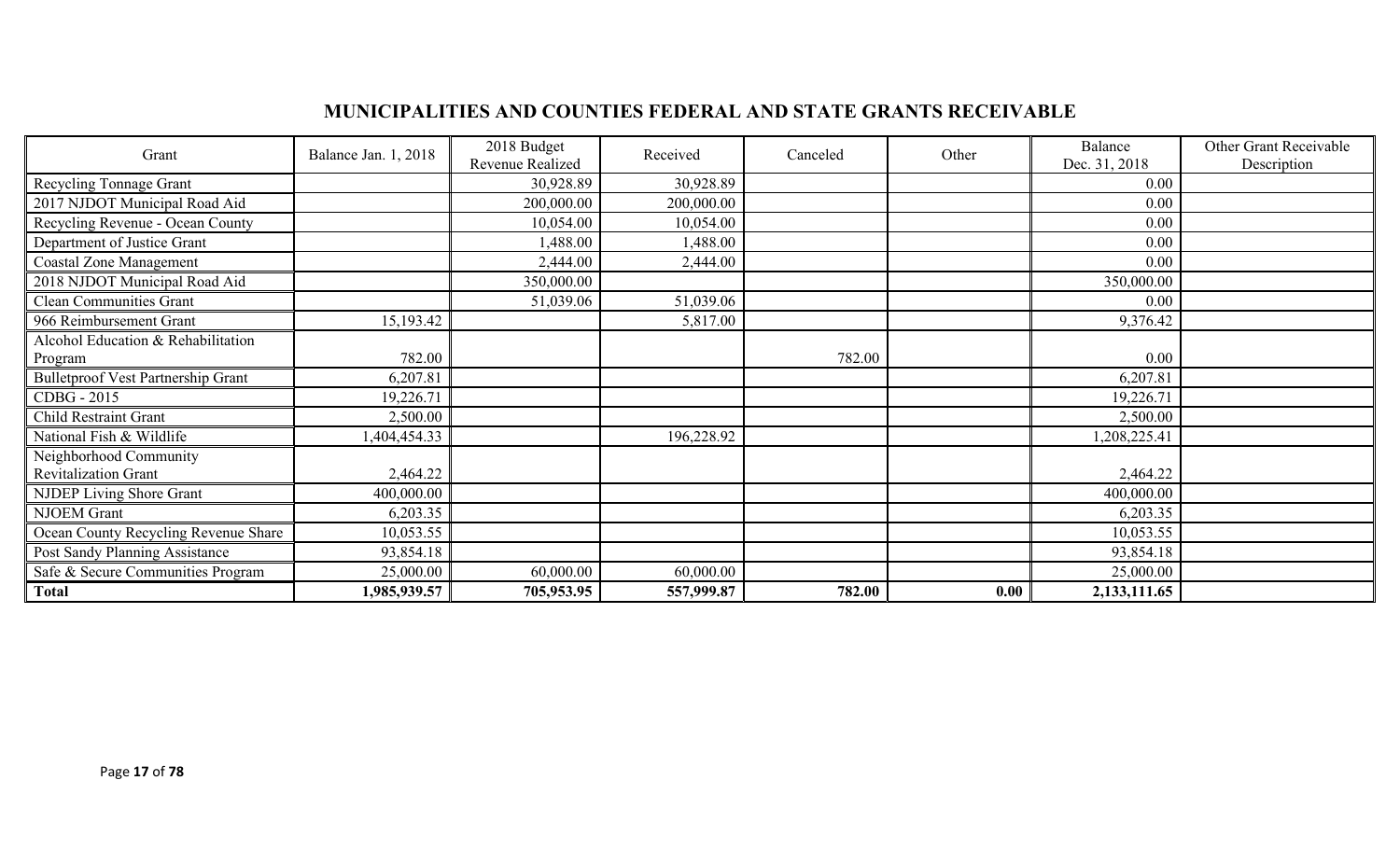## **SCHEDULE OF APPROPRIATED RESERVES FOR FEDERAL AND STATE GRANTS**

| Grant                                         | Balance      | Transferred from 2018 Budget<br>Appropriations |                              |            |           |       | Balance      | Other Grant Receivable |
|-----------------------------------------------|--------------|------------------------------------------------|------------------------------|------------|-----------|-------|--------------|------------------------|
|                                               | Jan. 1, 2018 | Budget                                         | Appropriation by<br>40A:4-87 | Expended   | Cancelled | Other | Dec. 31 2018 | Description            |
| 966 Reimbursement                             | 15,582.77    |                                                |                              |            |           |       | 15,582.77    |                        |
| Alcohol Education and                         | 1,631.95     |                                                |                              |            |           |       | 1,631.95     |                        |
| <b>Rehabilitation Grant</b>                   |              |                                                |                              |            |           |       |              |                        |
| Body Armor Replacement Fund                   | 3,428.90     |                                                |                              | 3,428.90   |           |       | 0.00         |                        |
| CDBG - 2014                                   | 31,062.15    |                                                |                              |            |           |       | 31,062.15    |                        |
| CDBG - 2015                                   | 30,493.42    |                                                |                              |            |           |       | 30,493.42    |                        |
| Child Restraint Grant                         | 2,500.00     |                                                |                              |            |           |       | 2,500.00     |                        |
| Clean Communities                             |              |                                                | 51,039.06                    |            |           |       | 51,039.06    |                        |
| Clean Communities Program - 2017              | 53,425.51    |                                                |                              | 53,186.45  |           |       | 239.06       |                        |
| Clean Communities Program - Prior             | 16,885.78    |                                                |                              | 16,885.78  |           |       | 0.00         |                        |
| <b>Coastal Zone Management</b>                |              | 2,444.00                                       |                              |            |           |       | 2,444.00     |                        |
| <b>Coastal Zone Management</b>                | 153.75       |                                                |                              |            |           |       | 153.75       |                        |
| Department of Justice                         |              | 1,488.00                                       |                              |            |           |       | 1,488.00     |                        |
| Drunk Driving Enforcement Fund                | 3,102.91     |                                                |                              | 2,604.96   |           |       | 497.95       |                        |
| Municipal Access Plan                         | 15,000.00    |                                                |                              |            |           |       | 15,000.00    |                        |
| National Fish & Wildlife                      | 1,439,625.56 |                                                |                              | 224,794.65 |           |       | 1,214,830.91 |                        |
| National Wildlife Refuge                      | 130.00       |                                                |                              |            |           |       | 130.00       |                        |
| NJDEP Living Shoreline                        | 400,000.00   |                                                |                              |            |           |       | 400,000.00   |                        |
| NJDOT Municipal Aid Program -                 | 188,119.25   |                                                |                              |            |           |       | 188,119.25   |                        |
| 2014                                          |              |                                                |                              |            |           |       |              |                        |
| NJDOT Municipal Road Aid 2017                 |              | 200,000.00                                     |                              | 200,000.00 |           |       | 0.00         |                        |
| NJDOT Municipal Road Aid 2018                 |              | 350,000.00                                     |                              |            |           |       | 350,000.00   |                        |
| <b>NJOEM</b> Grant                            | 20.95        |                                                |                              |            |           |       | 20.95        |                        |
| Ocean County Recycling Revenue<br>and Residue | 9,371.49     |                                                |                              | 8,932.49   |           |       | 439.00       |                        |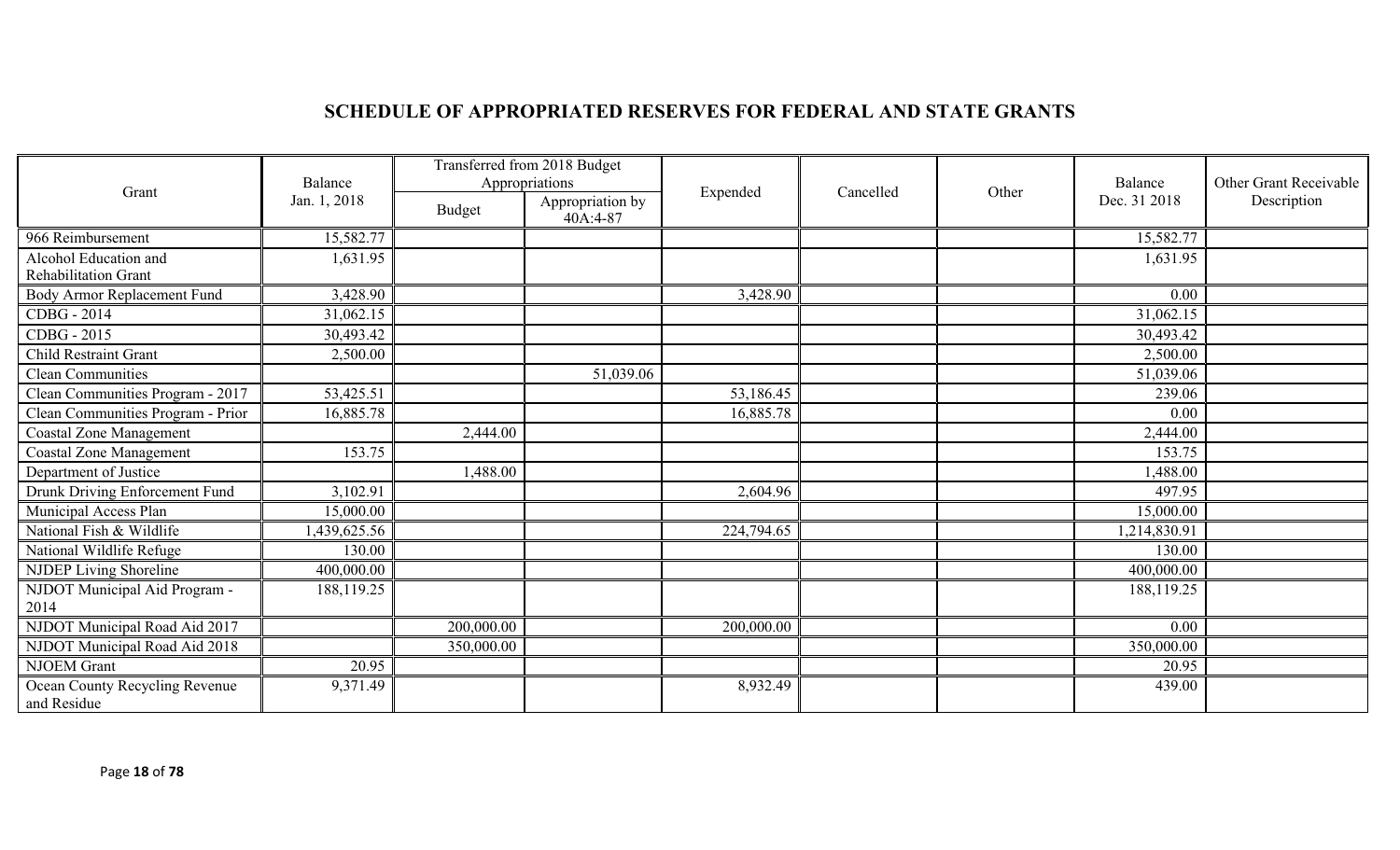|                                                  | Balance      | Transferred from 2018 Budget<br>Appropriations |                              |            |           |       | Balance      | Other Grant Receivable |
|--------------------------------------------------|--------------|------------------------------------------------|------------------------------|------------|-----------|-------|--------------|------------------------|
| Grant                                            | Jan. 1, 2018 | Budget                                         | Appropriation by<br>40A:4-87 | Expended   | Cancelled | Other | Dec. 31 2018 | Description            |
| Ocean County Recycling Revenue<br>Sharing        | 9,614.55     |                                                |                              |            |           |       | 9,614.55     |                        |
| Ocean County Recycling Revenue<br>Sharing - 2015 | 5,382.42     |                                                |                              | 5,382.42   |           |       | 0.00         |                        |
| Ocean County Recycling Revenue<br>Sharing - 2017 | 9,849.02     |                                                |                              |            |           |       | 9,849.02     |                        |
| Ocean County Recycling Revenue<br>Sharing PY17   |              | 10,054.00                                      |                              |            |           |       | 10,054.00    |                        |
| Post Sandy Planning Assistance                   | 64,004.19    |                                                |                              | 15,930.93  |           |       | 48,073.26    |                        |
| Recycling Revenue and Reside                     | 25,377.56    |                                                |                              |            |           |       | 25,377.56    |                        |
| Recycling Tonnage Grant - 2017                   | 31,060.86    |                                                |                              |            |           |       | 31,060.86    |                        |
| Recycling Tonnage Grant - County                 | 13,496.76    |                                                |                              | 3,080.89   |           |       | 10,415.87    |                        |
| Recycling Tonnage Grant - Prior                  | 10,326.58    |                                                |                              | 10,326.58  |           |       | 0.00         |                        |
| Recycling Tonnage Grant 2018                     |              | 30,928.59                                      |                              |            |           |       | 30,928.59    |                        |
| Refuge Revenue Sharing Act                       | 2,240.00     |                                                |                              |            |           |       | 2,240.00     |                        |
| Safe and Secure Communities -<br>2014            | 45,000.00    |                                                |                              | 45,000.00  |           |       | 0.00         |                        |
| Safe and Secure Communities -<br>2015            | 60,000.00    |                                                |                              | 60,000.00  |           |       | 0.00         |                        |
| Safe and Secure Communities -<br>2016            | 60,000.00    |                                                |                              | 60,000.00  |           |       | 0.00         |                        |
| Safe and Secure Communities -<br>2017            | 60,000.00    |                                                |                              | 60,000.00  |           |       | 0.00         |                        |
| Safe and Secure Communities -<br>Prior           | 120,000.00   |                                                |                              | 107,460.00 |           |       | 12,540.00    |                        |
| Safe and Secure Communities 2018                 |              |                                                | 60,000.00                    | 50,000.00  |           |       | 10,000.00    |                        |
| Total                                            | 2,726,886.33 | 594,914.59                                     | 111,039.06                   | 927,014.05 | 0.00      | 0.00  | 2,505,825.93 |                        |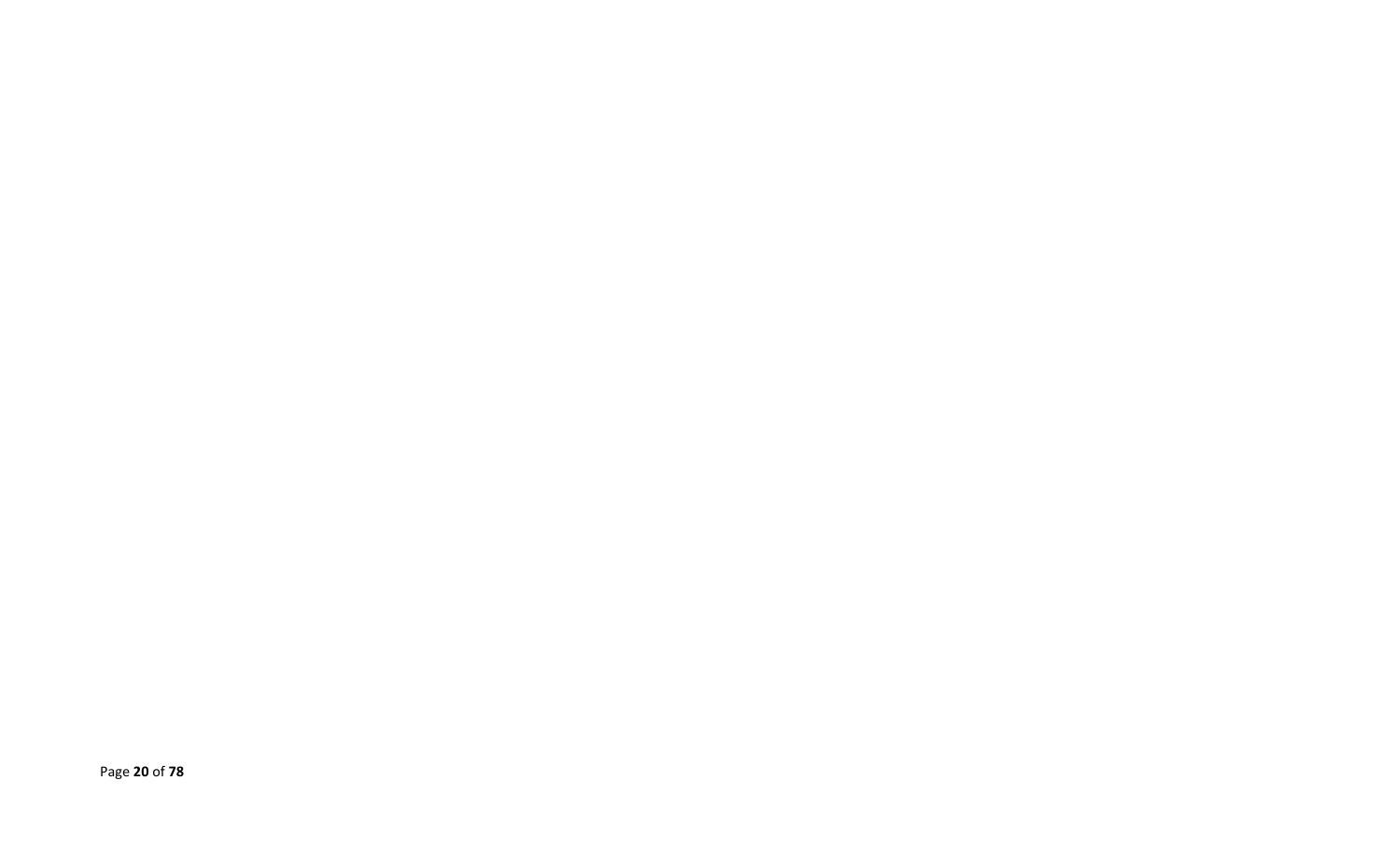## **SCHEDULE OF UNAPPROPRIATED RESERVES FOR FEDERAL AND STATE GRANTS**

|                                  | Balance               |               | Transferred from 2018 Budget<br>Appropriations |          |                   |       | Balance       | Other Grant Receivable |
|----------------------------------|-----------------------|---------------|------------------------------------------------|----------|-------------------|-------|---------------|------------------------|
| Grant                            | Jan. 1, 2018          | <b>Budget</b> | Appropriation By<br>40A:4-87                   | Receipts | Grants Receivable | Other | Dec. 31, 2018 | Description            |
| <b>Coastal Zone Management</b>   | 2,444.42              | 2,444.42      |                                                |          |                   |       | 0.00          |                        |
| Department of Justice Grant      |                       |               |                                                | 9,855.25 |                   |       | 9,855.25      |                        |
| Department of Justice Grant      | $.488.00$ $^{\prime}$ | 1,488.00      |                                                |          |                   |       | $0.00\,$      |                        |
| Recycling Revenue - Ocean County | 10,054.00             | 10,054.00     |                                                |          |                   |       | $0.00\,$      |                        |
| Total                            | 13,986.42             | 13,986.42     | 0.00                                           | 9,855.25 | 0.00              | 0.00  | 9,855.25      |                        |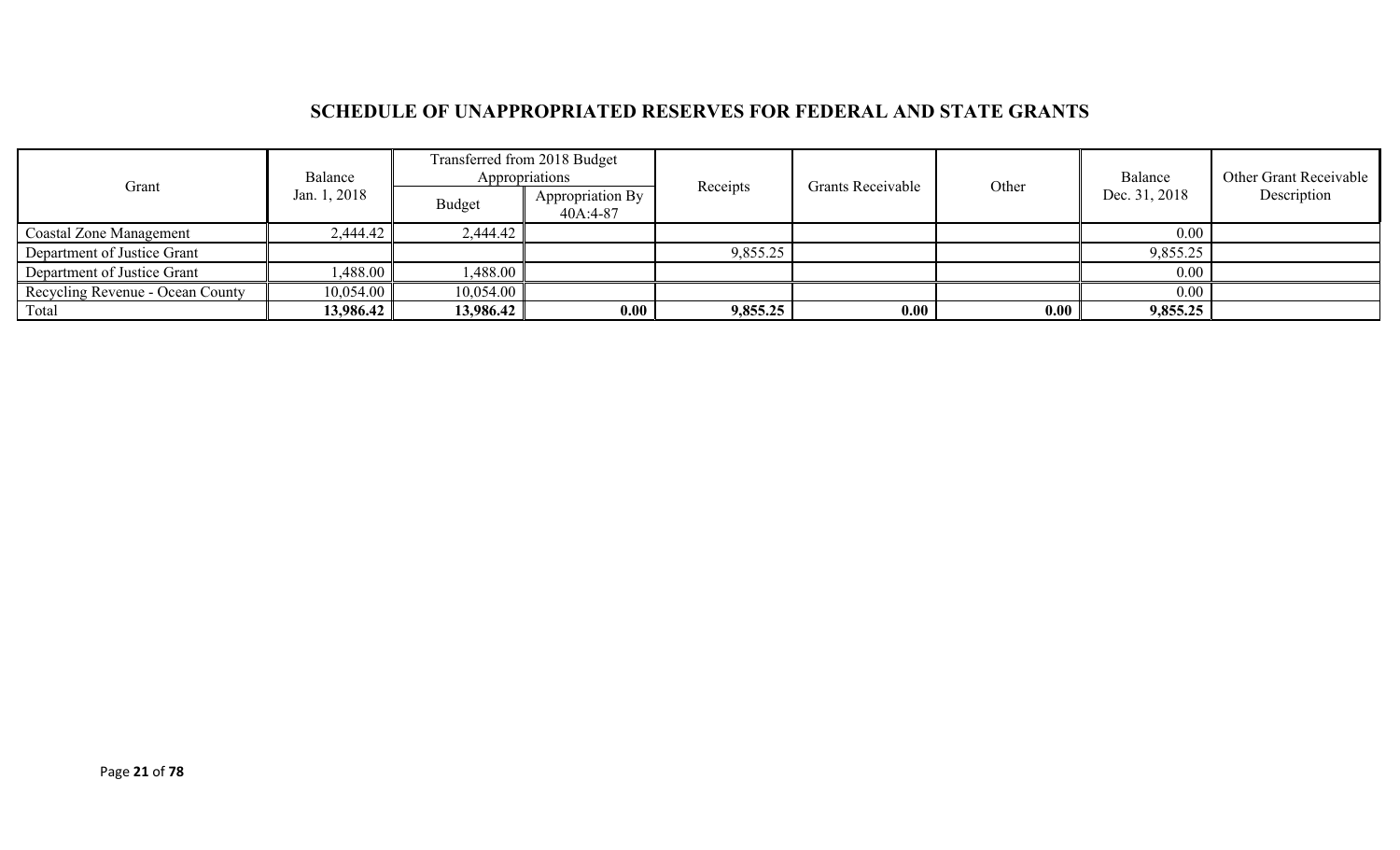# **LOCAL DISTRICT SCHOOL TAX**

|                                              | Debit         | Credit        |
|----------------------------------------------|---------------|---------------|
| <b>Balance January 1, 2018</b>               | XXXXXXXXXX    | XXXXXXXXXX    |
| School Tax Payable #                         | XXXXXXXXXX    | 1,033,336.00  |
| School Tax Deferred                          |               |               |
| (Not in excess of 50% of Levy - 2017 - 2018) | XXXXXXXXXX    | 5,236,297.00  |
| Prepaid Beginning Balance                    |               |               |
| Levy School Year July 1, 2018- June 30, 2019 | XXXXXXXXXX    | 13,553,182.00 |
| Levy Calendar Year 2018                      | XXXXXXXXXX    |               |
| Paid                                         | 13,381,885.54 | XXXXXXXXXX    |
| <b>Balance December 31, 2018</b>             | XXXXXXXXXX    | XXXXXXXXXX    |
| School Tax Payable #                         | 1,204,632.46  | XXXXXXXXXX    |
| School Tax Deferred                          |               |               |
| (Not in excess of 50% of Levy -2018 -2019)   | 5,236,297.00  | XXXXXXXXXX    |
| Prepaid Ending Balance                       |               | XXXXXXXXXX    |
|                                              | 19,822,815.00 | 19,822,815.00 |

Amount Deferred at during year

\* Not including Type 1 school debt service, emergency authorizations-schools, transfer to Board of Education for use of local schools

# Must include unpaid requisitions

|                                  | Debit        | Credit       |
|----------------------------------|--------------|--------------|
|                                  |              |              |
| <b>Balance January 1, 2018</b>   | XXXXXXXXXX   | 2,239,689.26 |
|                                  |              |              |
| <b>2018</b> Levy                 | XXXXXXXXXX   | 23,175.08    |
|                                  |              |              |
| Added and Omitted Levy           | XXXXXXXXXX   | 202.62       |
|                                  |              |              |
| <b>Interest Earned</b>           | XXXXXXXXXX   | 3,779.01     |
|                                  |              |              |
| Expenditures                     | 543,860.78   | XXXXXXXXXX   |
|                                  |              |              |
| <b>Balance December 31, 2018</b> | 1,722,985.19 | XXXXXXXXXX   |
|                                  | 2,266,845.97 | 2,266,845.97 |

## **MUNICIPAL OPEN SPACE TAX**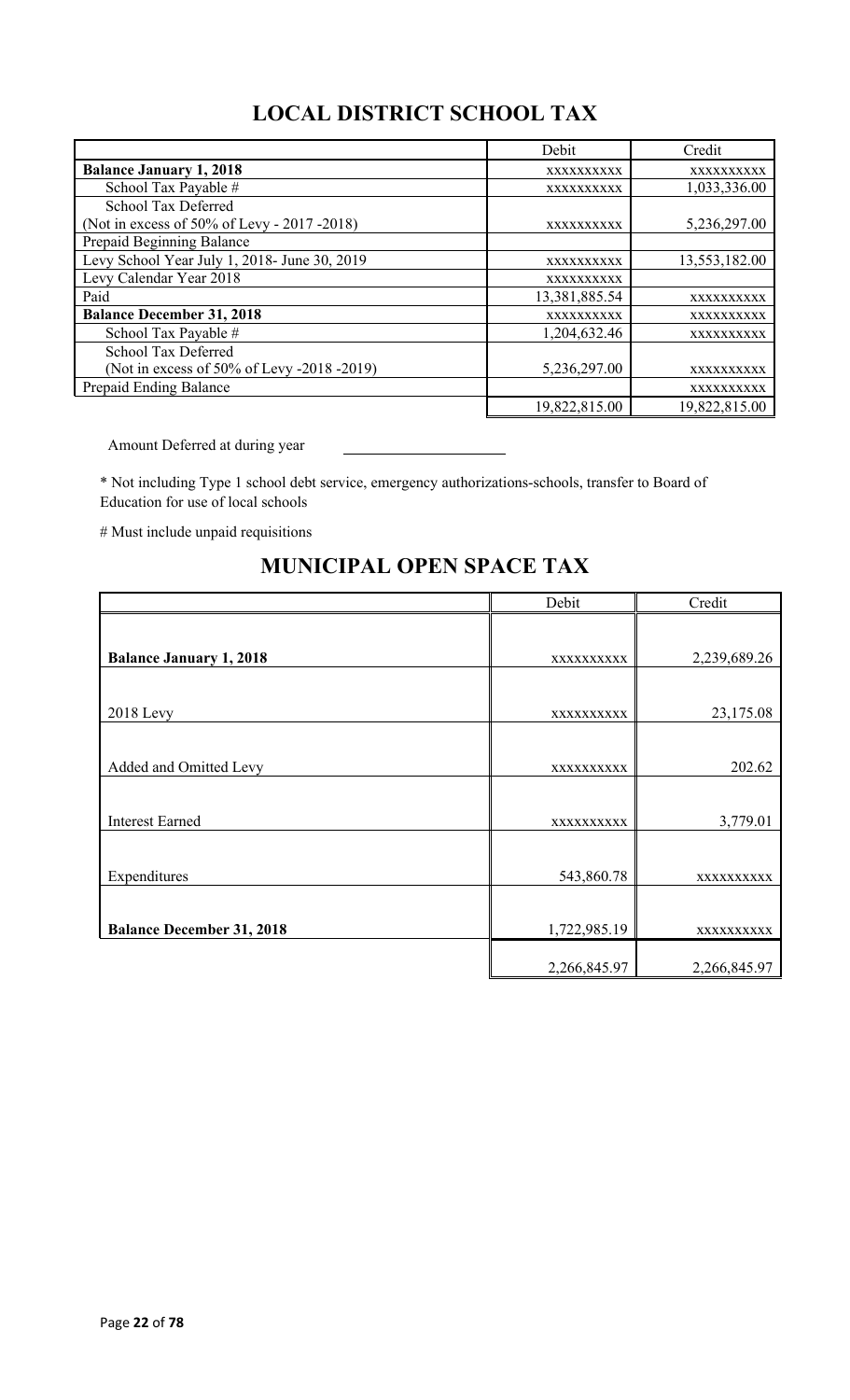# **REGIONAL SCHOOL TAX**

|                                              | Debit      | Credit     |
|----------------------------------------------|------------|------------|
| <b>Balance January 1, 2018</b>               | XXXXXXXXXX | XXXXXXXXXX |
| School Tax Payable                           | XXXXXXXXXX | 0.00       |
| School Tax Deferred                          |            |            |
| (Not in excess of 50% of Levy - 2017 -2018)  | XXXXXXXXXX | 0.00       |
| Prepaid Beginning Balance                    | XXXXXXXXXX |            |
| Levy School Year July 1, 2018- June 30, 2019 | XXXXXXXXXX |            |
| Levy Calendar Year 2018                      | XXXXXXXXXX |            |
| Paid                                         |            | XXXXXXXXXX |
| <b>Balance December 31, 2018</b>             | XXXXXXXXXX | XXXXXXXXXX |
| School Tax Payable                           | 0.00       | XXXXXXXXXX |
| <b>School Tax Deferred</b>                   |            |            |
| (Not in excess of 50% of Levy - 2018 -2019)  | 0.00       | XXXXXXXXXX |
| Prepaid Ending Balance                       |            | XXXXXXXXXX |
|                                              | 0.00       | 0.00       |

Amount Deferred at during Year

# Must include unpaid requisitions

# **REGIONAL HIGH SCHOOL TAX**

|                                              | Debit         | Credit        |
|----------------------------------------------|---------------|---------------|
| <b>Balance January 1, 2018</b>               | XXXXXXXXXX    | XXXXXXXXXX    |
| School Tax Payable                           | XXXXXXXXXX    | 185,423.00    |
| School Tax Deferred                          |               |               |
| (Not in excess of 50% of Levy - 2017 - 2018) | XXXXXXXXXX    | 0.00          |
| Prepaid Beginning Balance                    | XXXXXXXXXX    |               |
| Levy School Year July 1, 2018- June 30, 2019 | XXXXXXXXXX    |               |
| Levy Calendar Year 2018                      | XXXXXXXXXX    | 15,250,618.00 |
| Paid                                         | 15,539,853.29 | XXXXXXXXXX    |
| <b>Balance December 31, 2018</b>             | XXXXXXXXXX    | XXXXXXXXXX    |
| School Tax Payable                           |               | XXXXXXXXXX    |
| <b>School Tax Deferred</b>                   |               |               |
| (Not in excess of 50% of Levy - 2018 -2019)  | 0.00          | XXXXXXXXXX    |
| Prepaid Ending Balance                       | 103,812.29    | XXXXXXXXXX    |
|                                              | 15,539,853.29 | 15,539,853.29 |

Amount Deferred at during year

# Must include unpaid requisitions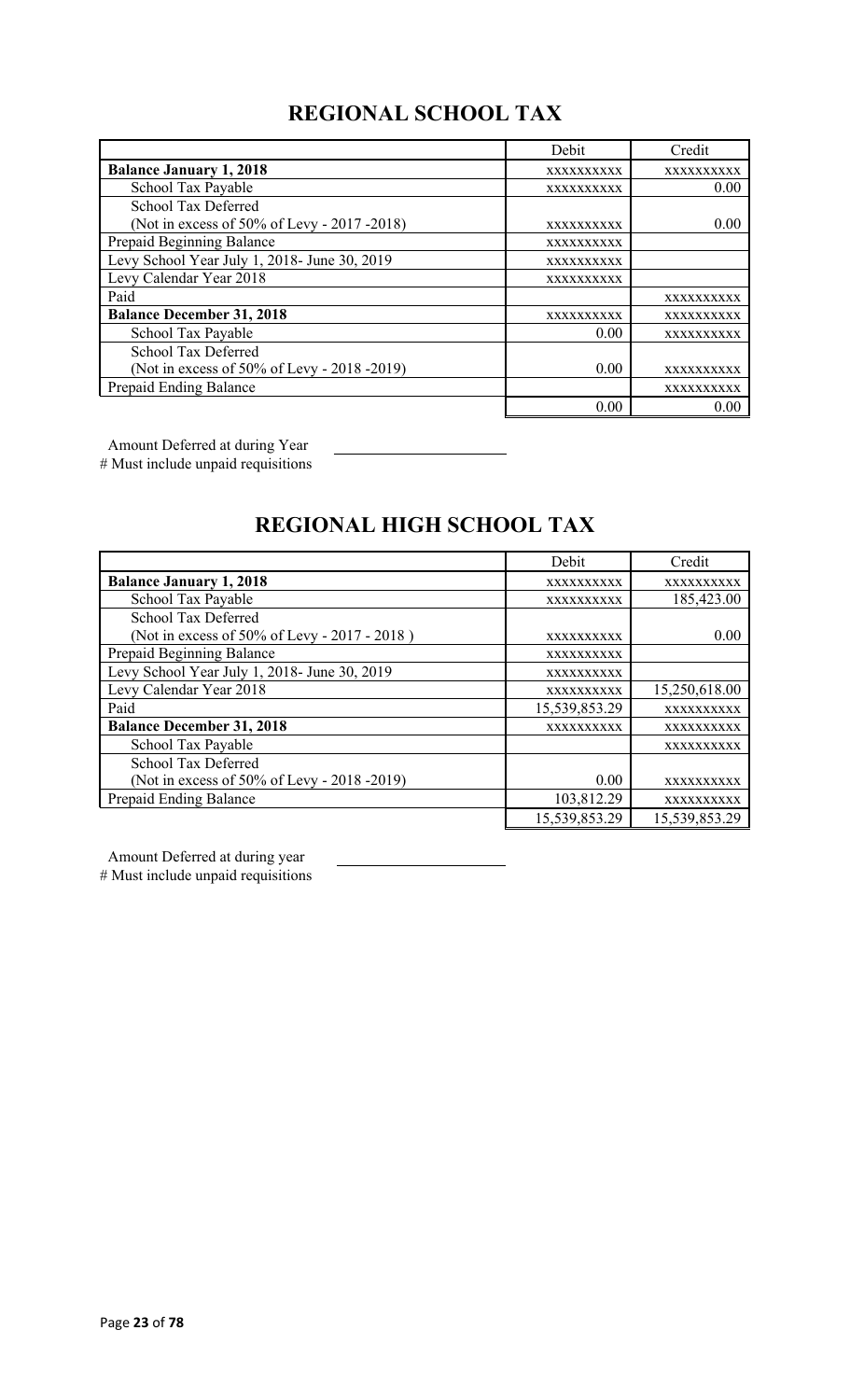## **COUNTY TAXES PAYABLE**

|                                        | Debit        | Credit       |
|----------------------------------------|--------------|--------------|
| <b>Balance January 1, 2018</b>         | XXXXXXXXXX   | XXXXXXXXXX   |
| <b>County Taxes</b>                    | XXXXXXXXXX   | 0.00         |
| Due County for Added and Omitted Taxes | XXXXXXXXXX   | 128,995.83   |
| $2018$ Levy                            | XXXXXXXXXX   | XXXXXXXXXX   |
| General County                         | XXXXXXXXXX   | 8,166,783.00 |
| County Library                         | XXXXXXXXXX   | 891,032.31   |
| County Health                          | XXXXXXXXXX   | 321,746.47   |
| County Open Space Preservation         | XXXXXXXXXX   | 282, 293.52  |
| Due County for Added and Omitted Taxes | XXXXXXXXXX   | 84,984.54    |
| Paid                                   | 9,790,851.00 | XXXXXXXXXX   |
| <b>Balance December 31, 2018</b>       | XXXXXXXXXX   | XXXXXXXXXX   |
| <b>County Taxes</b>                    | 0.00         | XXXXXXXXXX   |
| Due County for Added and Omitted Taxes | 84,984.67    | XXXXXXXXXX   |
|                                        | 9,875,835.67 | 9,875,835.67 |

Paid for Regular County Levies 9,661,855.30 Paid for Added and Omitted Taxes 128,995.70

## **SPECIAL DISTRICT TAXES**

|                                          | Debit             | Credit       |
|------------------------------------------|-------------------|--------------|
| <b>Balance January 1, 2018</b>           | XXXXXXXXXX        | 20,740.00    |
| 2018Levy (List Each Type of District Tax | <b>XXXXXXXXXX</b> | XXXXXXXXXX   |
| Separately – see Footnote)               |                   |              |
| <b>Fire Districts</b>                    | <b>XXXXXXXXXX</b> | 1,678,653.00 |
| Total 2018 Levy                          | XXXXXXXXXX        | 1,678,653.00 |
| Paid                                     | 1,699,393.00      | XXXXXXXXXX   |
| <b>Balance December 31, 2018</b>         | 0.00              | XXXXXXXXXX   |
|                                          | 1,699,393.00      | 1,699,393.00 |

Footnote: Please state the number of districts in each instance.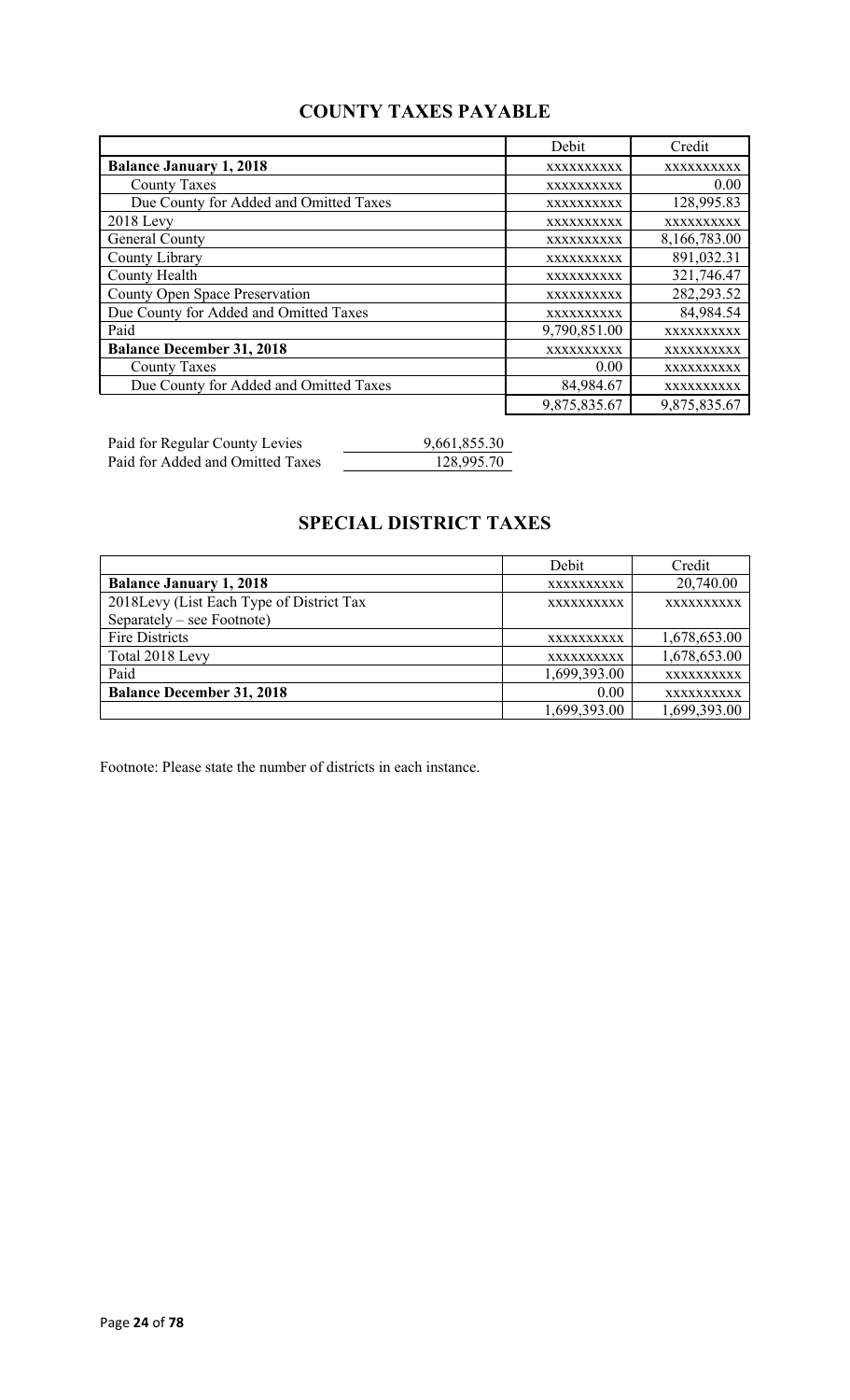| Source                                                     | Budget -01    | Realized -02  | Excess or<br>Deficit -03 |
|------------------------------------------------------------|---------------|---------------|--------------------------|
| Surplus Anticipated                                        | 2,850,000.00  | 2,850,000.00  | 0.00                     |
| Surplus Anticipated with Prior Written Consent of Director |               |               |                          |
| of Local Government                                        |               |               |                          |
| <b>Adopted Budget</b>                                      | 3,687,171.67  | 3,667,884.93  | $-19,286.74$             |
| Added by N.J.S.A. 40A:4-87                                 | 111,039.06    | 111,039.06    | 0.00                     |
| Total Miscellaneous Revenue Anticipated                    | 3,798,210.73  | 3,778,923.99  | $-19,286.74$             |
| Receipts from Delinquent Taxes                             | 119,000.00    | 58,820.35     | $-60,179.65$             |
|                                                            |               |               |                          |
| Amount to be Raised by Taxation:                           | XXXXXXXXXX    | XXXXXXXXXX    | XXXXXXXXX                |
| (a) Local Tax for Municipal Purposes                       | 15,604,864.10 | XXXXXXXXXX    | XXXXXXXXXX               |
| (b) Addition to Local District School Tax                  |               | XXXXXXXXXX    | XXXXXXXXXX               |
| (c) Minimum Library Tax                                    |               | XXXXXXXXXX    | XXXXXXXXXX               |
| County Only: Total Raised by Taxation                      | XXXXXXXXXX    |               | XXXXXXXXXX               |
| Total Amount to be Raised by Taxation                      | 15,604,864.10 | 16,224,080.60 | 619,216.50               |
|                                                            | 22,372,074.83 | 22,911,824.94 | 539,750.11               |

### **STATEMENT OF GENERAL BUDGET REVENUES 2018**

### **ALLOCATION OF CURRENT TAX COLLECTIONS**

|                                                      | Debit         | Credit        |
|------------------------------------------------------|---------------|---------------|
| <b>Current Taxes Realized in Cash</b>                | XXXXXXXXXX    | 56,050,262.72 |
| <b>Amount to be Raised by Taxation:</b>              | XXXXXXXXXX    | XXXXXXXXXX    |
| Local District School Tax                            | 13,553,182.00 | XXXXXXXXXX    |
| Regional School Tax                                  |               | XXXXXXXXXX    |
| Regional High School Tax                             | 15,250,618.00 | XXXXXXXXXX    |
| <b>County Taxes</b>                                  | 9,661,855.30  | XXXXXXXXXX    |
| Due County for Added and Omitted Taxes               | 84,984.54     | XXXXXXXXXX    |
| <b>Special District Taxes</b>                        | 1,678,653.00  | XXXXXXXXXX    |
| Municipal Open Space Tax                             | 23,377.70     | XXXXXXXXXX    |
| <b>Reserve for Uncollected Taxes</b>                 | XXXXXXXXXX    | 426,488.42    |
| Deficit in Required Collection of Current Taxes (or) | XXXXXXXXXX    |               |
| Balance for Support of Municipal Budget (or)         | 16,224,080.60 | XXXXXXXXXX    |
| *Excess Non-Budget Revenue (see footnote)            |               | XXXXXXXXXX    |
| *Deficit Non-Budget Revenue (see footnote)           | XXXXXXXXXX    |               |
|                                                      | 56,476,751.14 | 56,476,751.14 |

\* These items are applicable only when there is no "Amount to be Raised by Taxation" in the "Budget" column of the statement at the top of this sheet. In such instances, any excess or deficit in the above allocation would apply to "Non-Budget Revenue" only.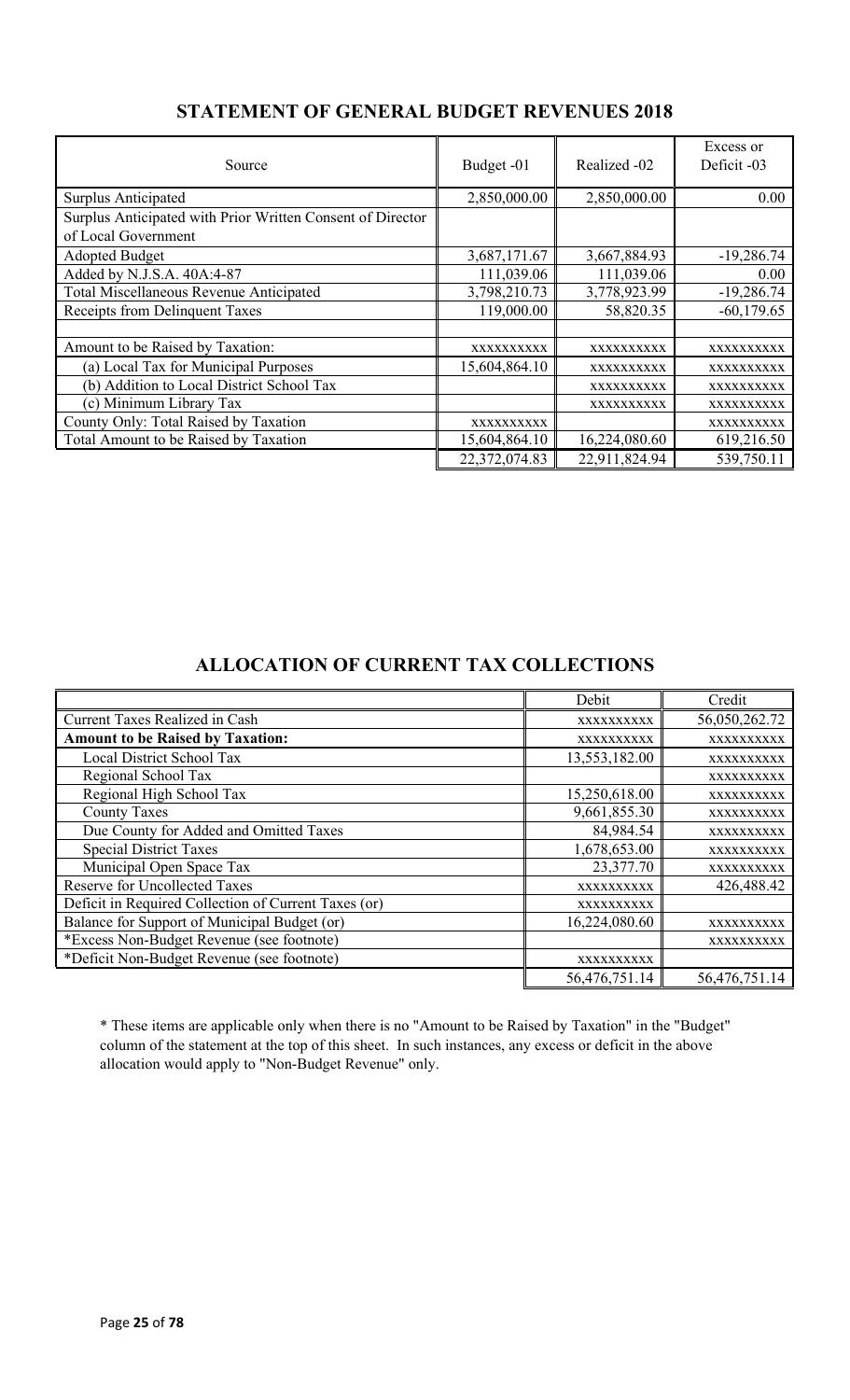### **STATEMENT OF GENERAL BUDGET REVENUES 2018** MISCELLANEOUS REVENUES ANTICIPATED: ADDED BY N.J.S.A. 40A:4-87

| Source                           | Budget     | Realized   | Excess or (Deficit) |
|----------------------------------|------------|------------|---------------------|
| Safe & Secure Communities Grant  | 60,000.00  | 60,000.00  | $0.00\,$            |
| <b>Clean Communities Program</b> | 51,039.06  | 51,039.06  | $0.00\,$            |
| <b>TOTAL</b>                     | 111,039.06 | 111,039.06 | $\boldsymbol{0.00}$ |

I hereby certify that the above list of Chapter 159 insertions of revenue have been realized in cash or I have received written notification of the award of public or private revenue. These insertions meet the statutory requirements of N.J.S.A. 40A:4-87 and matching funds have been provided if applicable.

CFO Signature: Rodney Haines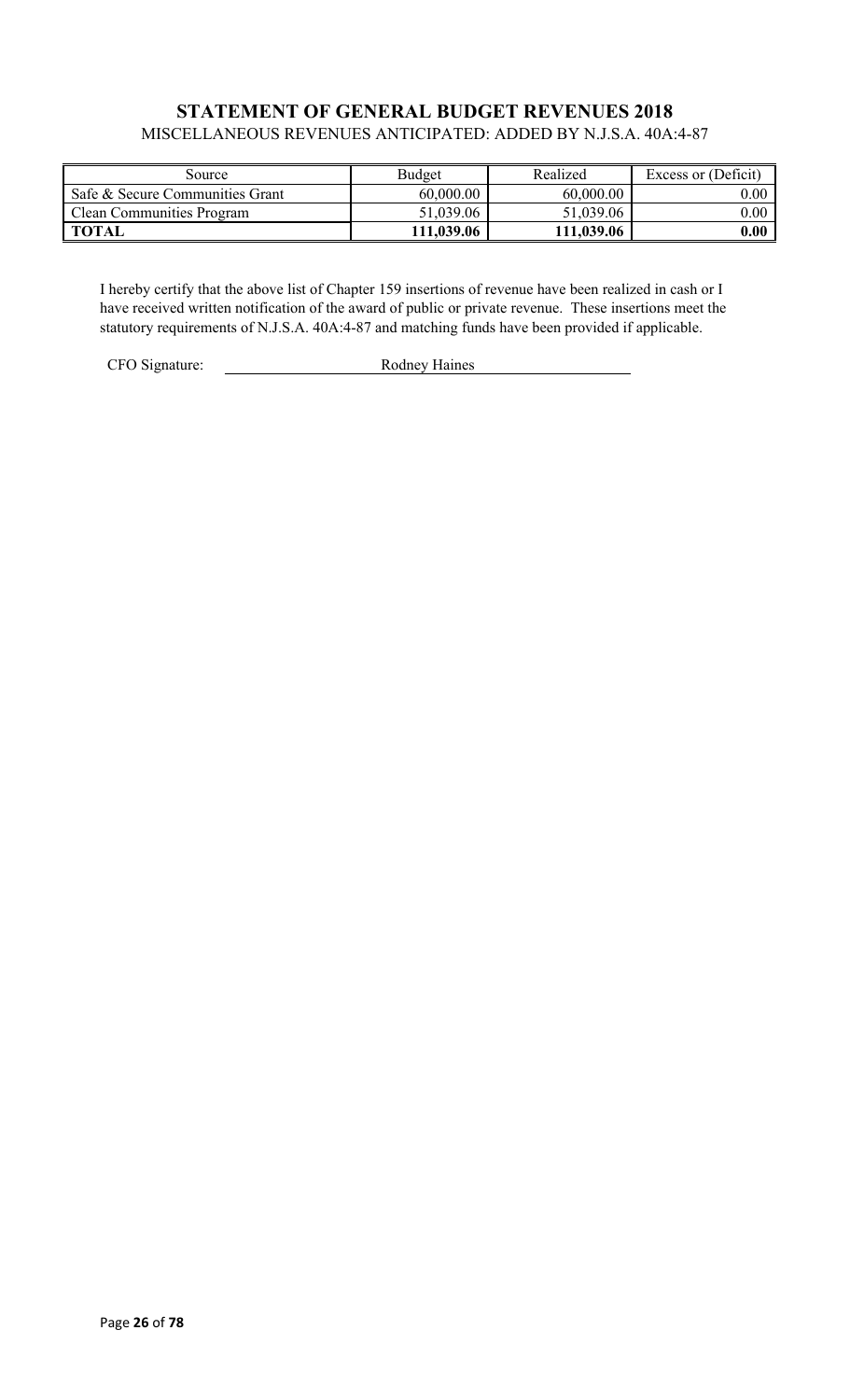### **STATEMENT OF GENERAL BUDGET APPROPRIATIONS 2018**

| 2018 Budget as Adopted                                                  |               | 22, 261, 035.77 |
|-------------------------------------------------------------------------|---------------|-----------------|
| 2018 Budget - Added by N.J.S.A. 40A:4-87                                |               | 111,039.06      |
| Appropriated for 2018 (Budget Statement Item 9)                         |               | 22,372,074.83   |
| Appropriated for 2018 Emergency Appropriation (Budget Statement Item 9) |               |                 |
| Total General Appropriations (Budget Statement Item 9)                  |               | 22,372,074.83   |
| Add: Overexpenditures (see footnote)                                    |               |                 |
| <b>Total Appropriations and Overexpenditures</b>                        |               | 22,372,074.83   |
|                                                                         |               |                 |
| Deduct Expenditures:                                                    |               |                 |
| Paid or Charged [Budget Statement Item (L)]                             | 21,517,117.89 |                 |
| Paid or Charged - Reserve for Uncollected Taxes                         | 426,488.42    |                 |
| Reserved                                                                | 427,466.20    |                 |
| <b>Total Expenditures</b>                                               |               | 22,371,072.51   |
| Unexpended Balances Cancelled (see footnote)                            |               | 1,002.32        |

### **FOOTNOTES** - RE: OVEREXPENDITURES

Every appropriation overexpended in the budget document must be marked with an \* and must agree in the aggregate with this item.

RE: UNEXPENDED BALANCES CANCELED:

Are not to be shown as "Paid or Charged" in the budget document. In all instances "Total Appropriations" and "Overexpenditures" must equal the sum of "Total Expenditures" and "Unexpended Balances Canceled."

# **SCHEDULE OF EMERGENCY APPROPRIATIONS FOR LOCAL DISTRICT SCHOOL PURPOSES**

(EXCEPT FOR TYPE I SCHOOL DEBT SERVICE)

| 2018 Authorizations                             |  |
|-------------------------------------------------|--|
| N.J.S.A. 40A:4-46 (After adoption of Budget)    |  |
| N.J.S.A. 40A:4-20 (Prior to adoption of Budget) |  |
| <b>Total Authorizations</b>                     |  |
| Deduct Expenditures:                            |  |
| Paid or Charged                                 |  |
| Reserved                                        |  |
| <b>Total Expenditures</b>                       |  |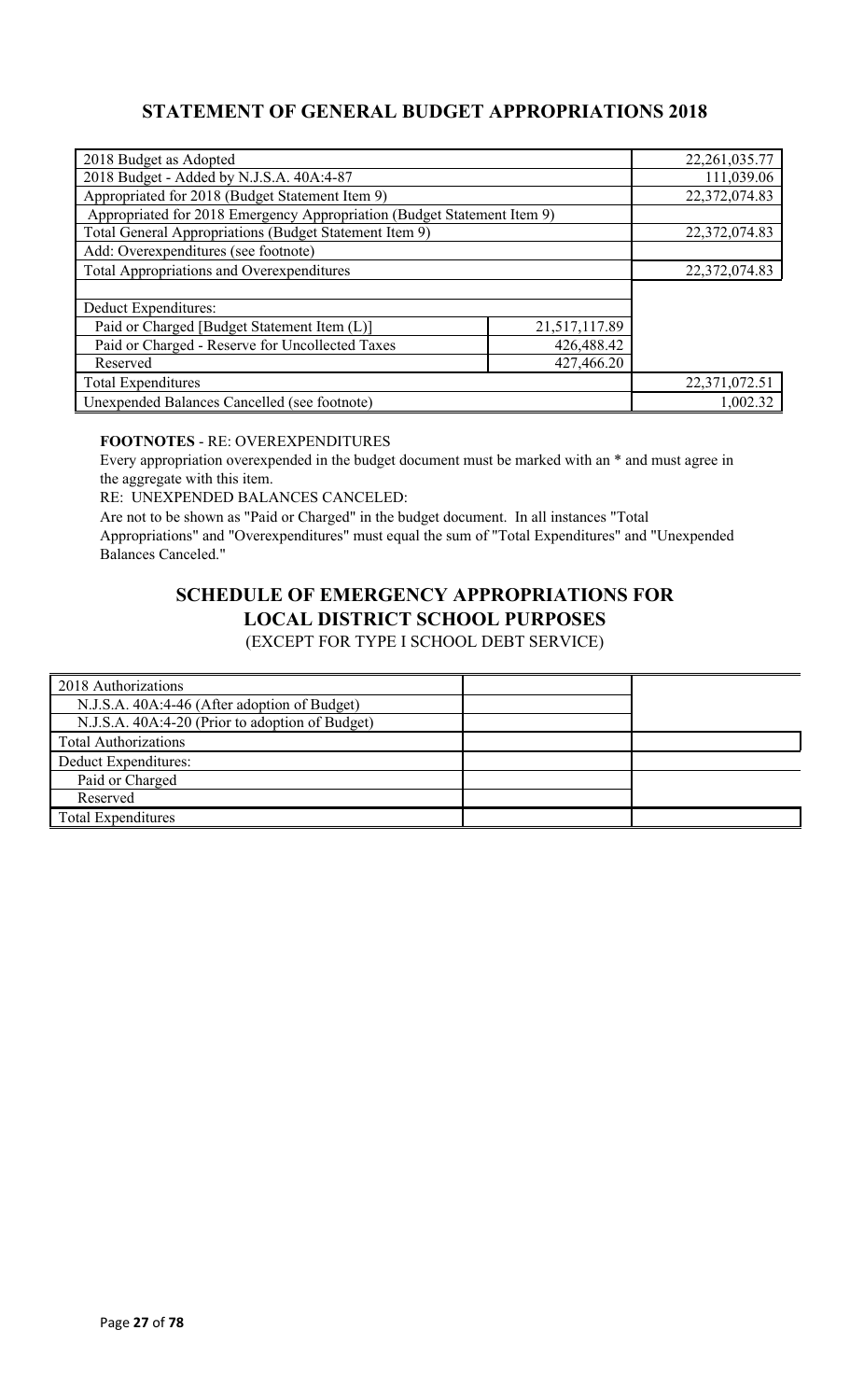## **RESULTS OF 2018 OPERATION**

CURRENT FUND

|                                                      | Debit        | Credit       |
|------------------------------------------------------|--------------|--------------|
| Cancelation of Reserves for Federal and State Grants |              |              |
| (Credit)                                             |              |              |
| Cancellation of Federal and State Grants Receivable  |              |              |
| (Debit)                                              |              |              |
| Deferred School Tax Revenue: Balance December 31,    |              |              |
| <b>CY</b>                                            |              | 5,236,297.00 |
| Deferred School Tax Revenue: Balance January 1, CY   | 5,236,297.00 |              |
| Deficit in Anticipated Revenues: Delinquent Tax      |              |              |
| Collections                                          | 60,179.65    |              |
| Deficit in Anticipated Revenues: Miscellaneous       |              |              |
| Revenues Anticipated                                 | 19,286.74    |              |
| Deficit in Anticipated Revenues: Required Collection |              |              |
| of Current Taxes                                     |              |              |
| Excess of Anticipated Revenues: Delinquent Tax       |              |              |
| Collections                                          |              | 0.00         |
| Excess of Anticipated Revenues: Miscellaneous        |              |              |
| <b>Revenues Anticipated</b>                          |              | 0.00         |
| Excess of Anticipated Revenues: Required Collection  |              |              |
| of Current Taxes                                     |              | 619,216.50   |
| Interfund Advances Originating in CY (Debit)         |              |              |
| Miscellaneous Revenue Not Anticipated                |              | 749,123.56   |
| Miscellaneous Revenue Not Anticipated: Proceeds of   |              |              |
| Sale of Foreclosed Property                          |              |              |
| Prior Years Interfunds Returned in CY (Credit)       |              | 76,650.76    |
| Refund of Prior Year Revenue (Debit)                 |              |              |
| Sale of Municipal Assets (Credit)                    |              |              |
| Senior Citizen Deductions Disallowed - Prior Year    |              |              |
| Taxes (Debit)                                        |              |              |
| Statutory Excess in Reserve for Dog Fund             |              |              |
| Expenditures (Credit)                                |              |              |
| Tax Overpayment Adjustment                           | 191,172.90   |              |
| Unexpended Balances of CY Budget Appropriations      |              | 1,002.32     |
| Unexpended Balances of PY Appropriation Reserves     |              |              |
| (Credit)                                             |              | 851,075.31   |
| <b>Surplus Balance</b>                               | 2,026,429.16 | XXXXXXXXX    |
| Deficit Balance                                      | XXXXXXXXXX   |              |
|                                                      | 7,533,365.45 | 7,533,365.45 |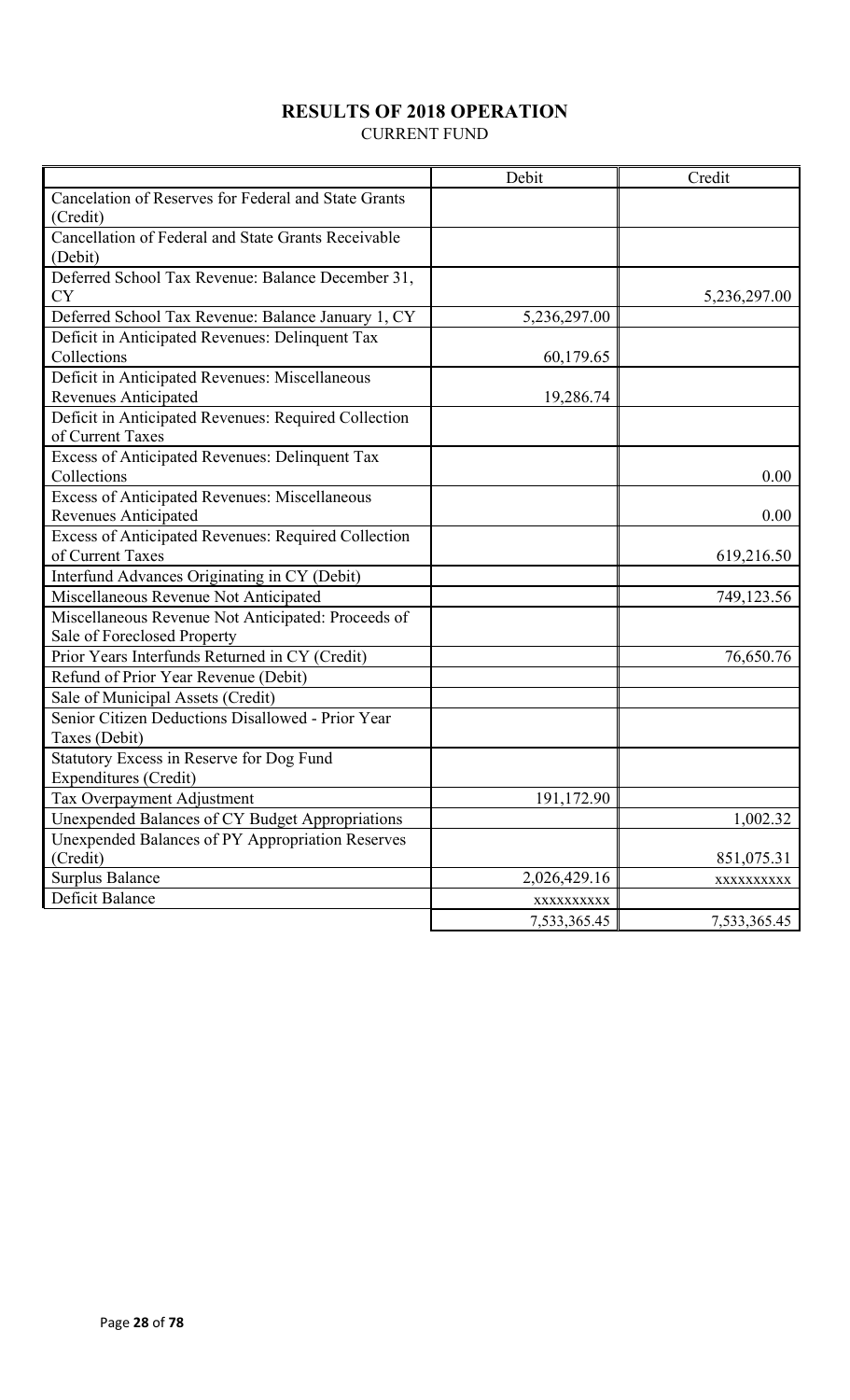## **SCHEDULE OF MISCELLANEOUS REVENUES NOT ANTICIPATED**

| <b>Source</b>                                                 | <b>Amount Realized</b> |
|---------------------------------------------------------------|------------------------|
| Interest on Investments and Deposits                          | 32,787.25              |
| Refund Prior Year Expenditures - Grants                       | 316,915.65             |
| Premiums on Tax Sale Forfeited                                | 46,910.00              |
| Miscellaneous - Tax Collector                                 | 53,687.39              |
| <b>FEMA Reimbursements</b>                                    | 172,163.86             |
| <b>Insurance Reimbursements</b>                               | 79,069.73              |
| Miscellaneous - Other                                         | 24,839.97              |
| Senior Citizen and Veteran Administration Fee                 | 6,354.71               |
| <b>Trash Cans</b>                                             | 16,395.00              |
| <b>Total Amount of Miscellaneous Revenues Not Anticipated</b> | \$749,123.56           |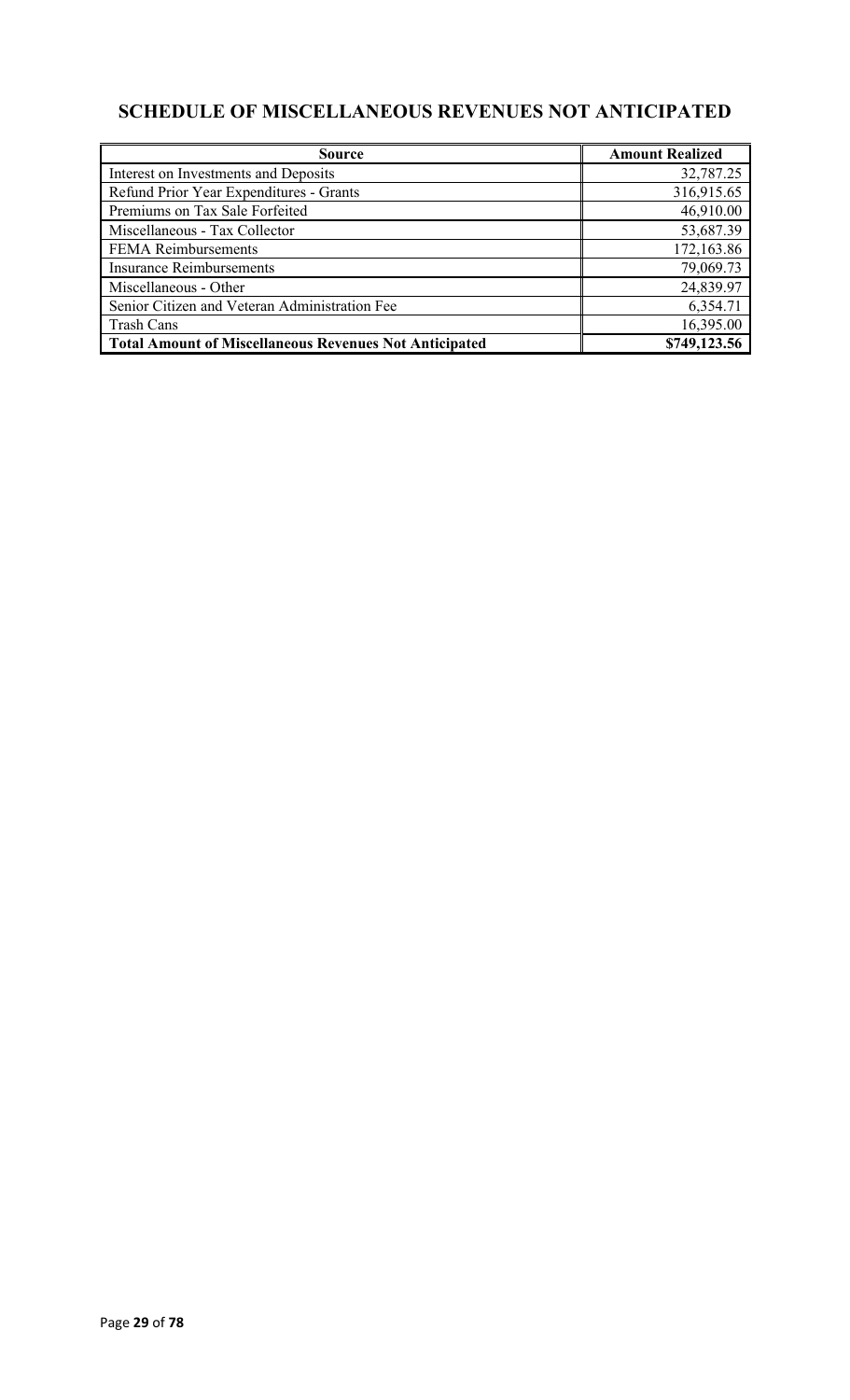### **SURPLUS – CURRENT FUND YEAR 2018**

|                                                 | Debit        | Credit       |
|-------------------------------------------------|--------------|--------------|
| Amount Appropriated in the CY Budget - Cash     | 2,850,000.00 |              |
| Amount Appropriated in the CY Budget - with     |              |              |
| Prior Written Consent of Director of Local      |              |              |
| Government Services                             |              |              |
| Balance January 1, CY (Credit)                  |              | 4,796,809.20 |
| <b>Excess Resulting from CY Operations</b>      |              | 2,026,429.16 |
| Miscellaneous Revenue Not Anticipated: Payments |              |              |
| in Lieu of Taxes on Real Property (Credit)      |              |              |
| Balance December 31, 2018                       | 3,973,238.36 | XXXXXXXXXX   |
|                                                 |              |              |
|                                                 | 6,823,238.36 | 6,823,238.36 |

## **ANALYSIS OF BALANCE DECEMBER 31, 2018 (FROM CURRENT FUND – TRIAL BALANCE)**

| Cash                                                     |            | 6,248,508.44    |
|----------------------------------------------------------|------------|-----------------|
| Investments                                              |            |                 |
|                                                          |            |                 |
| Sub-Total                                                |            | 6,248,508.44    |
| Deduct Cash Liabilities Marked with "C" on Trial Balance |            | 2,855,373.31    |
| Cash Surplus                                             |            | 3, 393, 135. 13 |
| Deficit in Cash Surplus                                  |            |                 |
| Other Assets Pledged to Surplus                          |            |                 |
| Due from State of N.J. Senior Citizens and Veterans      |            |                 |
| Deduction                                                | 226,754.35 |                 |
| Deferred Charges #                                       | 249,536.59 |                 |
| Cash Deficit                                             | 0.00       |                 |
| Prepaid School Taxes                                     | 103,812.29 |                 |
|                                                          |            |                 |
|                                                          |            |                 |
|                                                          |            |                 |
| <b>Total Other Assets</b>                                |            | 580,103.23      |
|                                                          |            |                 |
|                                                          |            | 3,973,238.36    |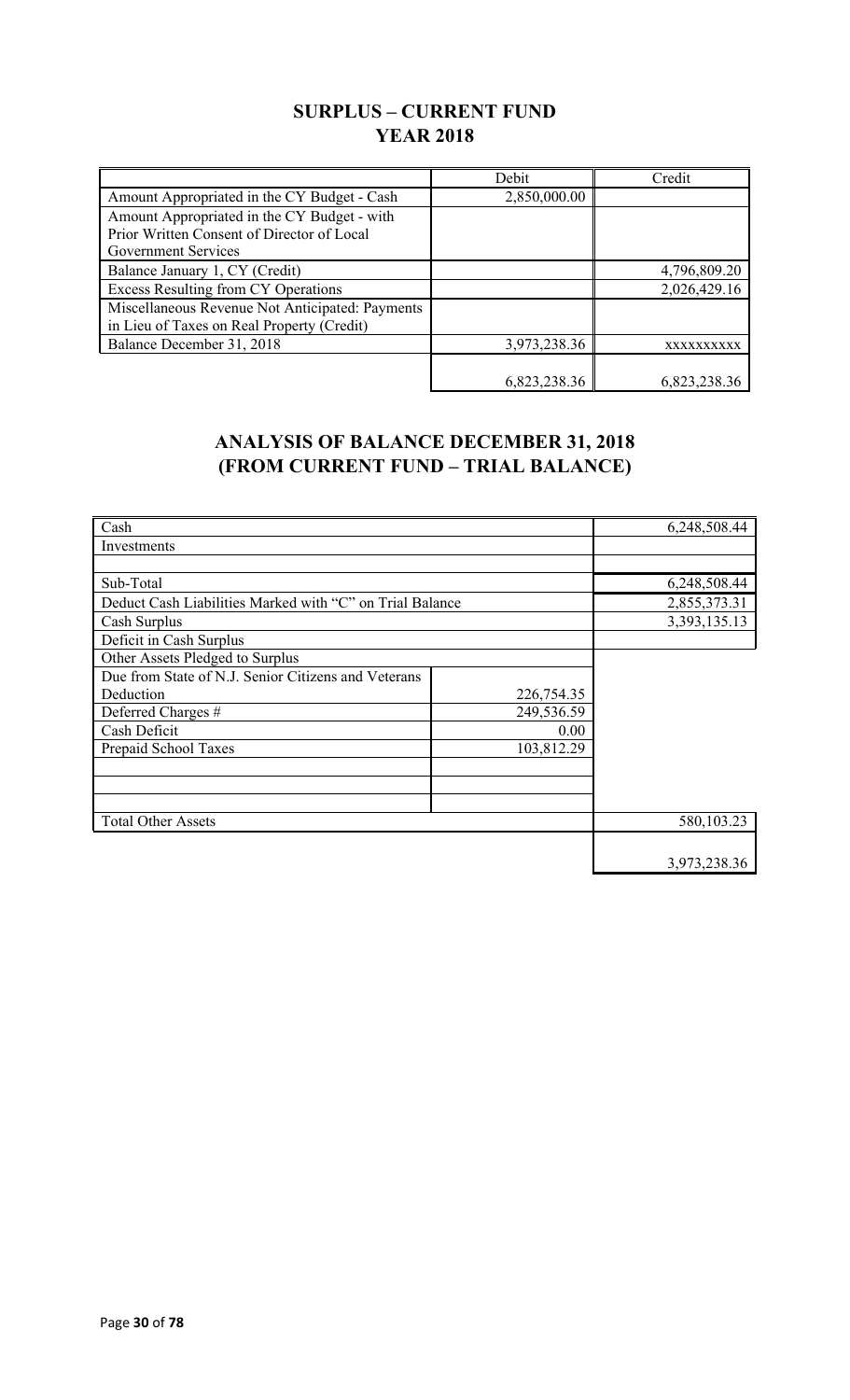### **(FOR MUNICIPALITIES ONLY) CURRENT TAXES – 2018 LEVY**

| 1.  | Amount of Levy as per Duplicate (Analysis) #                                    |                 | \$54,132,070.45 |
|-----|---------------------------------------------------------------------------------|-----------------|-----------------|
|     | or                                                                              |                 |                 |
|     | (Abstract of Ratables)                                                          |                 | \$              |
| 2.  | Amount of Levy Special District Taxes                                           |                 | \$1,678,653.00  |
| 3.  | Amount Levied for Omitted Taxes under N.J.S.A. 54:4-63.12 et. seq.              |                 |                 |
| 4.  | Amount Levied for Added Taxes under                                             |                 | \$501,017.54    |
|     | N.J.S.A. 54:4-63.1 et. seq.                                                     |                 |                 |
| 5a. | Subtotal 2018 Levy                                                              | \$56,311,740.99 |                 |
| 5b. | Reductions due to tax appeals **                                                | \$              |                 |
| 5c. | Total 2018 Tax Levy                                                             |                 | \$56,311,740.99 |
| 6.  | Transferred to Tax Title Liens                                                  |                 | \$130,987.93    |
| 7.  | Transferred to Foreclosed Property                                              |                 | \$              |
| 8.  | Remitted, Abated or Canceled                                                    |                 | \$101,745.89    |
| 9.  | Discount Allowed                                                                |                 | \$              |
| 10. | Collected in Cash: In 2017                                                      | \$1,765,588.34  |                 |
|     | In $2018*$                                                                      | \$53,059,395.83 |                 |
|     | Homestead Benefit Revenue                                                       | \$913,529.93    |                 |
|     | State's Share of 2018 Senior Citizens and Veterans                              |                 |                 |
|     | <b>Deductions Allowed</b>                                                       | \$311,748.62    |                 |
|     | Total to Line 14                                                                | \$56,050,262.72 |                 |
| 11. | <b>Total Credits</b>                                                            |                 | \$56,282,996.54 |
| 12. | Amount Outstanding December 31, 2018                                            |                 | \$28,744.45     |
| 13. | Percentage of Cash Collections to Total 2018 Levy,                              |                 |                 |
|     | (Item 10 divided by Item 5c) is<br>99.5357                                      |                 |                 |
|     |                                                                                 |                 |                 |
|     | <b>Note: Did Municipality Conduct Accelerated Tax Sale or Tax Levy</b><br>Sale? |                 | N <sub>0</sub>  |
| 14. | Calculation of Current Taxes Realized in Cash:                                  |                 |                 |
|     | Total of Line 10                                                                |                 | \$56,050,262.72 |

| Calcalation of Callent Taxles Realized in Cash. |                 |
|-------------------------------------------------|-----------------|
| Total of Line 10                                | \$56,050,262.72 |
| Less: Reserve for Tax Appeals Pending           |                 |
| State Division of Tax Appeals                   |                 |
| To Current Taxes Realized in Cash               | \$56,050,262.72 |
|                                                 |                 |

Note A: In showing the above percentage the following should be noted:

Where Item 5 shows \$56,311,740.99, and Item 10 shows \$56,050,262.72, the percentage represented by the cash collections would be \$56,050,262.72 / \$56,311,740.99 or 99.5357. The correct percentage to be shown as Item 13 is 99.5357%.

# Note: On Item 1 if Duplicate (Analysis) Figure is used; be sure to include Senior Citizens and Veterans Deductions.

\* Include overpayments applied as part of 2018 collections.

\*\* Tax appeals pursuant to R.S. 54:3-21 et seq and/or R.S. 54:48-1 et seq approved by resolution of the governing body prior to introduction of municipal budget. (N.J.S.A. 40A:4-41)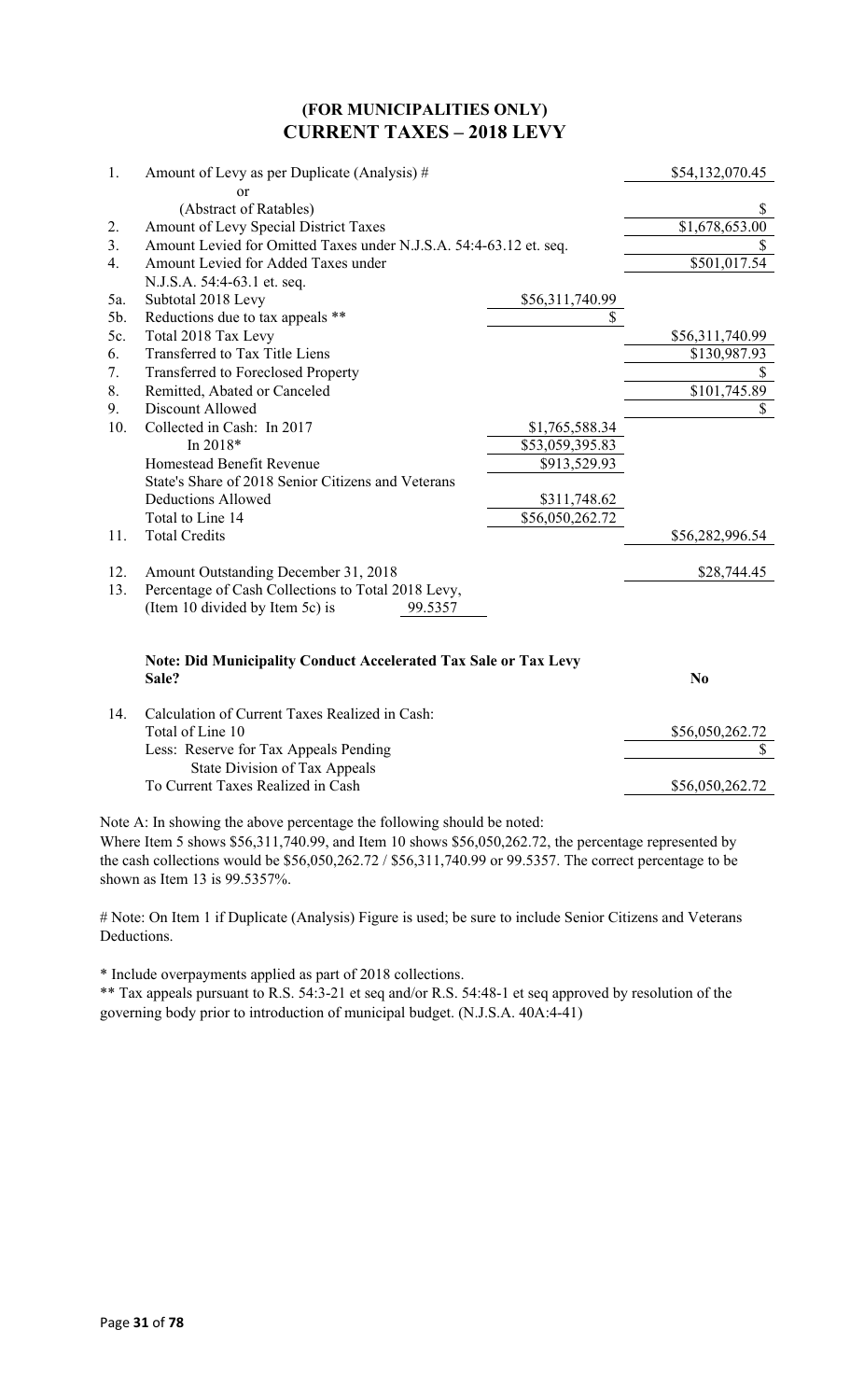### **ACCELERATED TAX SALE/TAX LEVY SALE – CHAPTER 99 To Calculate Underlying Tax Collection Rate for 2018**

Utilize this sheet only if you conducted an Accelerated Tax Sale or Tax Levy Sale pursuant to Chapter 99, P.L. 1997

| (1) Utilizing Accelerated Tax Sale                               |  |
|------------------------------------------------------------------|--|
|                                                                  |  |
|                                                                  |  |
|                                                                  |  |
| Line 5c Total 2018 Tax Levy                                      |  |
| Percentage of Collection Excluding Accelerated Tax Sale Proceeds |  |
|                                                                  |  |

### **(2)Utilizing Tax Levy Sale**

| Line 5c Total 2018 Tax Levy                                      |  |
|------------------------------------------------------------------|--|
| Percentage of Collection Excluding Accelerated Tax Sale Proceeds |  |
|                                                                  |  |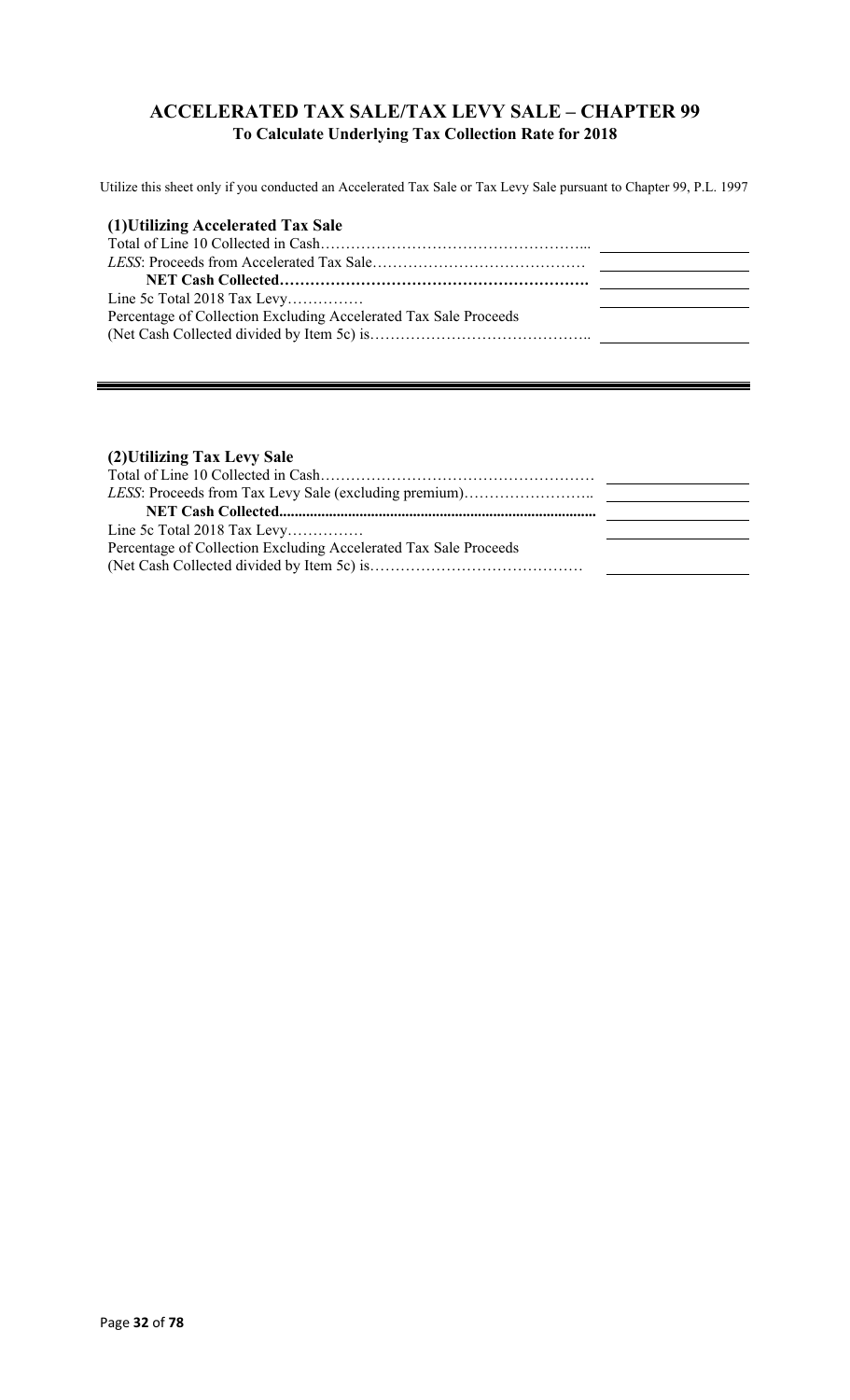### **SCHEDULE OF DUE FROM/TO STATE OF NEW JERSEY FOR SENIOR CITIZENS AND VETERANS DEDUCTIONS**

|                          |                                           | Debit      | Credit     |
|--------------------------|-------------------------------------------|------------|------------|
| $\mathbf{1}$             | Balance Jan 1, CY: Due From State of New  | 244,124.89 |            |
|                          | Jersey (Debit)                            |            |            |
|                          | Balance Jan 1, CY: Due To State of New    |            | 0.00       |
|                          | Jersey (Credit)                           |            |            |
| 9                        | Received in Cash from State (Credit)      |            | 317,735.60 |
| $\overline{\phantom{0}}$ | Sr Citizens Deductions Allowed By Tax     |            |            |
|                          | Collector – Prior Years (Debit)           |            |            |
| $\overline{4}$           | Sr. Citizen & Veterans Deductions Allowed | 1,582.19   |            |
|                          | by Collector (Debit)                      |            |            |
|                          | Sr. Citizen & Veterans Deductions         |            | 2,083.57   |
|                          | Disallowed by Collector (Credit)          |            |            |
| 8                        | Sr. Citizens Deductions Disallowed By Tax |            | 11,383.56  |
|                          | Collector PY Taxes (Credit)               |            |            |
| $\overline{2}$           | Sr. Citizens Deductions Per Tax Billings  | 53,750.00  |            |
|                          | (Debit)                                   |            |            |
| 3                        | Veterans Deductions Per Tax Billings      | 258,500.00 |            |
|                          | (Debit)                                   |            |            |
|                          | Balance December 31, 2018                 |            | 226,754.35 |
|                          |                                           | 557,957.08 | 557,957.08 |

Calculation of Amount to be included on Sheet 22, Item 10- 2018 Senior Citizens and Veterans Deductions Allowed

| Line 2       | 53,750.00  |
|--------------|------------|
| Line 3       | 258,500.00 |
| Line 4       | 1,582.19   |
| Sub-Total    | 313,832.19 |
| Less: Line 7 | 2,083.57   |
| To Item 10   | 311,748.62 |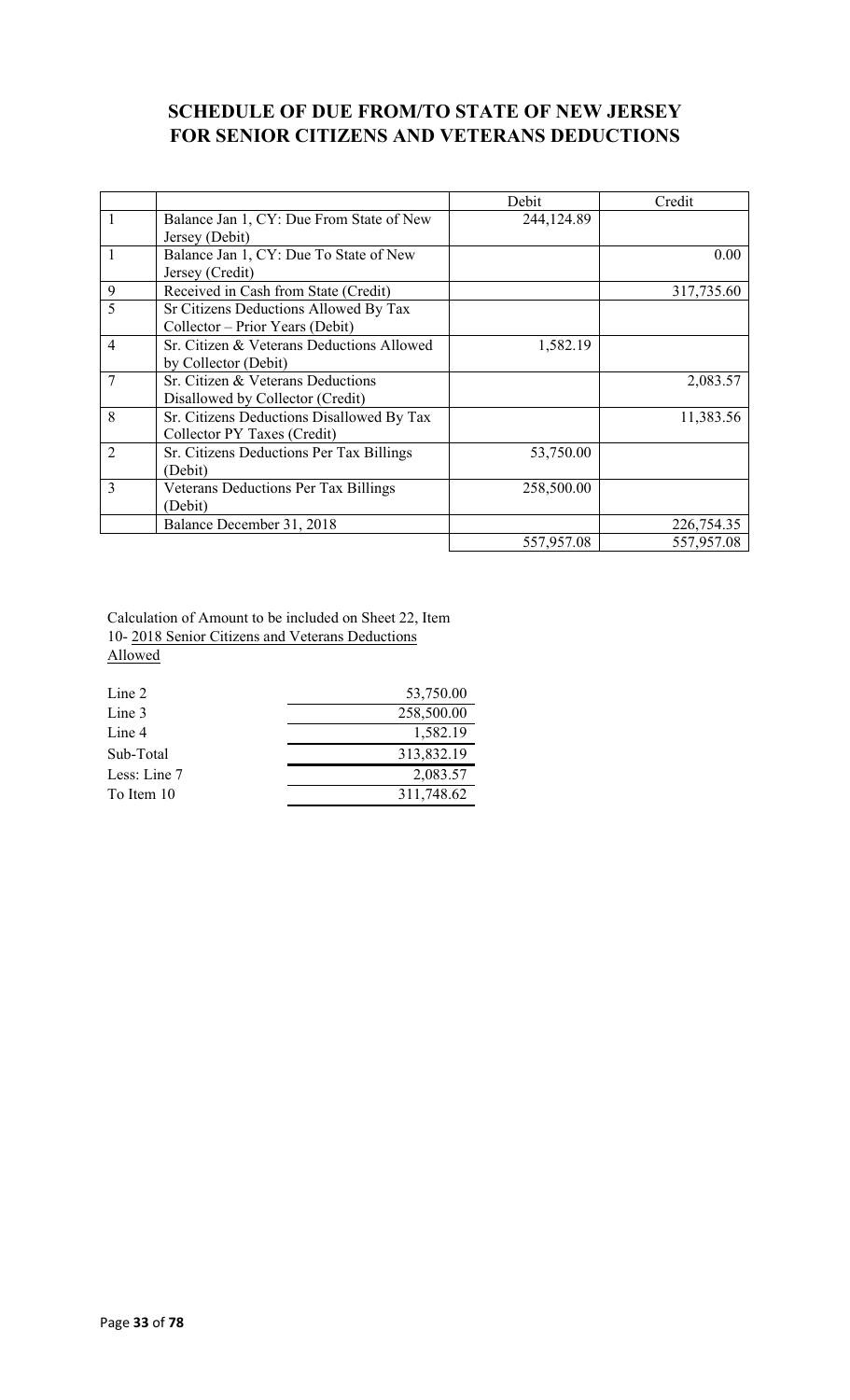## **SCHEDULE OF RESERVE FOR TAX APPEALS PENDING (N.J.S.A. 54:3-27)**

|                                                             |      | Debit             | Credit            |
|-------------------------------------------------------------|------|-------------------|-------------------|
| <b>Balance January 1, 2018</b>                              |      | XXXXXXXXXX        | 0.00              |
| <b>Taxes Pending Appeals</b>                                | 0.00 | XXXXXXXXXX        | XXXXXXXXXX        |
| <b>Interest Earned on Taxes Pending</b>                     |      |                   |                   |
| Appeals                                                     | 0.00 | <b>XXXXXXXXXX</b> | <b>XXXXXXXXXX</b> |
| Contested Amount of 2018 Taxes Collected which are          |      |                   |                   |
| Pending State Appeal                                        |      | <b>XXXXXXXXXX</b> |                   |
| <b>Interest Earned on Taxes Pending State Appeals</b>       |      | XXXXXXXXXX        |                   |
| <b>Budget Appropriation</b>                                 |      | <b>XXXXXXXXXX</b> |                   |
| Cash Paid to Appellants                                     |      |                   |                   |
| (Including 5% Interest from Date of Payment                 |      |                   | <b>XXXXXXXXXX</b> |
| Closed to Results of Operations                             |      |                   |                   |
| (Portion of Appeal won by Municipality, including Interest) |      |                   | <b>XXXXXXXXXX</b> |
|                                                             |      |                   |                   |
| <b>Balance December 31, 2018</b>                            |      |                   | XXXXXXXXXX        |
| Taxes Pending Appeals*                                      |      | <b>XXXXXXXXXX</b> | <b>XXXXXXXXXX</b> |
| <b>Interest Earned on Taxes Pending</b>                     |      |                   |                   |
| Appeals                                                     |      | XXXXXXXXXX        | xxxxxxxxxx        |
|                                                             |      |                   |                   |

\*Includes State Tax Court and County Board of Taxation Appeals Not Adjusted by December 31, 2018

Dayna Wilson Signature of Tax Collector<br>T-8078 3/8/20 3/8/2019 License # Date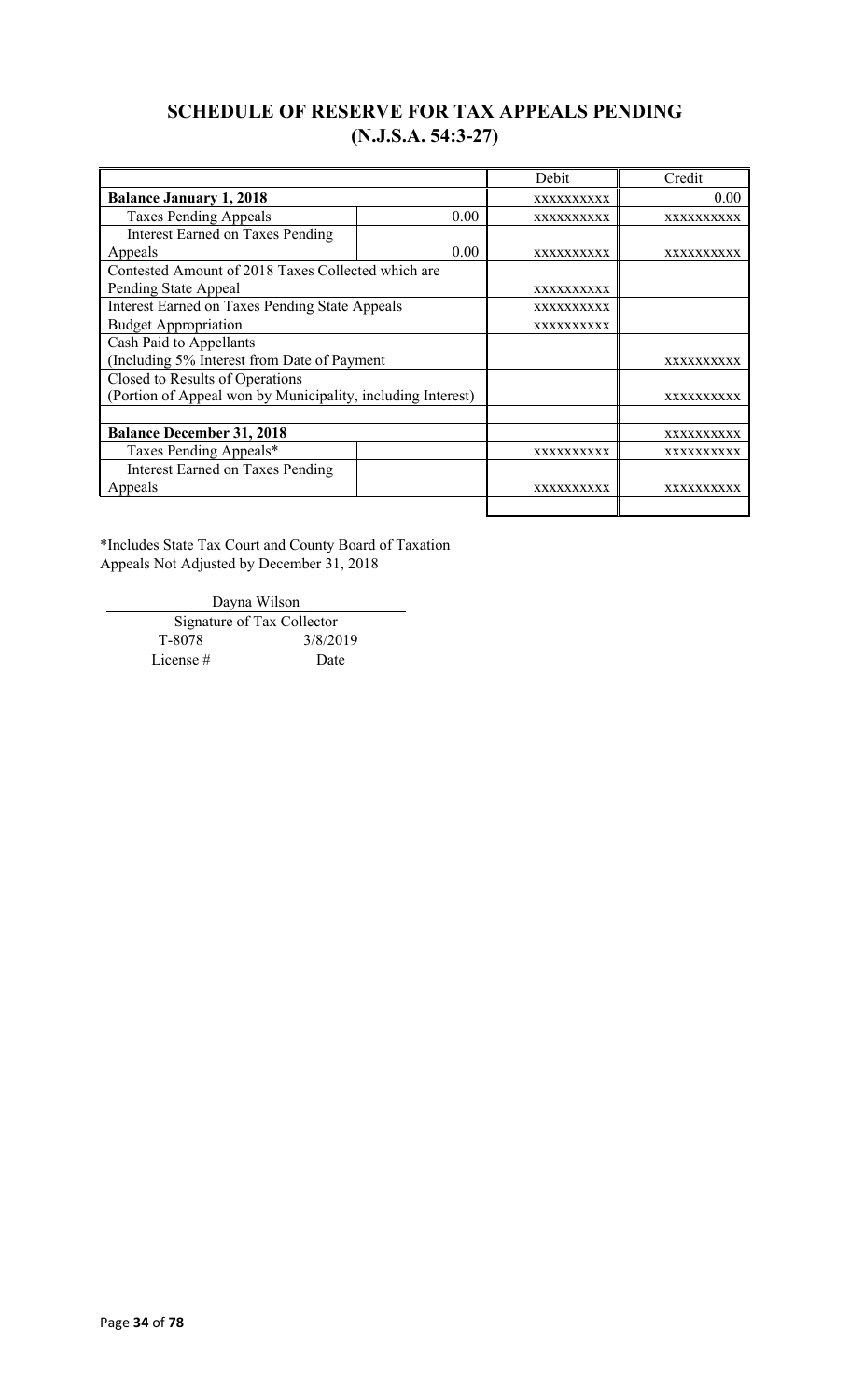## **SCHEDULE OF DELINQUENT TAXES AND TAX TITLE LIENS**

|     |                                                                                                  |            | Debit      | Credit     |
|-----|--------------------------------------------------------------------------------------------------|------------|------------|------------|
| 1.  | <b>Balance January 1, 2018</b>                                                                   |            | 711,262.80 | XXXXXXXXXX |
|     | A. Taxes                                                                                         | 63,632.17  | XXXXXXXXXX | XXXXXXXXXX |
|     | <b>B.</b> Tax Title Liens                                                                        | 647,630.63 | XXXXXXXXXX | XXXXXXXXXX |
| 2.  | Cancelled                                                                                        |            |            |            |
|     | A. Taxes                                                                                         |            | XXXXXXXXXX | 43,759.58  |
|     | <b>B.</b> Tax Title Liens                                                                        |            | XXXXXXXXXX |            |
| 3.  | Transferred to Foreclosed Tax Title Liens:                                                       |            |            |            |
|     | A. Taxes                                                                                         |            | XXXXXXXXXX | 0.00       |
|     | <b>B.</b> Tax Title Liens                                                                        |            | XXXXXXXXXX |            |
| 4.  | <b>Added Taxes</b>                                                                               |            | 47,909.67  | XXXXXXXXXX |
| 5.  | <b>Added Tax Title Liens</b>                                                                     |            | 73,021.69  | XXXXXXXXXX |
| 6.  | Adjustment between Taxes (Other than current year)                                               |            |            |            |
|     | A. Taxes - Transfers to Tax Title Liens                                                          |            | XXXXXXXXXX | 16,016.68  |
|     | B. Tax Title Liens - Transfers from                                                              |            |            |            |
|     | Taxes                                                                                            |            | 16,016.68  | XXXXXXXXXX |
| 7.  | <b>Balance Before Cash Payments</b>                                                              |            | XXXXXXXXXX | 788,434.58 |
| 8.  | Totals                                                                                           |            | 848,210.84 | 848,210.84 |
| 9.  | Collected:                                                                                       |            | XXXXXXXXXX | 58,820.35  |
|     | A. Taxes                                                                                         | 3,928.68   | XXXXXXXXXX | XXXXXXXXXX |
|     | <b>B.</b> Tax Title Liens                                                                        | 54,891.67  | XXXXXXXXXX | XXXXXXXXXX |
| 10. | Interest and Costs - 2018 Tax Sale                                                               |            |            | XXXXXXXXXX |
| 11. | 2018 Taxes Transferred to Liens                                                                  |            | 130,987.93 | XXXXXXXXXX |
| 12. | 2018 Taxes                                                                                       |            | 28,744.45  | XXXXXXXXXX |
| 13. | <b>Balance December 31, 2018</b>                                                                 |            | XXXXXXXXXX | 889,346.61 |
|     | A. Taxes                                                                                         | 76,581.35  | XXXXXXXXXX | XXXXXXXXXX |
|     | <b>B.</b> Tax Title Liens                                                                        | 812,765.26 | XXXXXXXXXX | XXXXXXXXXX |
| 14. | Totals                                                                                           |            | 948,166.96 | 948,166.96 |
| 15. | Percentage of Cash Collections to                                                                |            |            |            |
|     | <b>Adjusted Amount Outstanding</b>                                                               |            |            |            |
|     | $($ Itam $\overline{N}_{\Omega}$ $\overline{N}_{\Omega}$ divided by Itam $\overline{N}_{\Omega}$ |            |            |            |

(Item No. 9 divided by Item  $\begin{bmatrix} 7.4604 \end{bmatrix}$ 

16. Item No. 14 multiplied by percentage 66,348.81 and represents the and represents the

maximum amount that may be anticipated in 2019.

(See Note A on Sheet 22 - Current Taxes) (1) These amounts will always be the

same.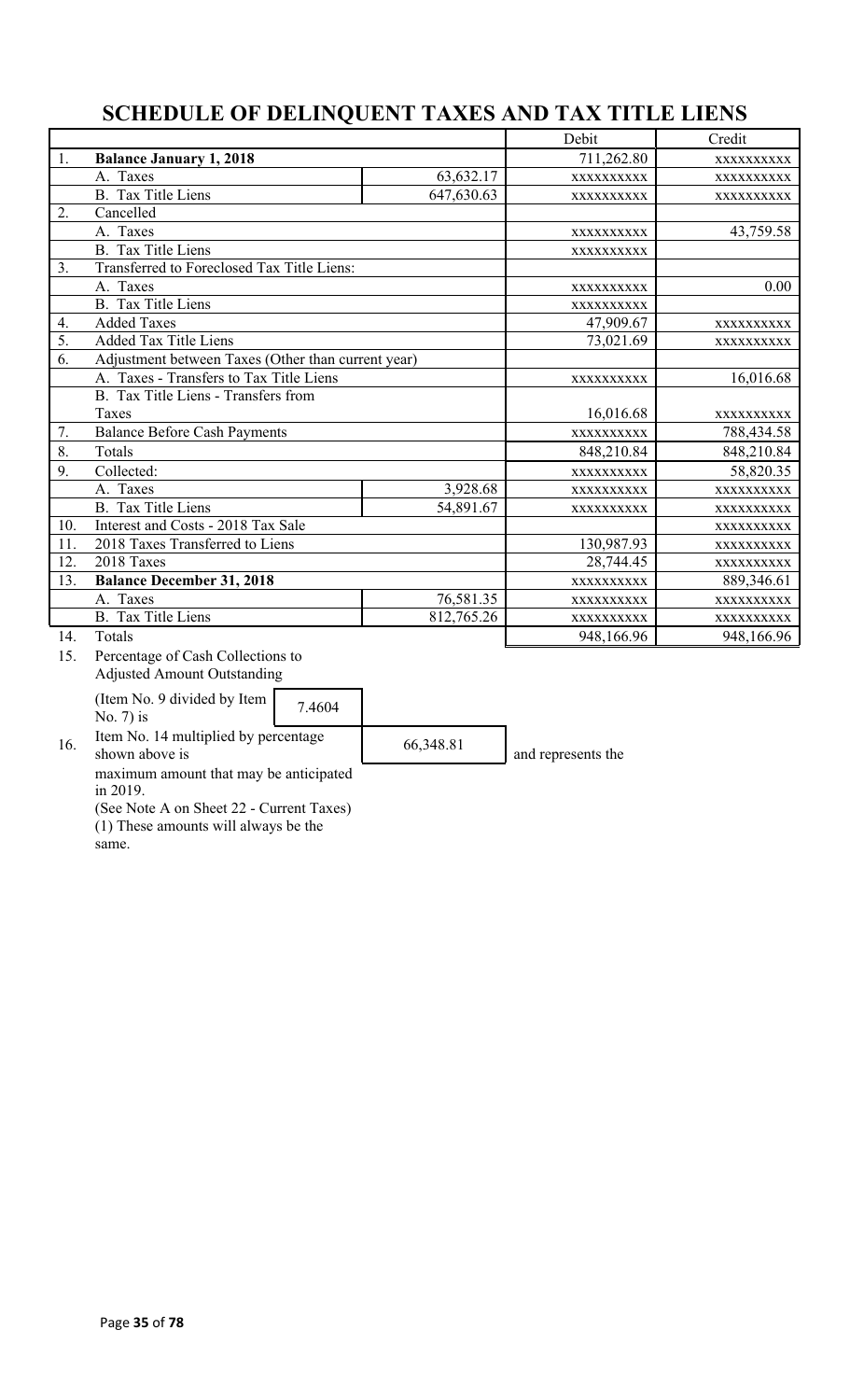## **SCHEDULE OF FORECLOSED PROPERTY (PROPERTY ACQUIRED BY TAX TITLE LIEN LIQUIDATION)**

|                                                     | Debit        | Credit       |
|-----------------------------------------------------|--------------|--------------|
| Adjustment to Assessed Valuation (Credit)           |              |              |
| Adjustment to Assessed Valuation (Debit)            |              |              |
| Balance January 1, CY (Debit)                       | 5,757,700.00 |              |
| Foreclosed or Deeded in CY: Tax Title Liens (Debit) |              |              |
| Foreclosed or Deeded in CY: Taxes Receivable        |              |              |
| (Debit)                                             |              |              |
| Sales: Cash* (Credit)                               |              |              |
| Sales: Contract (Credit)                            |              |              |
| Sales: Gain on Sales (Debit)                        |              |              |
| Sales: Loss on Sales (Credit)                       |              |              |
| Sales: Mortgage (Credit)                            |              |              |
| Balance December 31, 2018                           | XXXXXXXXXX   | 5,757,700.00 |
|                                                     | 5,757,700.00 | 5,757,700.00 |

## **CONTRACT SALES**

|                                           | Debit      | Credit |
|-------------------------------------------|------------|--------|
| Balance January 1, CY (Debit)             | 0.00       |        |
| Collected * (Credit)                      |            |        |
| CY Sales from Foreclosed Property (Debit) |            |        |
| Balance December 31, 2018                 | XXXXXXXXXX |        |
|                                           |            |        |

# **MORTGAGE SALES**

|                                           | Debit      | Credit |
|-------------------------------------------|------------|--------|
| Balance January 1, CY (Debit)             | 0.00       |        |
| Collected * (Credit)                      |            |        |
| CY Sales from Foreclosed Property (Debit) |            |        |
| Balance December 31, 2018                 | XXXXXXXXXX |        |
|                                           |            |        |

| Analysis of Sale of Property:        | \$0.00 |
|--------------------------------------|--------|
| <i>*Total Cash Collected in 2018</i> |        |
| Realized in 2018 Budget              |        |
| To Results of Operation              | 0.00   |
|                                      |        |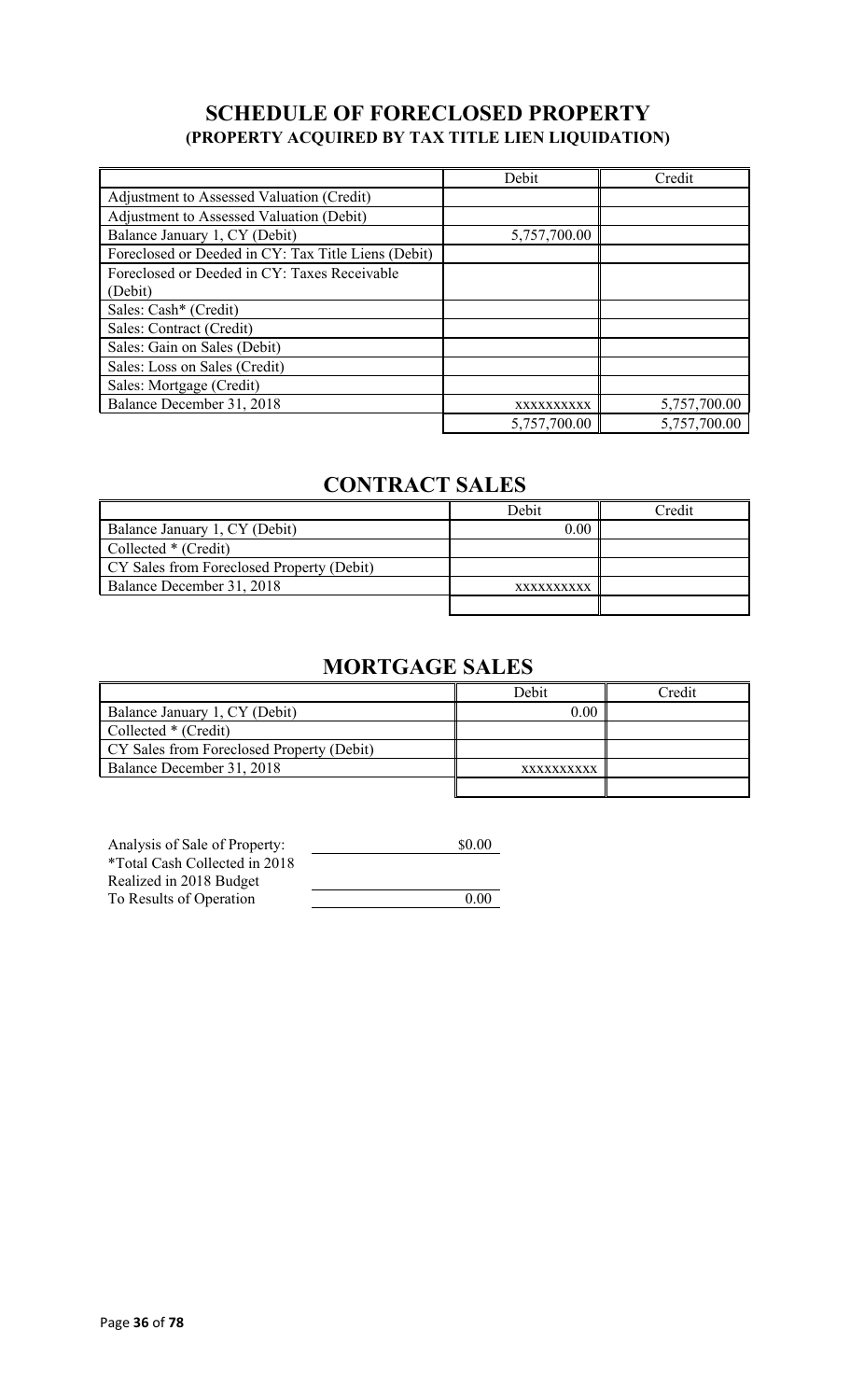# **DEFERRED CHARGES - MANDATORY CHARGES ONLY - CURRENT, TRUST, AND GENERAL CAPITAL FUNDS**

**(Do not include the emergency authorizations pursuant to** 

**N.J.S.A. 40A:4-55, N.J.S.A. 40A:4-55.1 or N.J.S.A. 40A:4-55.13)**

|                               | Amount        |             |                |               |
|-------------------------------|---------------|-------------|----------------|---------------|
|                               | Dec. 31, 2017 |             | Amount         |               |
|                               | per Audit     | Amount in   | Resulting from | Balance as at |
| Caused By                     | Report        | 2018 Budget | 2018           | Dec. 31, 2018 |
| Overexpenditure               | \$0.00        | \$0.00      | \$249,536.59   | \$249,536.59  |
| <b>Appropriation Reserves</b> |               |             |                |               |
| <b>Animal Control Fund</b>    | \$0.00        |             |                |               |
| Capital -                     | \$0.00        |             |                |               |
| Deficit from Operations       | \$0.00        |             | \$0.00         | \$0.00        |
| <b>Trust Assessment</b>       | \$0.00        |             |                |               |
| <b>Trust Other</b>            | \$0.00        |             |                |               |
| Subtotal Current Fund         | \$0.00        | \$0.00      | \$249,536.59   | \$249,536.59  |
| <b>Subtotal Trust Fund</b>    | \$0.00        |             |                |               |
| Subtotal Capital Fund         | \$0.00        | ה.          |                |               |
| <b>Total Deferred Charges</b> | \$0.00        | \$0.00      | \$249,536.59   | \$249,536.59  |

# **EMERGENCY AUTHORIZATIONS UNDER N.J.S.A. 40A:4-47 WHICH HAVE BEEN FUNDED OR REFUNDED UNDER N.J.S.A. 40A:2-3 OR N.J.S.A. 40A:2-51**

Date **Date** Purpose **Amount**  $\mathbb{S}$ 

# **JUDGEMENTS ENTERED AGAINST MUNICIPALITY AND NOT SATISFIED**

|             |               |              |        | Appropriated for in |
|-------------|---------------|--------------|--------|---------------------|
|             |               |              |        | Budget of Year      |
| In Favor Of | On Account Of | Date Entered | Amount | 2019                |
|             |               |              |        |                     |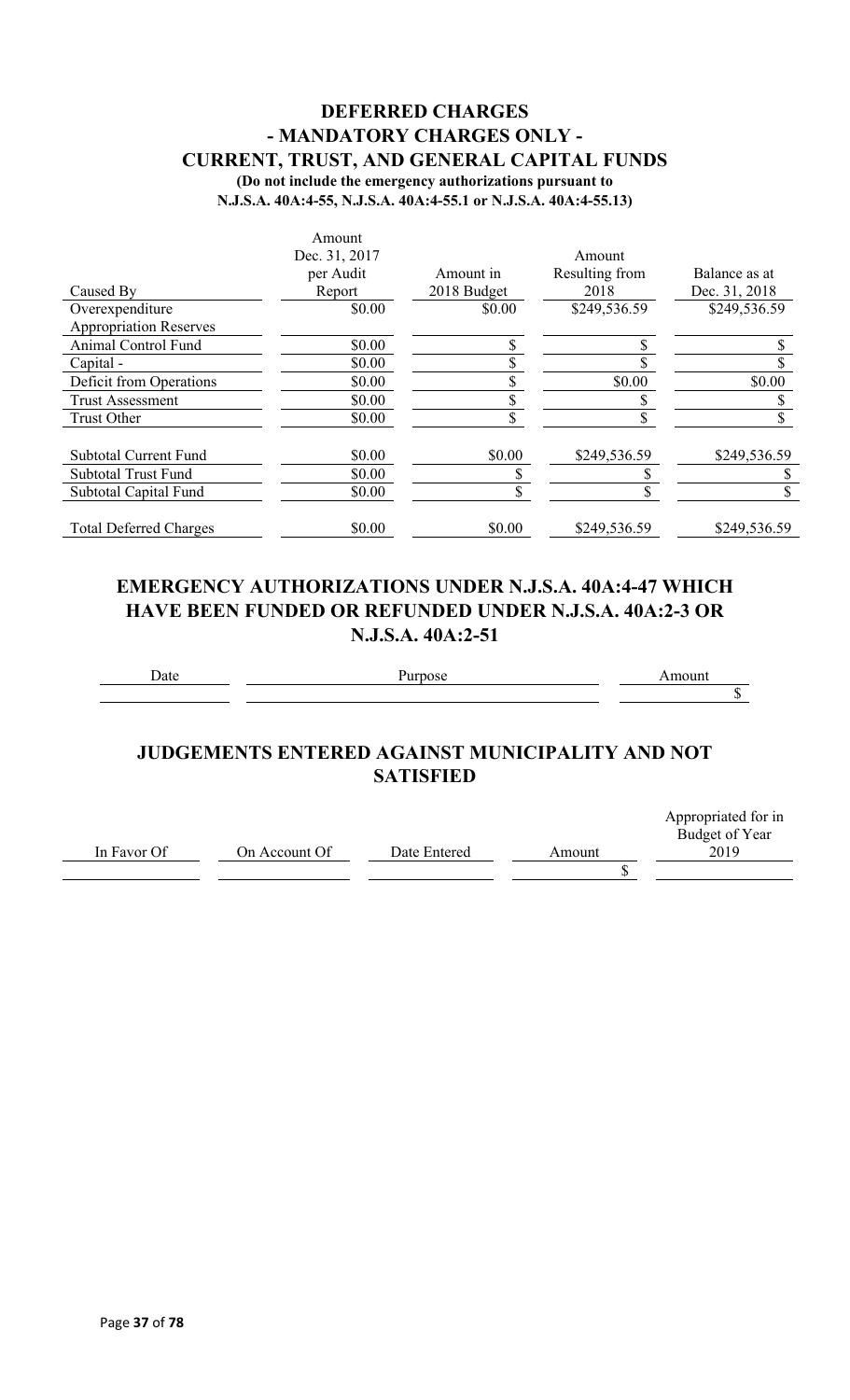**N.J.S.A. 40A:4-53 SPECIAL EMERGENCY** - TAX MAP; REVALUATION; MASTER PLAN; REVISION AND CODIFICATION OF ORDINANCES; DRAINAGE MAPS FOR FLOOD CONTROL; PRELIMINARY ENGINEERING STUDIES, ETC. FOR SANITARY SEWER SYSTEM; MUNICI- PAL CONSOLIDATION ACT; FLOOD OR HURRICANE DAMAGE.

| Date | Purpose | Amount<br>Authorized | Not Less Than 1/5<br>of Amount<br>Authorized* | Balance<br>Dec. 31, 2017 | By 2018 Budget | Reduced in 2018<br>Cancelled by<br>Resolution | Balance<br>Dec. 31, 2018 |
|------|---------|----------------------|-----------------------------------------------|--------------------------|----------------|-----------------------------------------------|--------------------------|
|      | Totals  |                      |                                               |                          |                |                                               |                          |

It is hereby certified that all outstanding "Special Emergency" appropriations have been adopted by the governing body in full compliance with N.J.S.A. 40A:4-53 et seq. and are recorded on this page.

> Rodney Haines Chief Financial Officer

\* Not less than one-fifth (1/5) of amount authorized but not more than the amount shown in the column Balance Dec. 31, 2018 must be entered here and then raised in the 2019 budget.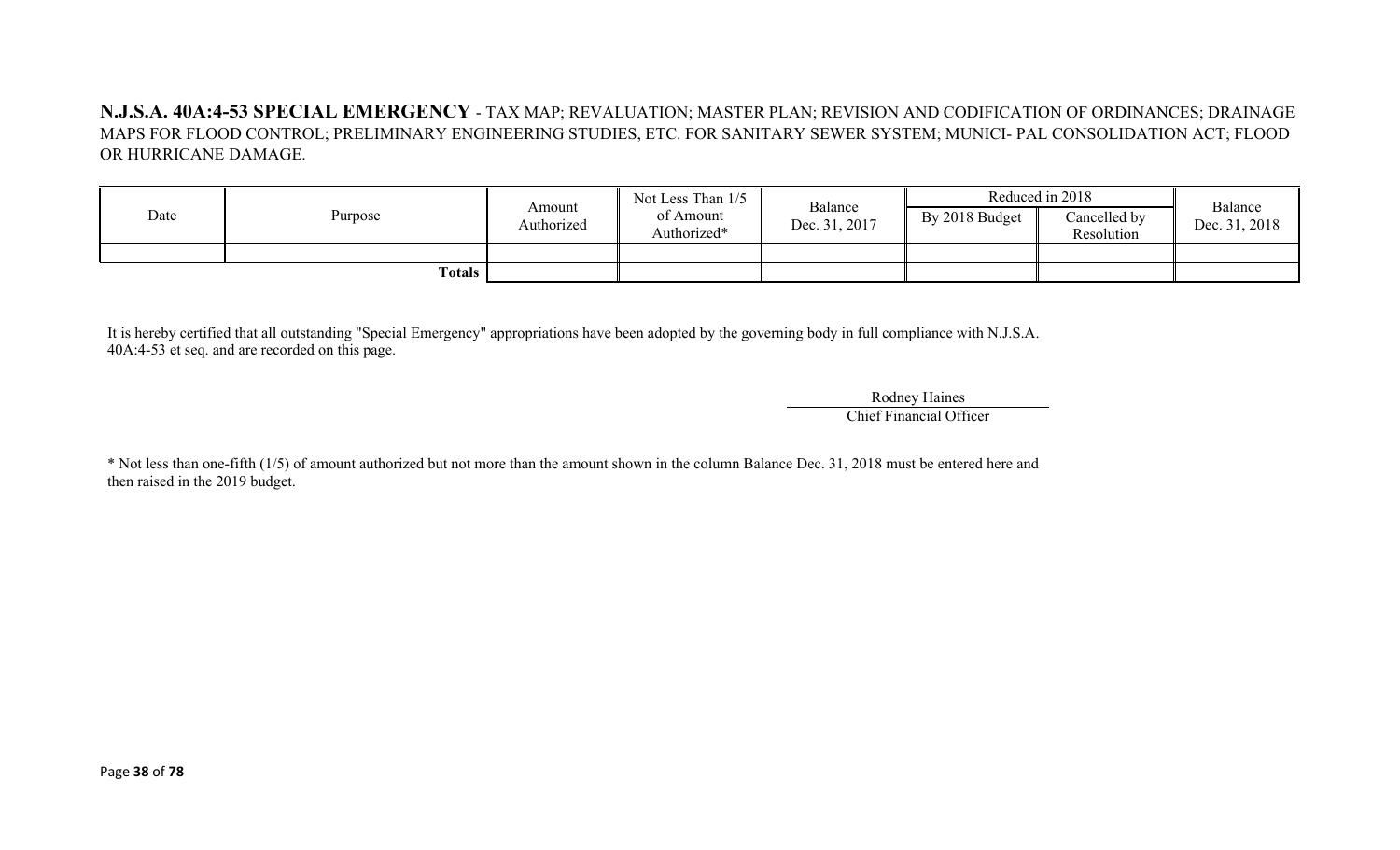# **N.J.S.A. 40A:4-55.1, ET SEQ., SPECIAL EMERGENCY - DAMAGE CAUSED TO ROADS/BRIDGES BY SNOW, ICE, FROST OR FLOOD N.J.S.A. 40A:4-55.13, ET SEQ., SPECIAL EMERGENCY - PUBLIC EXIGENCIES CAUSED BY CIVIL DISTURBANCES**

|      |         |                      | Not Less Than 1/3        |                          |                | Reduced in 2018            | Balance       |
|------|---------|----------------------|--------------------------|--------------------------|----------------|----------------------------|---------------|
| Date | Purpose | Amount<br>Authorized | of Amount<br>Authorized* | Balance<br>Dec. 31, 2017 | By 2018 Budget | Cancelled by<br>Resolution | Dec. 31, 2018 |
|      |         |                      |                          |                          |                |                            |               |
|      | Totals  |                      |                          |                          |                |                            |               |

It is hereby certified that all outstanding "Special Emergency" appropriations have been adopted by the governing body in full compliance with N.J.S.A. 40A:4-55 et seq. and N.J.S.A 40A:4-55.13 et seq. are recorded on this page.

> Rodney Haines Chief Financial Officer

\* Not less than one-third (1/3) of amount authorized but not more than the amount shown in the column Balance Dec. 31, 2018 must be entered here and then raised in the 2019 budget.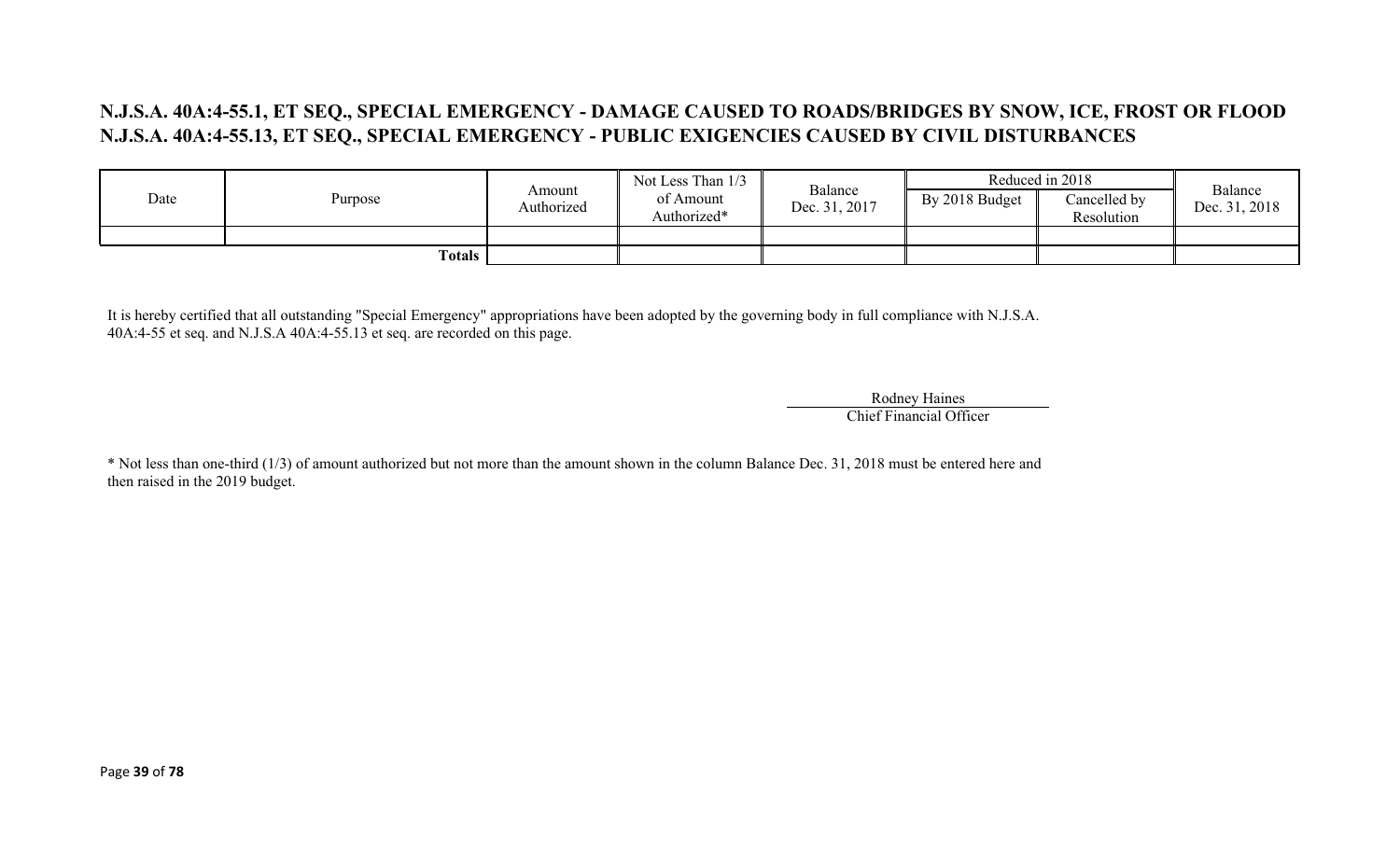# **SCHEDULE OF BONDS ISSUED AND OUTSTANDING AND 2019 DEBT SERVICE FOR BONDS MUNICIPAL GENERAL CAPITAL BONDS**

|                                              | Debit        | Credit       | 2019 Debt Service |
|----------------------------------------------|--------------|--------------|-------------------|
| Cancelled (Debit)                            |              |              |                   |
| Issued (Credit)                              |              |              |                   |
| Outstanding January 1, CY (Credit)           |              | 8,870,000.00 |                   |
| Paid (Debit)                                 | 1,120,000.00 |              |                   |
| Outstanding Dec. 31, 2018                    | 7,750,000.00 | XXXXXXXXXX   |                   |
|                                              | 8,870,000.00 | 8,870,000.00 |                   |
| 2019 Bond Maturities - General Capital Bonds |              |              | \$1,170,000.00    |
| 2019 Interest on Bonds                       |              | 210,437.50   |                   |

# **ASSESSMENT SERIAL BONDS**

| Issued (Credit)                              |            |  |
|----------------------------------------------|------------|--|
| Outstanding January 1, CY (Credit)           | 0.00       |  |
| Paid (Debit)                                 |            |  |
| Outstanding Dec. 31, 2018                    | XXXXXXXXXX |  |
|                                              |            |  |
| 2019 Bond Maturities – General Capital Bonds |            |  |
| 2019 Interest on Bonds                       |            |  |

#### **LIST OF BONDS ISSUED DURING 2018**

| Purpose      | 2019 Maturity | Amount Issued | Date of<br>Issue | Interest<br>Rate |
|--------------|---------------|---------------|------------------|------------------|
|              |               |               |                  |                  |
| <b>Total</b> |               |               |                  |                  |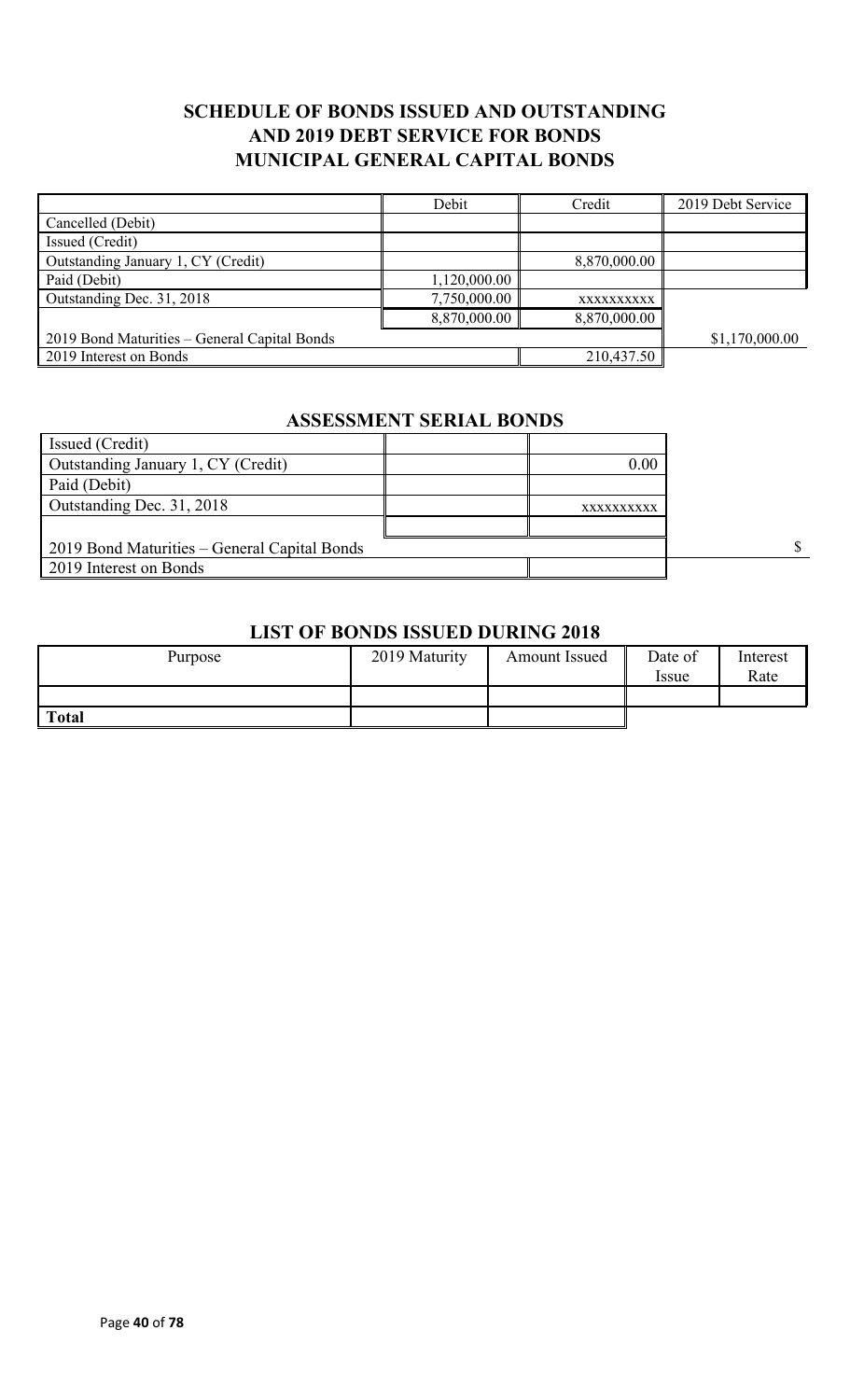# **SCHEDULE OF LOANS ISSUED AND OUTSTANDING**

# **AND 2019 DEBT SERVICE FOR LOANS MUNICIPAL GREEN ACRES TRUST LOAN**

|                                    | Debit       | Credit      | 2019 Debt Service |
|------------------------------------|-------------|-------------|-------------------|
| Issued (Credit)                    |             |             |                   |
| Outstanding January 1, CY (Credit) |             | 443,554.31  |                   |
| Paid (Debit)                       | 69,528.06   |             |                   |
| Outstanding Dec. 31,2018           | 374,026.25  | XXXXXXXXXXX |                   |
|                                    | 443,554.31  | 443,554.31  |                   |
| 2019 Loan Maturities               | \$70,925.90 |             |                   |
| 2019 Interest on Loans             | \$7,127.69  |             |                   |
| Total 2019 Debt Service for Loan   |             |             | \$78,053.59       |

### **GREEN ACRES TRUST LOAN**

| Issued (Credit)                    |            |  |
|------------------------------------|------------|--|
| Outstanding January 1, CY (Credit) | 0.00       |  |
| Paid (Debit)                       |            |  |
| Outstanding Dec. 31,2018           | XXXXXXXXXX |  |
|                                    |            |  |
| 2019 Loan Maturities               |            |  |
| 2019 Interest on Loans             |            |  |
| Total 2019 Debt Service for Loan   |            |  |

### **LIST OF LOANS ISSUED DURING 2018**

| Purpose                               | 2019 Maturity | Amount Issued | Date of     | Interest |
|---------------------------------------|---------------|---------------|-------------|----------|
|                                       |               |               | <i>ssue</i> | Rate     |
| Ord 18-08 Twin Lakes Drainage - NJEIT |               | 4,050,329.00  | 8/21/2018   | .00.     |
| <b>Total</b>                          | 0.00          | 4,050,329.00  |             |          |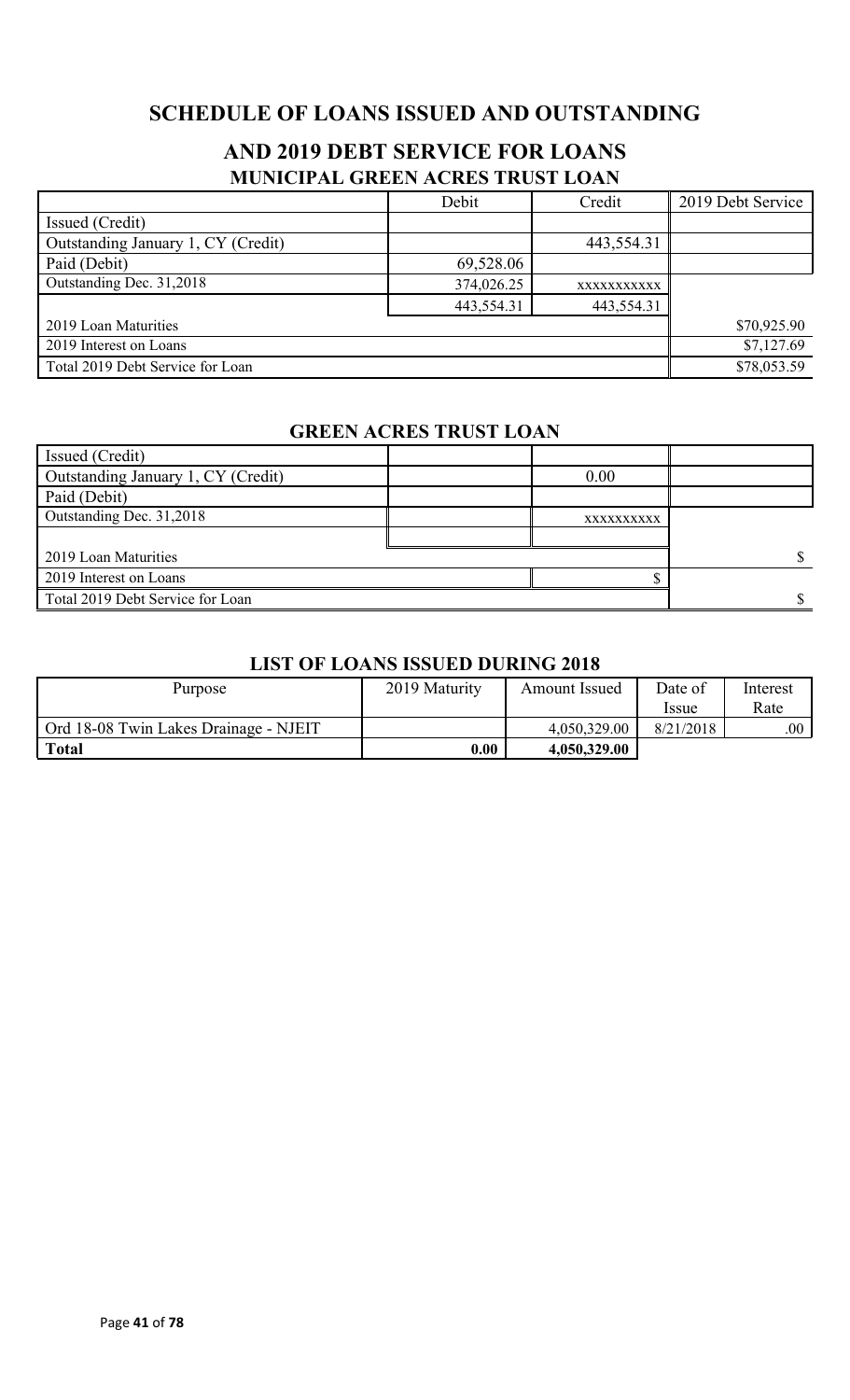# **SCHEDULE OF LOANS ISSUED AND OUTSTANDING AND 2018 DEBT SERVICE FOR LOANS**

|                             | Debit | Credit | Debt Service |
|-----------------------------|-------|--------|--------------|
| Outstanding January 1,      |       |        |              |
| Issued                      |       |        |              |
|                             |       |        |              |
|                             |       |        |              |
|                             |       |        |              |
| Paid                        |       |        |              |
| Outstanding December 31,    |       |        |              |
| Loan Maturities             |       |        |              |
| Interest on Loans           |       |        |              |
| Total Debt Service for Loan |       |        |              |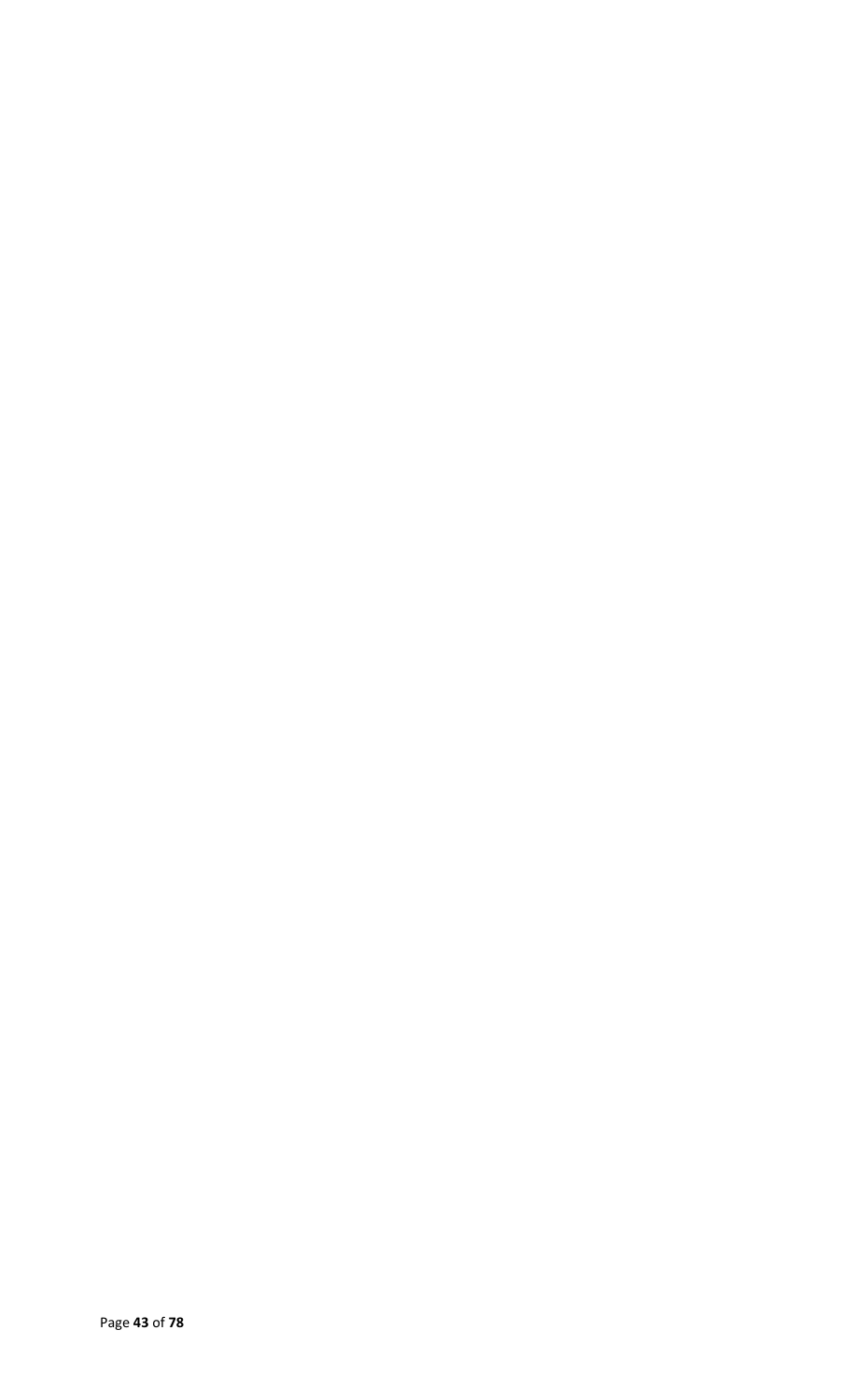# **SCHEDULE OF BONDS ISSUED AND OUTSTANDING**

### **AND 2019 DEBT SERVICE FOR BONDS TYPE I SCHOOL TERM BONDS**

|                                    | Debit | Credit     | 2019 Debt Service |
|------------------------------------|-------|------------|-------------------|
| Outstanding January 1, CY (Credit) |       | 0.00       |                   |
| Paid (Debit)                       |       |            |                   |
| Outstanding Dec. 31, 2018          |       | XXXXXXXXXX |                   |
|                                    |       |            |                   |
| 2019 Bond Maturities – Term Bonds  |       |            |                   |
| 2019 Interest on Bonds             |       |            |                   |

### **TYPE I SCHOOL SERIAL BOND**

| Issued (Credit)                               |            |  |
|-----------------------------------------------|------------|--|
| Outstanding January 1, CY (Credit)            | 0.00       |  |
| Paid (Debit)                                  |            |  |
| Outstanding Dec. 31, 2018                     | XXXXXXXXXX |  |
|                                               |            |  |
| 2019 Interest on Bonds                        |            |  |
| 2019 Bond Maturities - Serial Bonds           |            |  |
| Total "Interest on Bonds – Type 1 School Debt |            |  |
| Service"                                      |            |  |

### **LIST OF BONDS ISSUED DURING 2018**

| Purpose      | 2019 Maturity -01 | Amount Issued -02 | Date of<br><i>ssue</i> | Interest<br>Rate |
|--------------|-------------------|-------------------|------------------------|------------------|
|              |                   |                   |                        |                  |
| <b>Total</b> |                   |                   |                        |                  |

### **2019 INTEREST REQUIREMENT – CURRENT FUND DEBT ONLY**

| Outstanding   | 2019 Interest |
|---------------|---------------|
| Dec. 31, 2018 | Requirement   |
|               |               |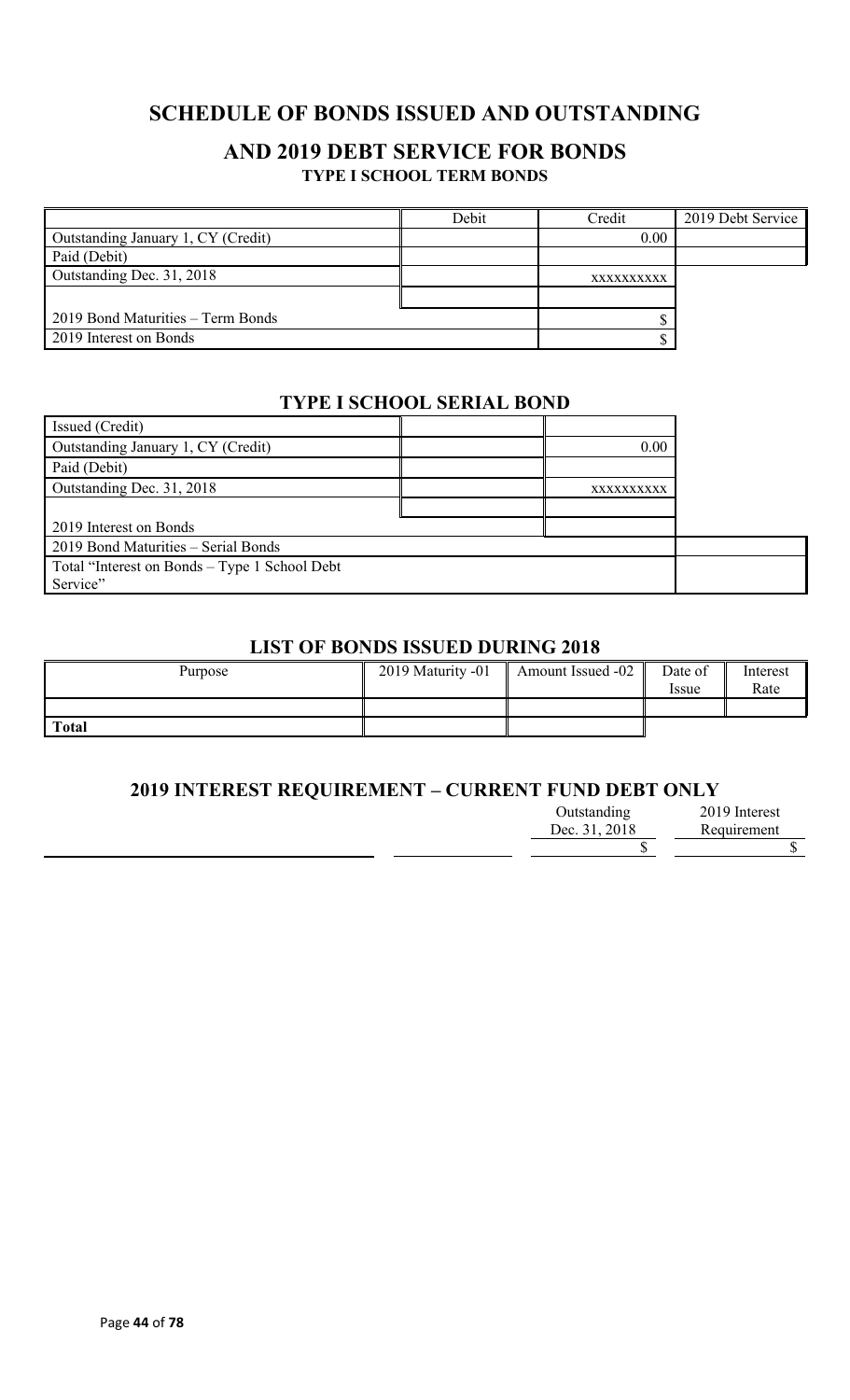# **DEBT SERVICE FOR NOTES (OTHER THAN ASSESSMENT NOTES)**

|                                        | Original Amount | Original Date of | Amount of Note               |                  |                  | 2019 Budget Requirement |              | Interest                     |
|----------------------------------------|-----------------|------------------|------------------------------|------------------|------------------|-------------------------|--------------|------------------------------|
| Title or Purpose of Issue              | Issued          | Issue            | Outstanding<br>Dec. 31, 2018 | Date of Maturity | Rate of Interest | For Principal           | For Interest | Computed to<br>(Insert Date) |
| Ord 16-05                              | 3,320,250.00    | 2/2/2018         | 3,320,250.00                 | 2/1/2019         | 0.02             | 0.00                    | 83,006.25    | 2/1/2019                     |
| Ord 17-08 Various Capital              |                 |                  |                              |                  |                  |                         |              |                              |
| Improvements                           | 1,619,750.00    | 2/2/2018         | 1,619,750.00                 | 2/1/2019         | 0.02             | 0.00                    | 40,493.75    | 2/1/2019                     |
| Ord 18-12 Dredging Osborn Island       | 1,500,000.00    | 11/20/2018       | 1,500,000.00                 | 8/20/2019        | 0.02             | 0.00                    | 25,312.50    | 8/20/2019                    |
| Ord 02-08 - Improvements to            |                 |                  |                              |                  |                  |                         |              |                              |
| Cherrywood Drive                       | 30,666.00       | 2/4/2014         | 27,438.00                    | 2/1/2019         | 0.01             | 27,438.00               | 341.85       | 2/1/2019                     |
| Ord 02-14/36 - Construction of         |                 |                  |                              |                  |                  |                         |              |                              |
| <b>Recreation Facilities</b>           | 40,730.00       | 2/4/2014         | 37,920.00                    | 2/1/2019         | 0.01             | 37,920.00               | 472.45       | 2/1/2019                     |
| Ord 02-23 - Acquisition of Land -      |                 |                  |                              |                  |                  |                         |              |                              |
| Parker Run                             | 46,550.00       | 2/4/2014         | 45,370.00                    | 2/1/2019         | 0.01             | 26,803.36               | 565.27       | 2/1/2019                     |
| Ord 05-19 - Road Improvements          | 117,500.00      | 2/4/2014         | 98,945.00                    | 2/1/2019         | 0.01             | 98,945.00               | 1,232.76     | 2/1/2019                     |
| Ord 07-04 - Road & Drainage            |                 |                  |                              |                  |                  |                         |              |                              |
| <b>Improvements - North Burgee</b>     |                 |                  |                              |                  |                  |                         |              |                              |
| Drive                                  | 170,000.00      | 2/4/2014         | 143,127.00                   | 2/1/2019         | 0.01             | 110,680.92              | 1,783.22     | 2/1/2019                     |
| Ord 07-10 - Acquisition of Garbage     |                 |                  |                              |                  |                  |                         |              |                              |
| Truck                                  | 171,000.00      | 2/4/2014         | 114,000.00                   | 2/1/2019         | 0.01             | 108,903.93              | 1,420.33     | 2/1/2019                     |
| Ord 08-03 - Acquisition &              |                 |                  |                              |                  |                  |                         |              |                              |
| <b>Installation of Automatic Doors</b> | 24,130.00       | 2/2/2014         | 21,000.00                    | 2/1/2019         | 0.01             | 6,109.74                | 300.64       | 2/1/2019                     |
| Ord 08-04 - Improvements to            |                 |                  |                              |                  |                  |                         |              |                              |
| Lexington Drive                        | 395,675.00      | 2/4/2014         | 333,200.00                   | 2/1/2019         | 0.01             | 171,760.93              | 4,151.34     | 2/1/2019                     |
| Ord 09-05 - Improvements to            |                 |                  |                              |                  |                  |                         |              |                              |
| Forest Edge Drive                      | 204,250.00      | 2/4/2014         | 172,000.00                   | 2/1/2019         | 0.01             | 79,382.68               | 2,142.95     | 2/1/2019                     |
| Ord 09-06 - Improvements to Frog       |                 |                  |                              |                  |                  |                         |              |                              |
| Pond Road                              | 209,000.00      | 2/4/2014         | 176,000.00                   | 2/1/2019         | 0.01             | 5,502.00                | 2,192.79     | 2/1/2019                     |
| Ord 11-15 - Various Capital            |                 |                  |                              |                  |                  |                         |              |                              |
| Improvements                           | 1,610,250.00    | 2/10/2012        | 1,100,171.00                 | 2/1/2019         | 0.02             | 0.00                    | 27,504.28    | 2/1/2019                     |
| Ord 13-14 Various Capital              |                 |                  |                              |                  |                  |                         |              |                              |
| Improvements                           | 2,042,360.00    | 2/4/2014         | 1,810,829.00                 | 2/1/2019         | 0.02             | 198,066.66              | 45,270.73    | 2/1/2019                     |
|                                        | 11,502,111.00   | XXXXXXXXXX       | 10,520,000.00                | XXXXXXXXXX       | XXXXXXXXXX       | 871,513.22              | 236,191.11   | XXXXXXXXXX                   |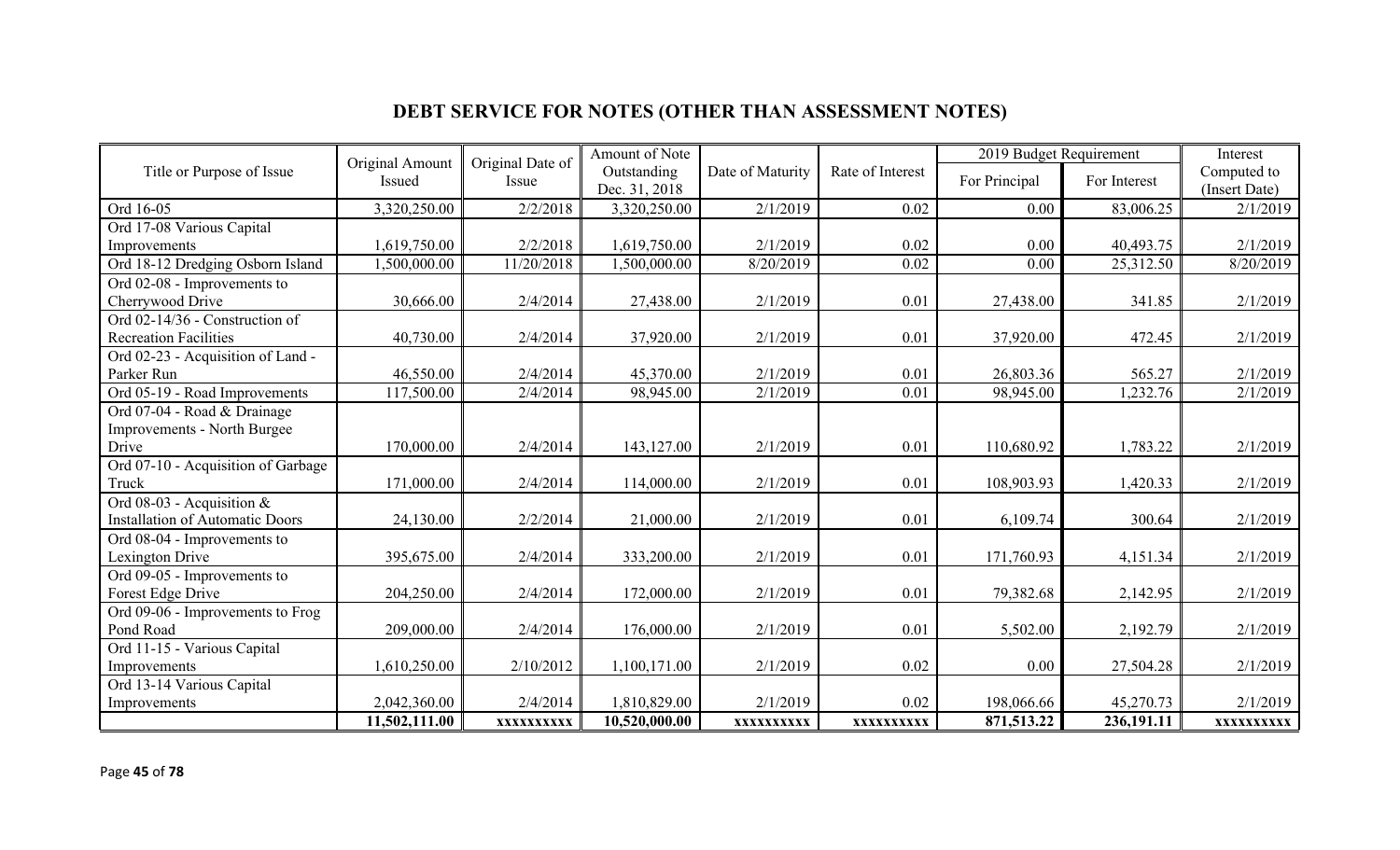Memo: Type I School Notes should be separately listed and totaled.

Memo: Refunding Bond Anticipation Notes should be separately listed and totaled.

\* " Original Date of Issue" refers to the date when the first money was borrowed for a particular improvement, not the renewal date of subsequent notes which were issued.

All notes with an original date of issue of or prior require one legally payable installment to be budgeted if it is contemplated that such notes will be renewed in 2019 or written intent of permanent financing submitted with statement.

\*\* If interest on notes is financed by ordinance, designate same, otherwise an amount must be included in this column.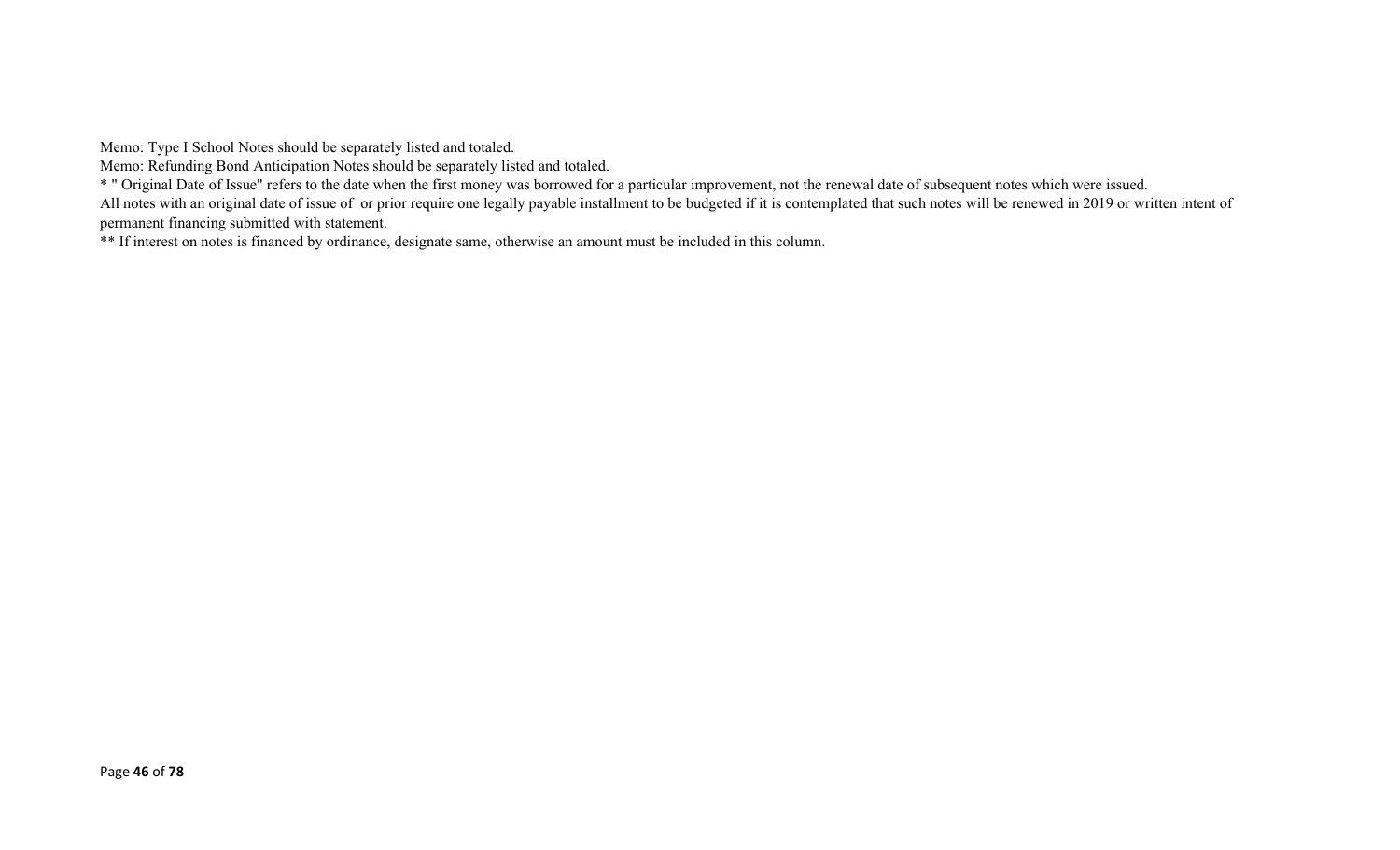### **DEBT SERVICE SCHEDULE FOR ASSESSMENT NOTES**

|                           |                           |                                    | Amount of                            |                  |                  |               | 2019 Budget Requirement |                                          |
|---------------------------|---------------------------|------------------------------------|--------------------------------------|------------------|------------------|---------------|-------------------------|------------------------------------------|
| Title or Purpose of Issue | Original Amount<br>Issued | Original Date of  <br><i>Issue</i> | Note<br>Outstanding<br>Dec. 31, 2018 | Date of Maturity | Rate of Interest | For Principal | For Interest            | Interest<br>Computed to<br>(Insert Date) |
|                           |                           |                                    |                                      |                  |                  |               |                         |                                          |
|                           | 1,500,000.00              | XXXXXXXXXX                         | 0.500,000.00                         | XXXXXXXXXX       | XXXXXXXXXX       | 0.00          | 25,312.50               | XXXXXXXXXX                               |

Assessment Notes with an original date of issue of December 31, or prior must be appropriated in full in the 2019 Dedicated Assessment Budget or written intent of permanent financing submitted with statement.

\*\*Interest on Assessment Notes must be included in the Current Fund Budget appropriation "Interest on Notes".

(Do not crowd - add additional sheets)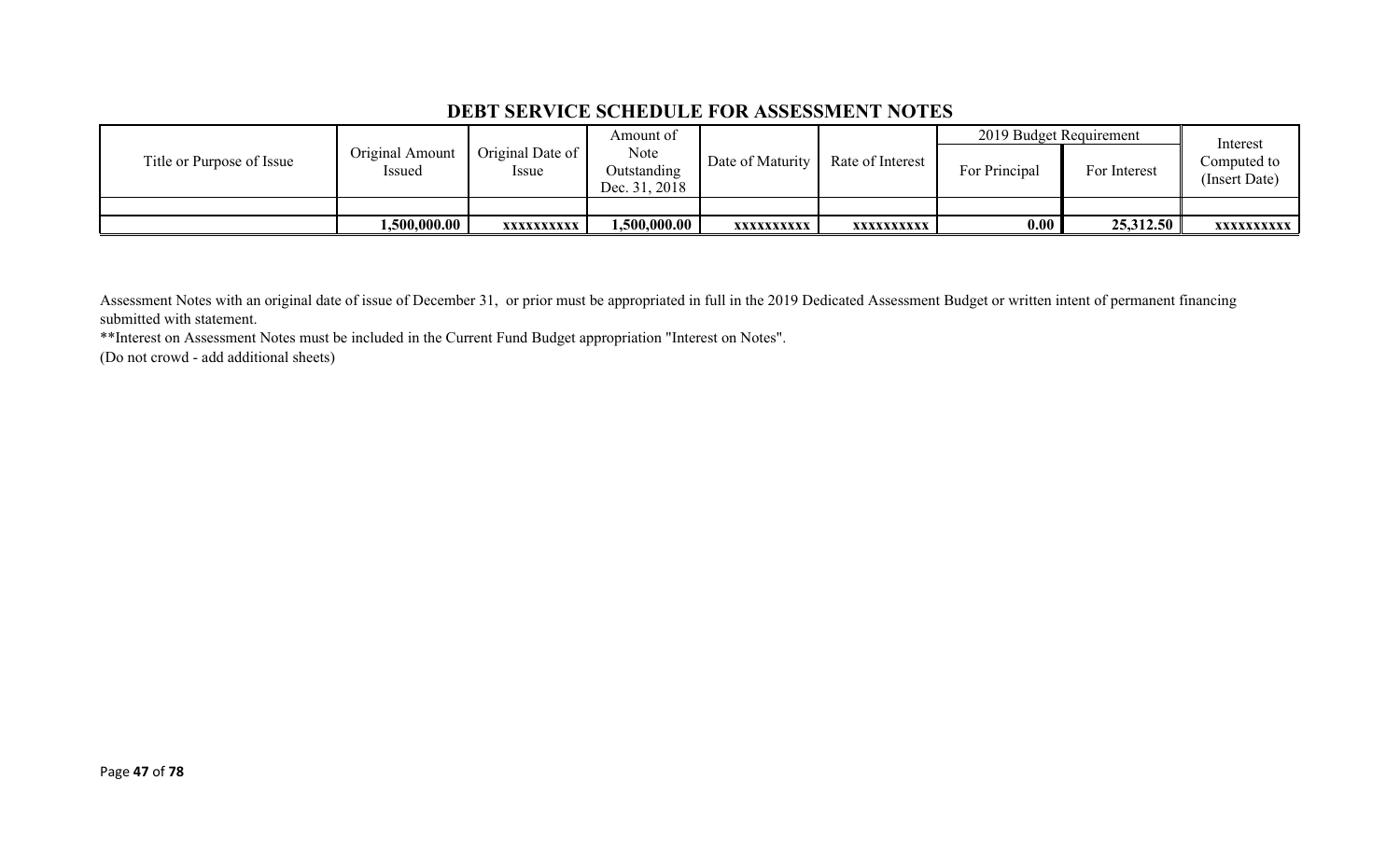# **SCHEDULE OF CAPITAL LEASE PROGRAM OBLIGATIONS**

|                                              | Amount of Obligation             | 2019 Budget Requirement |                   |  |
|----------------------------------------------|----------------------------------|-------------------------|-------------------|--|
| Purpose                                      | $\Box$ Outstanding Dec. 31, 2018 | For Principal           | For Interest/Fees |  |
| Leases approved by LFB after July 1, 2007    |                                  |                         |                   |  |
|                                              |                                  |                         |                   |  |
| Subtotal                                     |                                  |                         |                   |  |
| Leases approved by LFB prior to July 1, 2007 |                                  |                         |                   |  |
|                                              |                                  |                         |                   |  |
| Subtotal                                     |                                  |                         |                   |  |
| <b>Total</b>                                 |                                  |                         |                   |  |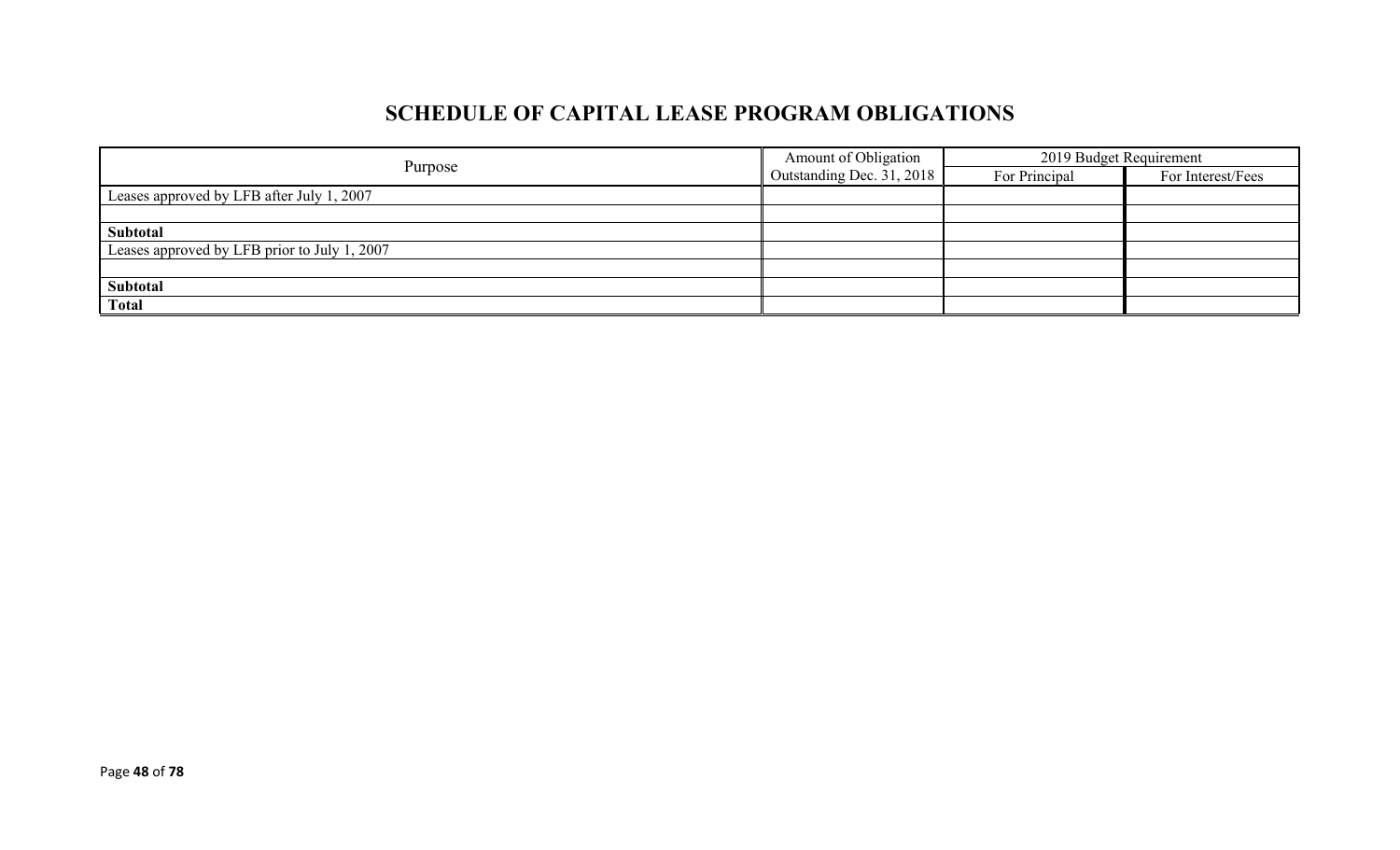# **SCHEDULE OF IMPROVEMENT AUTHORIZATIONS (GENERAL CAPITAL FUND)**

| <b>IMPROVEMENTS</b>                                                                   |            | Balance - January 1, 2018 |                        | Refunds,                     |              |            |              | Balance – December 31, 2018 |
|---------------------------------------------------------------------------------------|------------|---------------------------|------------------------|------------------------------|--------------|------------|--------------|-----------------------------|
| Specify each authorization by purpose.<br>Do not merely designate by a code<br>number | Funded     | Unfunded                  | 2018<br>Authorizations | Transfers, &<br>Encumbrances | Expended     |            | Funded       | Unfunded                    |
| Ord 18-12 Twin Lakes Blvd Drainage                                                    |            |                           | 4,250,000.00           |                              | 2,120,475.70 |            | 1,929,853.30 | 199,671.00                  |
| Ord 18-08 Dredging Osborn Island                                                      |            |                           | 4,000,000.00           |                              | 804,142.24   |            |              | 3, 195, 857. 76             |
| Ord 18-13 Various General<br>Improvements                                             |            |                           | 2,077,000.00           |                              | 394,816.81   |            |              | 1,682,183.19                |
| Ord 18-14 Improvements Veterans Park                                                  |            |                           | 480,000.00             |                              |              |            | 480,000.00   |                             |
| Ord 00-06 - Water Line Extension -<br>Atlantis                                        | 5,561.74   | 0.00                      |                        |                              |              | 5,561.74   |              |                             |
| Ord 02-23 - Acquisition of Land -<br>Parker Run                                       | 0.00       | 18,566.64                 |                        |                              |              | 18,566.64  |              |                             |
| Ord 02-41 - Construction of Municipal<br>Complex                                      | 4,593.86   | 0.00                      |                        |                              |              | 4,593.86   |              |                             |
| Ord 03-06                                                                             | 16.06      | 0.00                      |                        |                              |              | 16.06      |              |                             |
| Ord 04-04 - Acquisition of Trash Trucks                                               | 2,465.67   | 0.00                      |                        |                              | 2,465.67     |            |              |                             |
| Ord 04-04 - Construction of North<br><b>Burgee Drive</b>                              | 0.00       | 32,446.08                 |                        |                              |              | 32,446.08  |              |                             |
| Ord 04-15 - Acquisition of Fuel Depot                                                 | 2,265.45   | 0.00                      |                        |                              |              | 2,265.45   |              |                             |
| Ord 05-05 Bulkhead Construction at<br>Parkertown Dock                                 | 13,837.33  | 0.00                      |                        |                              |              | 13,837.33  |              |                             |
| Ord 05-16 - Acquisition of a Tractor                                                  | 924.60     | 0.00                      |                        |                              |              | 924.60     |              |                             |
| Ord 05-22 - Construction of Recreation<br>Trail                                       | 1,221.48   | 0.00                      |                        |                              |              | 1,221.48   |              |                             |
| Ord 06-07 - Various Road<br>Improvements                                              | 243,048.00 | 0.00                      |                        |                              |              | 243,048.00 |              |                             |
| Ord 06-15 - Construction of Softball<br>Field & Tot Lot                               | 131.10     | 0.00                      |                        |                              |              | 131.10     |              |                             |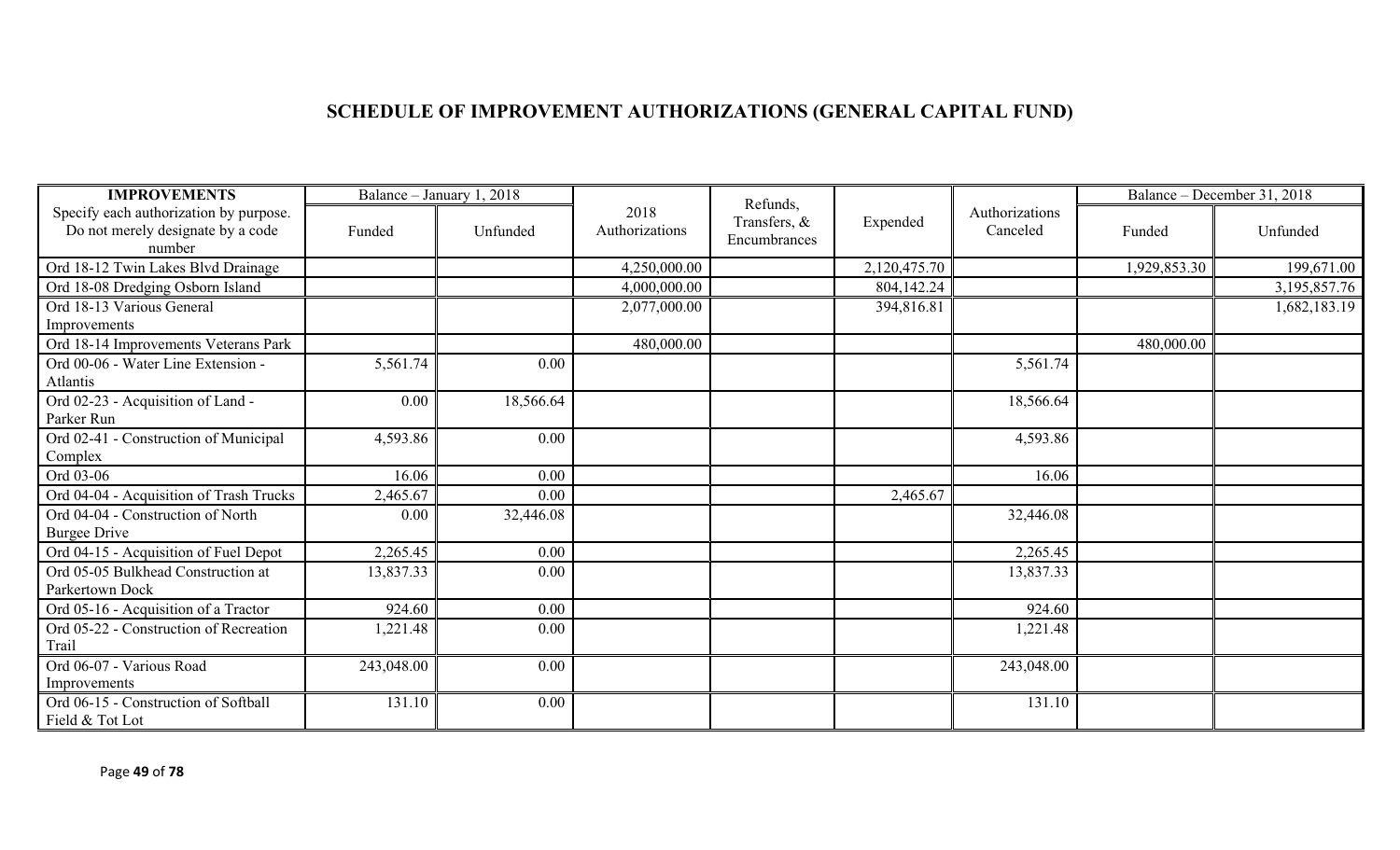| Ord 07-10 - Acquisition of Garbage     | 0.00       | 15,498.00    |               |               | 10,401.93    | 5,096.07     |              |              |
|----------------------------------------|------------|--------------|---------------|---------------|--------------|--------------|--------------|--------------|
| Truck                                  |            |              |               |               |              |              |              |              |
| Ord 07-25 - Acquisition of Land        | 67,500.00  | 1,282,500.00 |               |               |              | 1,350,000.00 |              |              |
| Ord 08-03 - Acquisition & Installation | 0.00       | 14,890.26    |               |               |              | 14,890.26    |              |              |
| of Automatic Doors                     |            |              |               |               |              |              |              |              |
| Ord 08-04 - Improvements to Lexington  | 0.00       | 161,439.07   |               |               |              | 161,439.07   |              |              |
| Drive                                  |            |              |               |               |              |              |              |              |
| Ord 09-05 - Improvements to Forest     | 0.00       | 92,617.32    |               |               |              | 92,617.32    |              |              |
| Edge Drive                             |            |              |               |               |              |              |              |              |
| Ord 09-06 - Improvements for Frog      | 0.00       | 59,026.54    |               | 111,471.46    |              | 170,498.00   | 0.00         | $0.00\,$     |
| Pond Road                              |            |              |               |               |              |              |              |              |
| Ord 09-13 - Various Capital            | 493,376.61 | 0.00         |               | $-111,471.46$ |              | 381,905.15   | 0.00         | $0.00\,$     |
| Improvements                           |            |              |               |               |              |              |              |              |
| Ord 11-15 - Various Capital            | 0.00       | 168,363.93   |               |               |              | 168,363.93   |              |              |
| Improvements                           |            |              |               |               |              |              |              |              |
| Ord 12-12 Various Capital              | 126,728.67 | 0.00         |               |               |              | 126,728.67   |              |              |
| Improvements                           |            |              |               |               |              |              |              |              |
| Ord 13-14 - Various Capital            | 0.00       | 423,950.06   |               |               | 500.00       |              |              | 423,450.06   |
| Improvements                           |            |              |               |               |              |              |              |              |
| Ord 14-10 Various Capital              | 0.00       | 1,202,198.34 |               |               | 168,311.44   |              |              | 1,033,886.90 |
| Improvements                           |            |              |               |               |              |              |              |              |
| Ord 16-05 - Various Capital            | 0.00       | 2,487,872.20 |               |               | 1,761,088.80 |              |              | 726,783.40   |
| Improvements                           |            |              |               |               |              |              |              |              |
| Ord 17-08 Various Capital              | 0.00       | 760,699.72   |               | $-314,388.20$ | 663,211.96   |              |              | 411,875.96   |
| Improvements                           |            |              |               |               |              |              |              |              |
| <b>Total</b>                           | 961,670.57 | 6,720,068.16 | 10,807,000.00 | $-314,388.20$ | 5,925,414.55 | 2,794,150.81 | 2,409,853.30 | 7,673,708.27 |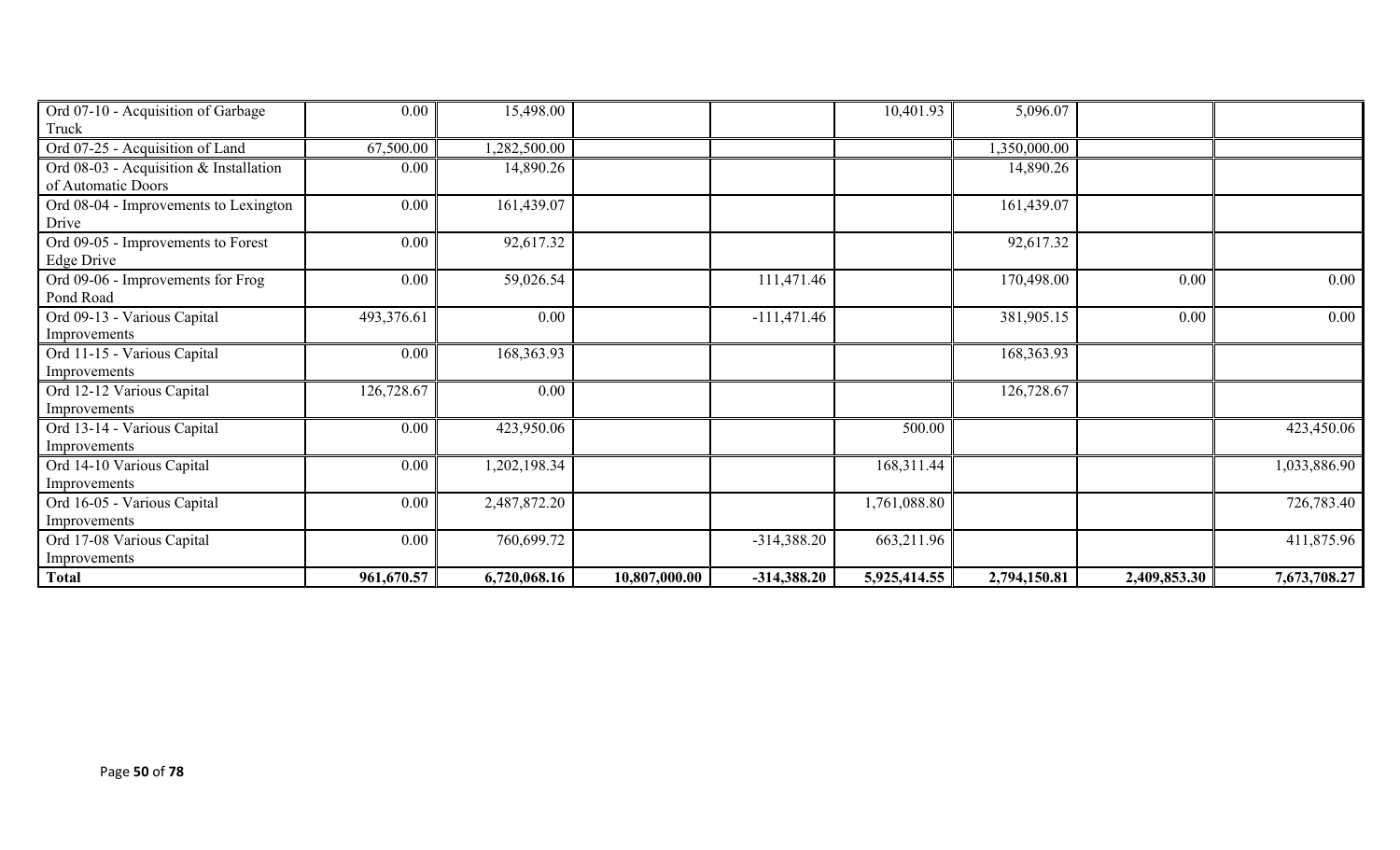# **GENERAL CAPITAL FUND SCHEDULE OF CAPITAL IMPROVEMENT FUND**

|                                                               | Debit      | Credit     |
|---------------------------------------------------------------|------------|------------|
| Appropriated to Finance Improvement Authorizations (Debit)    | 103,850.00 |            |
| Balance January 1, CY (Credit)                                |            | 32,394.00  |
| Improvement Authorizations Canceled (financed in whole by the |            |            |
| Capital Improvement Fund) (Credit)                            |            | 67,500.00  |
| Received from CY Budget Appropriation * (Credit)              |            | 100,000.00 |
| Balance December 31, 2018                                     | 96,044.00  | XXXXXXXXXX |
|                                                               |            |            |
|                                                               | 199,894.00 | 199,894.00 |

\* The full amount of the 2018 budget appropriation should be transferred to this account unless the balance of the appropriation is to be permitted to lapse.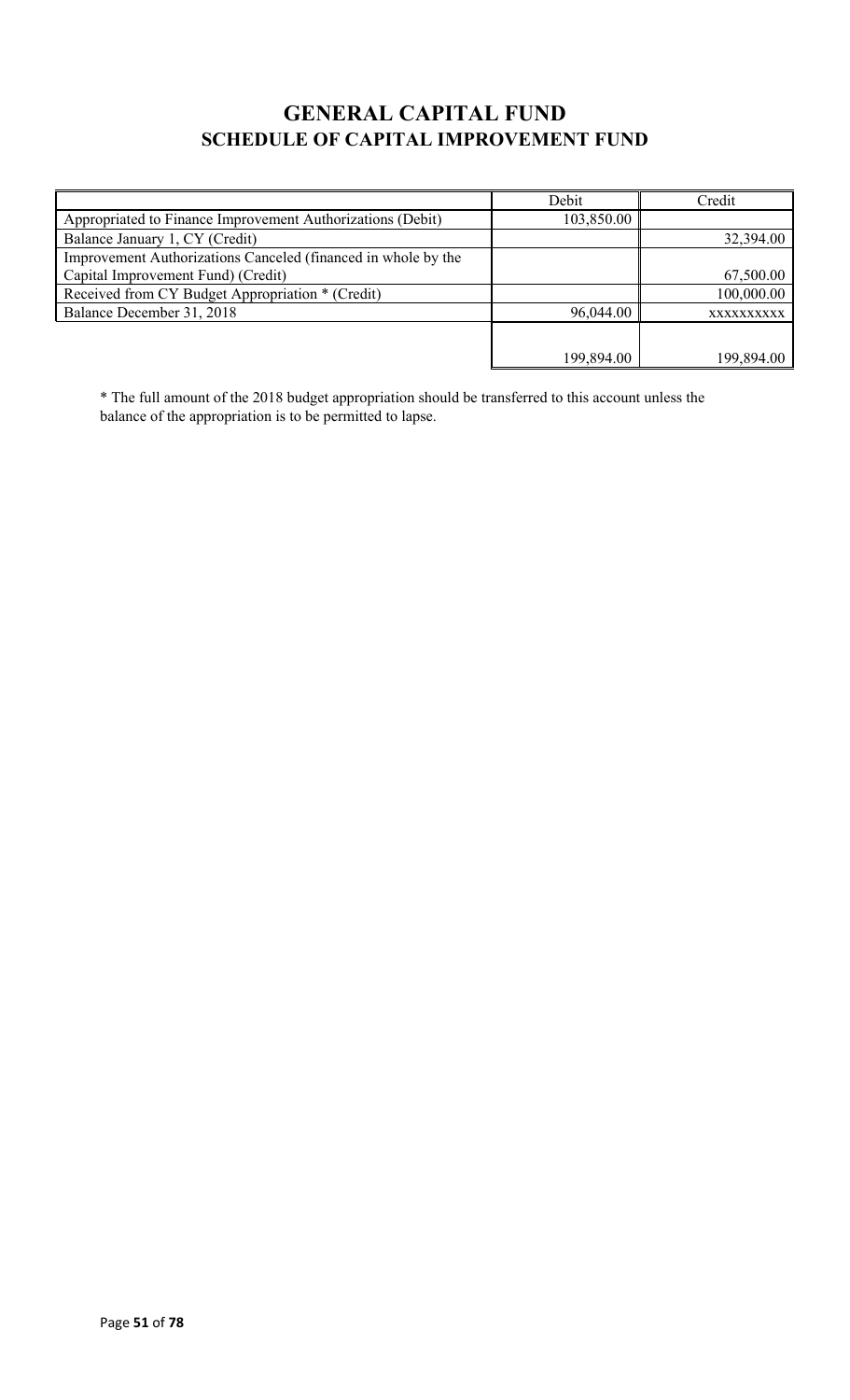# **GENERAL CAPITAL FUND SCHEDULE OF DOWN PAYMENTS ON IMPROVEMENTS**

|                                                            | Debit | Credit     |
|------------------------------------------------------------|-------|------------|
| Appropriated to Finance Improvement Authorizations (Debit) |       |            |
| Balance January 1, CY (Credit)                             |       | 0.00       |
| Received from CY Budget Appropriation * (Credit)           |       |            |
| Received from CY Emergency Appropriation * (Credit)        |       |            |
| Balance December 31, 2018                                  |       | XXXXXXXXXX |
|                                                            |       |            |
|                                                            |       |            |

\*The full amount of the 2018 appropriation should be transferred to this account unless the balance of the appropriation is permitted to lapse.

# **CAPITAL IMPROVEMENTS AUTHORIZED IN 2018 AND DOWN PAYMENTS (N.J.S.A. 40A:2-11) GENERAL CAPITAL FUND ONLY**

| Purpose                 | Amount<br>Appropriated | <b>Total Obligations</b><br>Authorized | Down Payment<br>Provided by<br>Ordinance | Amount of Down<br>Payment in<br>Budget of 2018 or<br>Prior Years |
|-------------------------|------------------------|----------------------------------------|------------------------------------------|------------------------------------------------------------------|
| 2018-08 Twin Lakes Blvd |                        |                                        |                                          |                                                                  |
| Drainage                | 4,250,000.00           | 4,250,000.00                           | 0.00                                     | 0.00                                                             |
| 2018-12 Dredging Osborn |                        |                                        |                                          |                                                                  |
| Island                  | 4,000,000.00           | 4,000,000.00                           | 0.00                                     | 0.00                                                             |
| 2018-13 Various General |                        |                                        |                                          |                                                                  |
| Improvements            | 2,077,000.00           | 1,973,150.00                           | 103,850.00                               | 103,850.00                                                       |
| 2018-14 Improvements    |                        |                                        |                                          |                                                                  |
| Vetrans Park            | 480,000.00             | 0.00                                   | 480,000.00                               | 0.00                                                             |
| <b>Total</b>            | 10,807,000.00          | 10,223,150.00                          | 583,850.00                               | 103,850.00                                                       |

NOTE - Where amount in column "Down Payment Provided by Ordinance" is **LESS** than 5% of amount in column "Total Obligations Authorized", explanation must be made part of or attached to this sheet.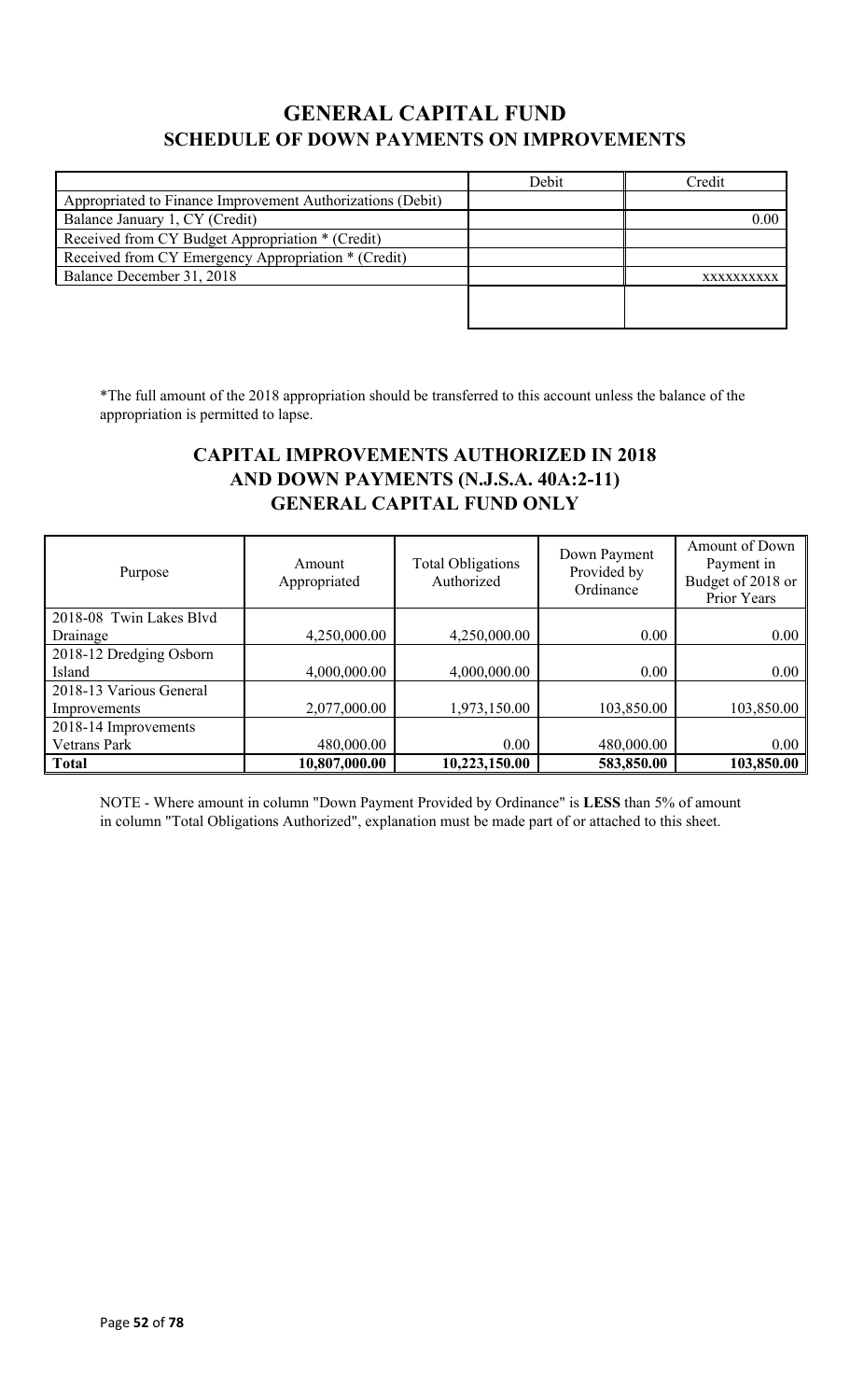# **GENERAL CAPITAL FUND STATEMENT OF CAPITAL SURPLUS YEAR – 2018**

|                                                            |           | Debit      | Credit    |
|------------------------------------------------------------|-----------|------------|-----------|
| Appropriated to CY Budget Revenue (Debit)                  |           |            |           |
| Appropriated to Finance Improvement Authorizations (Debit) |           |            |           |
| Balance January 1, CY (Credit)                             |           |            | 73,777.92 |
| Funded Improvement Authorizations Canceled (Credit)        |           |            |           |
| Miscellaneous - Premium on Sale of Serial Bonds (Credit)   |           |            |           |
| Premium on Sale of Bonds (Credit)                          |           |            |           |
| Balance December 31, 2018                                  | 73,777.92 | XXXXXXXXXX |           |
|                                                            |           | 73,777.92  | 73,777.92 |

### **BONDS ISSUED WITH A COVENANT OR COVENANTS**

- 1. Amount of Serial Bonds Issued Under Provisions of Chapter 233, P.L. 1944, Chapter 268, P.L. 1944, Chapter 428, P.L. 1943 or Chapter 77, Article VI-A, P.L. 1945, with Covenant or Covenants; Outstanding December 31, 2018
- 2. Amount of Cash in Special Trust Fund as of December 31, 2018(Note A)
- 3. Amount of Bonds Issued Under Item 1 Maturing in 2019
- 4. Amount of Interest on Bonds with a Covenant - 2019 Requirement
- 5. Total of 3 and 4 Gross Appropriation
- 6. Less Amount of Special Trust Fund to be Used
- 7. Net Appropriation Required

**NOTE A** - This amount to be supported by confirmation from bank or banks

Footnote: Any formula other than the one shown above and required to be used by covenant or covenants is to be attached here to item 5 must be shown as an item of appropriation, short extended, with Item 6 shown directly following as a deduction and with the amount of Item 7 extended into the 2019 appropriation column.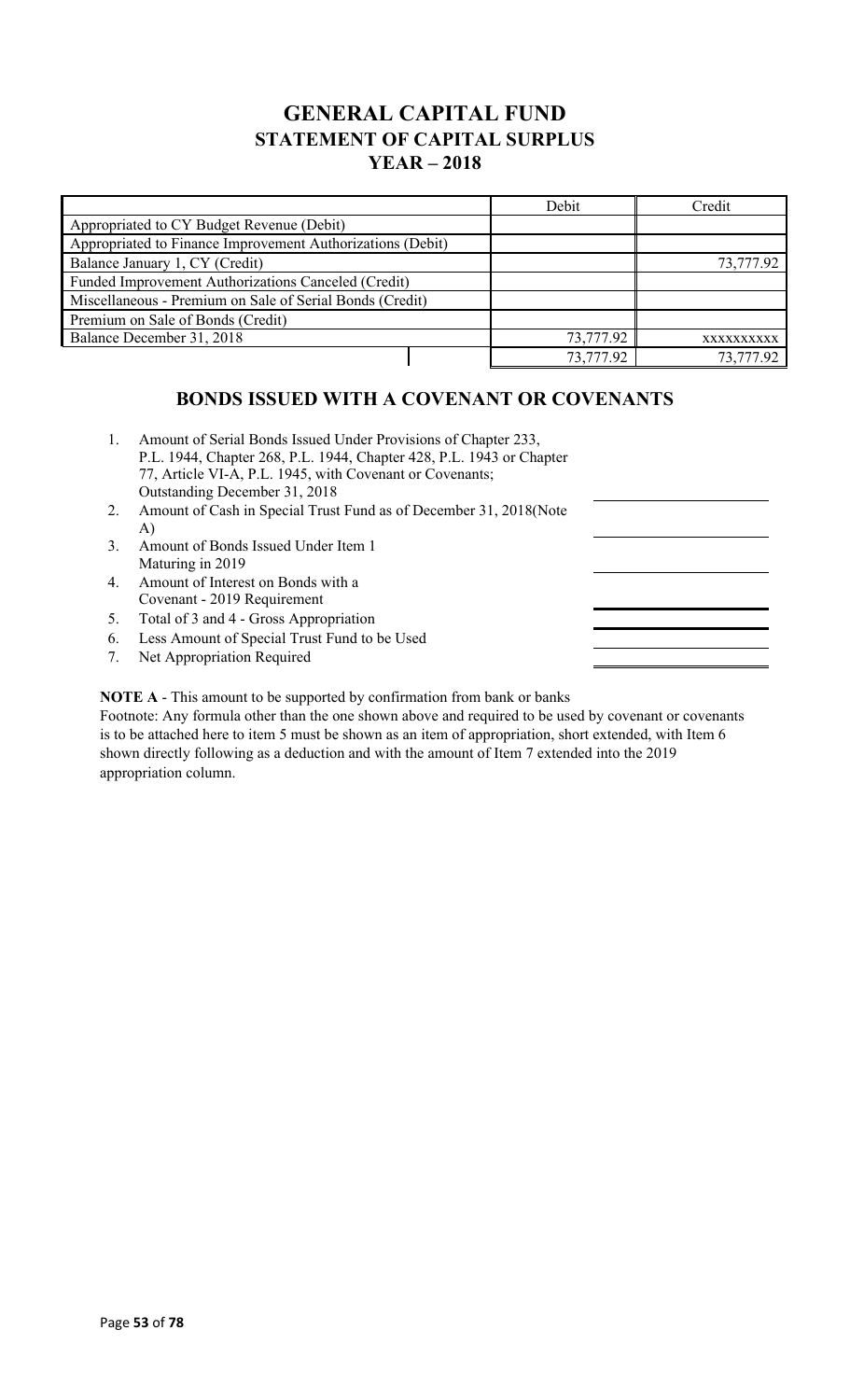### **MUNICIPALITIES ONLY IMPORTANT!**

*This Sheet Must Be Completely Filled in or the Statement Will Be Considered Incomplete* **(N.J.S.A.52:27BB-55 as Amended by Chap. 211, P.L 1981)**

| A.                                                                                                  |                                                                  |                        |                  |
|-----------------------------------------------------------------------------------------------------|------------------------------------------------------------------|------------------------|------------------|
| 1. Total Tax Levy for the Year 2018 was                                                             |                                                                  |                        | 56, 311, 740. 99 |
| 2. Amount of Item 1 Collected in 2018 (*)                                                           |                                                                  | 56,050,262.72          |                  |
| 3. Seventy (70) percent of Item 1                                                                   |                                                                  |                        | 39,418,218.69    |
| (*) Including prepayments and overpayments applied.                                                 |                                                                  |                        |                  |
|                                                                                                     |                                                                  |                        |                  |
| В.                                                                                                  |                                                                  |                        |                  |
| 1. Did any maturities of bonded obligations or notes fall due during the year 2018?                 |                                                                  |                        |                  |
| Answer YES or NO:                                                                                   |                                                                  | Yes                    |                  |
| 2. Have payments been made for all bonded obligations or notes due on or before December 31, 2018?  |                                                                  |                        |                  |
| Answer YES or NO:                                                                                   |                                                                  | Yes                    |                  |
| If answer is "NO" give details                                                                      |                                                                  |                        |                  |
|                                                                                                     |                                                                  |                        |                  |
|                                                                                                     |                                                                  |                        |                  |
|                                                                                                     | NOTE: If answer to Item B1 is YES, then Item B2 must be answered |                        |                  |
|                                                                                                     |                                                                  |                        |                  |
| $C_{\cdot}$                                                                                         |                                                                  |                        |                  |
| Does the appropriation required to be included in the 2019 budget for the liquidation of all bonded |                                                                  |                        |                  |
| obligations or notes exceed 25% of the total of appropriations for operating purposes in the        |                                                                  |                        |                  |
| budget for the year just ended?                                                                     |                                                                  |                        |                  |
| Answer YES or NO:                                                                                   |                                                                  | $\mathbf{N}\mathbf{0}$ |                  |
| D.                                                                                                  |                                                                  |                        |                  |
| 1. Cash Deficit 2017                                                                                |                                                                  |                        | 0.00             |
| 2a. 2017 Tax Levy                                                                                   |                                                                  |                        |                  |
| 2b. 4% of 2017 Tax Levy for all purposes:                                                           |                                                                  |                        |                  |
| 3. Cash Deficit 2018                                                                                |                                                                  |                        |                  |
| 4.4% of 2018 Tax Levy for all purposes:                                                             |                                                                  |                        | 0.00             |
|                                                                                                     |                                                                  |                        |                  |
| Ε.                                                                                                  |                                                                  |                        |                  |
| Unpaid                                                                                              | 2017                                                             | 2018                   | Total            |
| 1. State Taxes                                                                                      | \$0.00                                                           | S                      |                  |
| 2. County Taxes                                                                                     | \$                                                               | \$84,984.67            | \$84,984.67      |
| 3. Amounts due Special                                                                              |                                                                  |                        |                  |
| Districts                                                                                           | \$                                                               | \$0.00                 | \$0.00           |
| 4. Amounts due School                                                                               |                                                                  |                        |                  |
| Districts for Local School Tax                                                                      | \$                                                               | \$1,204,632.46         | \$1,204,632.46   |
|                                                                                                     |                                                                  |                        |                  |

L,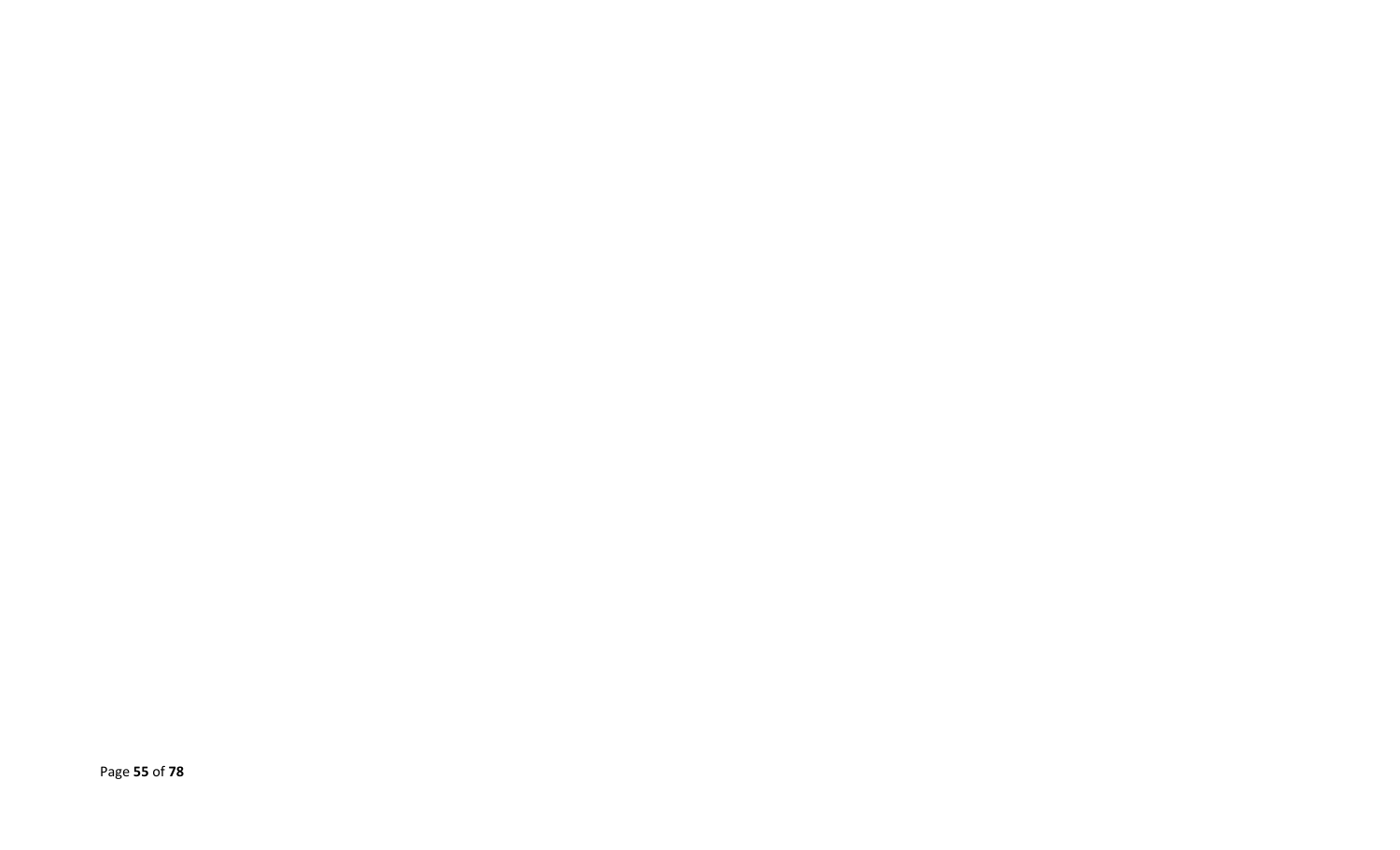#### UTILITIES ONLY

Note: If no "utility fund" existed on the books of account and if no utility was owned and operated by the municipality during the year , please observe instructions of Sheet 2.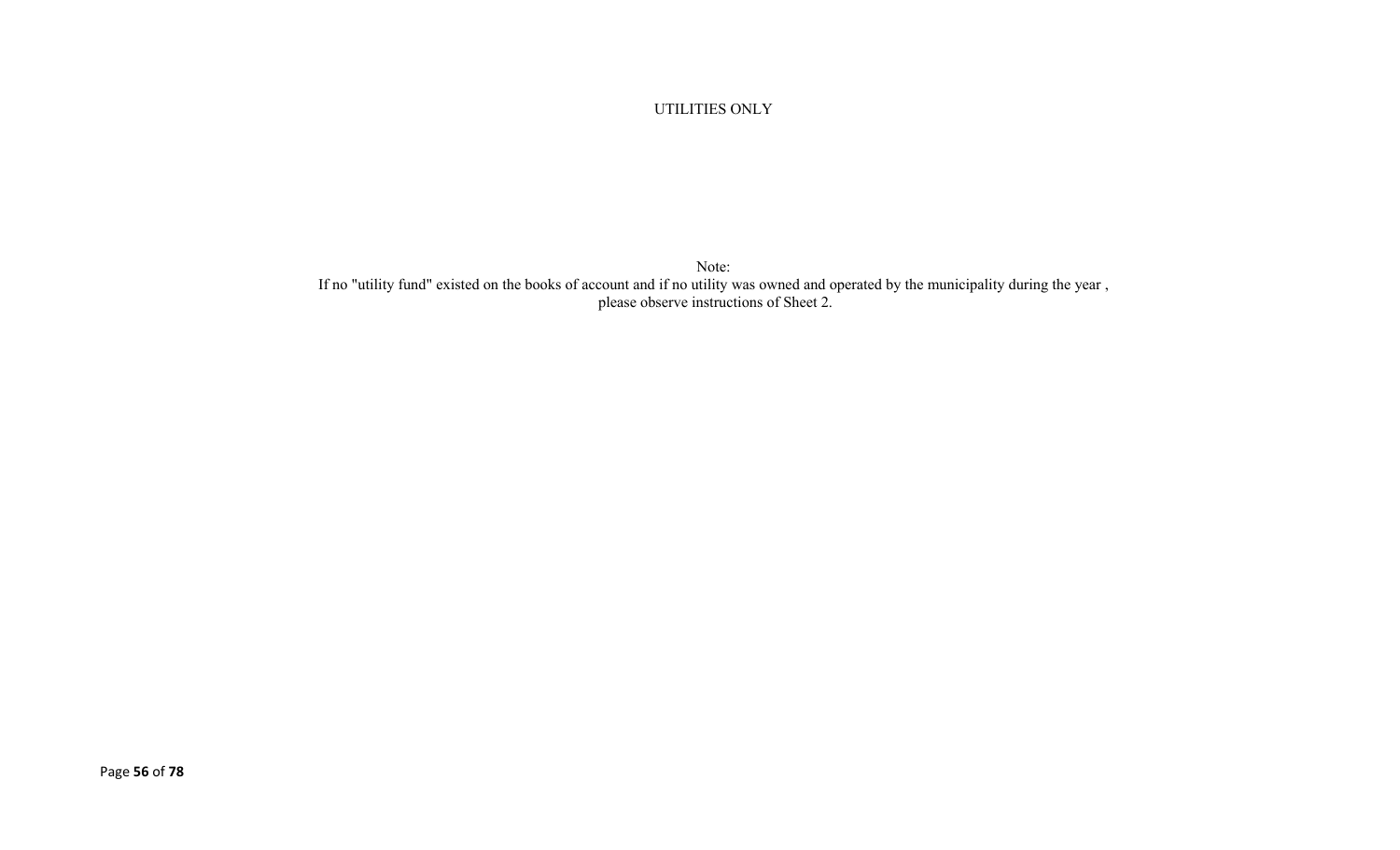#### **Balance Sheet - Utility Operating Fund Assets AS OF DECEMBER 31,**

| Cash:                  |  |
|------------------------|--|
| Investments:           |  |
| Accounts Receivable:   |  |
| Interfunds Receivable: |  |
| Deferred Charges       |  |
|                        |  |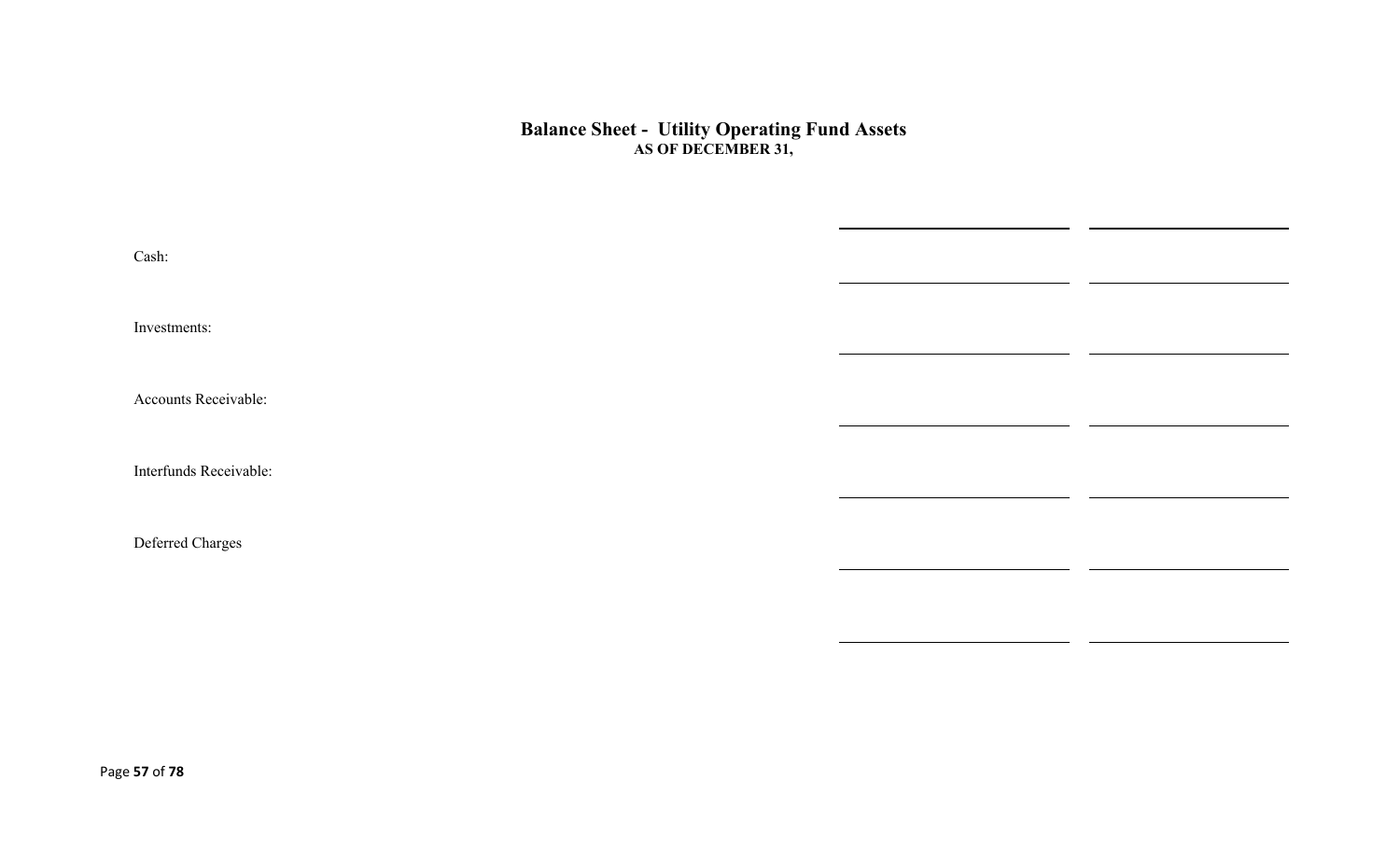#### **Balance Sheet - Utility Operating Fund Liabilities, Reserves & Fund Balance AS OF DECEMBER 31,**

Liabilities:

Fund Balance: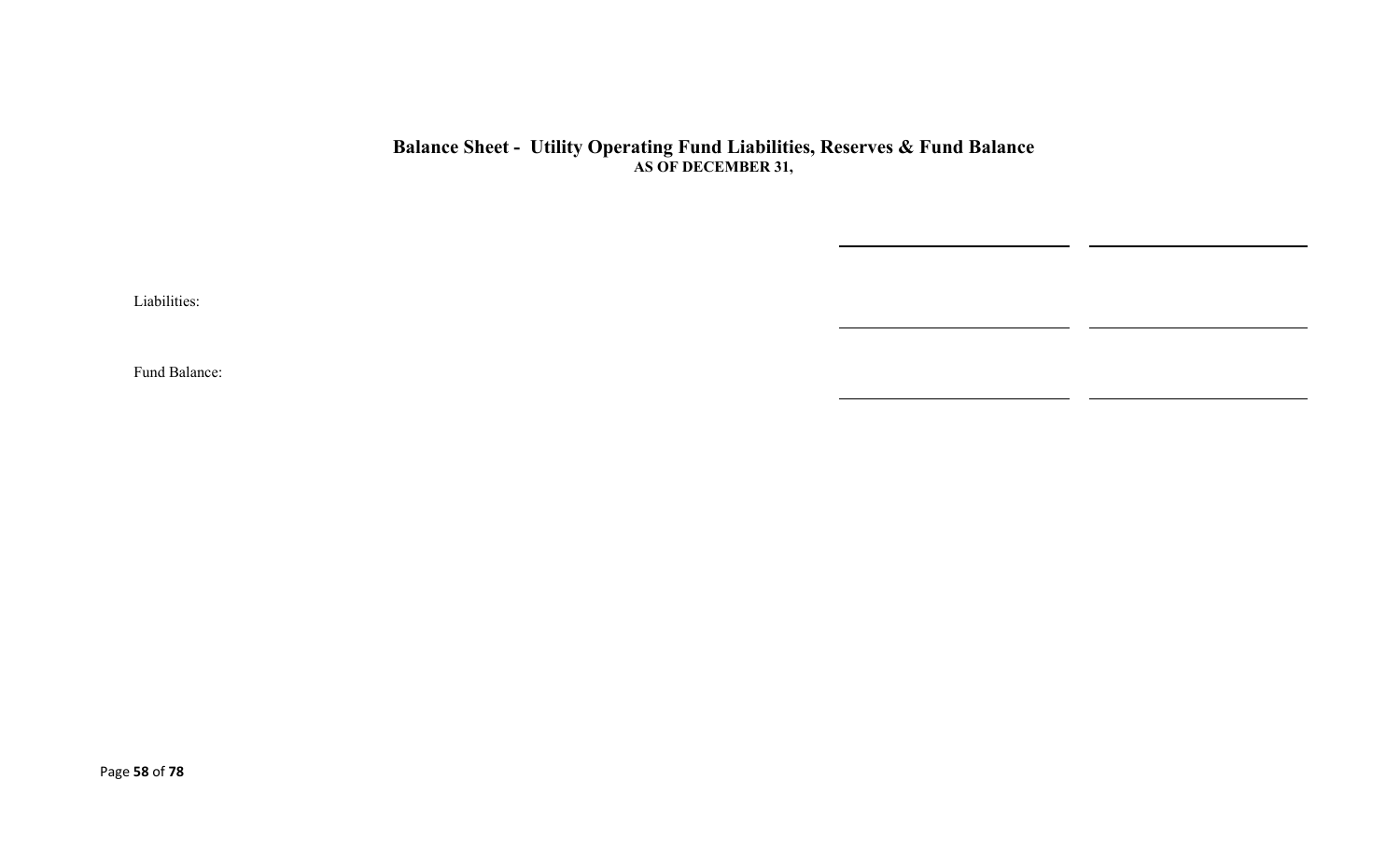#### **Balance Sheet - Utility Capital Fund Assets AS OF DECEMBER 31,**

 $\overline{\phantom{0}}$ 

Cash:

Accounts Receivable: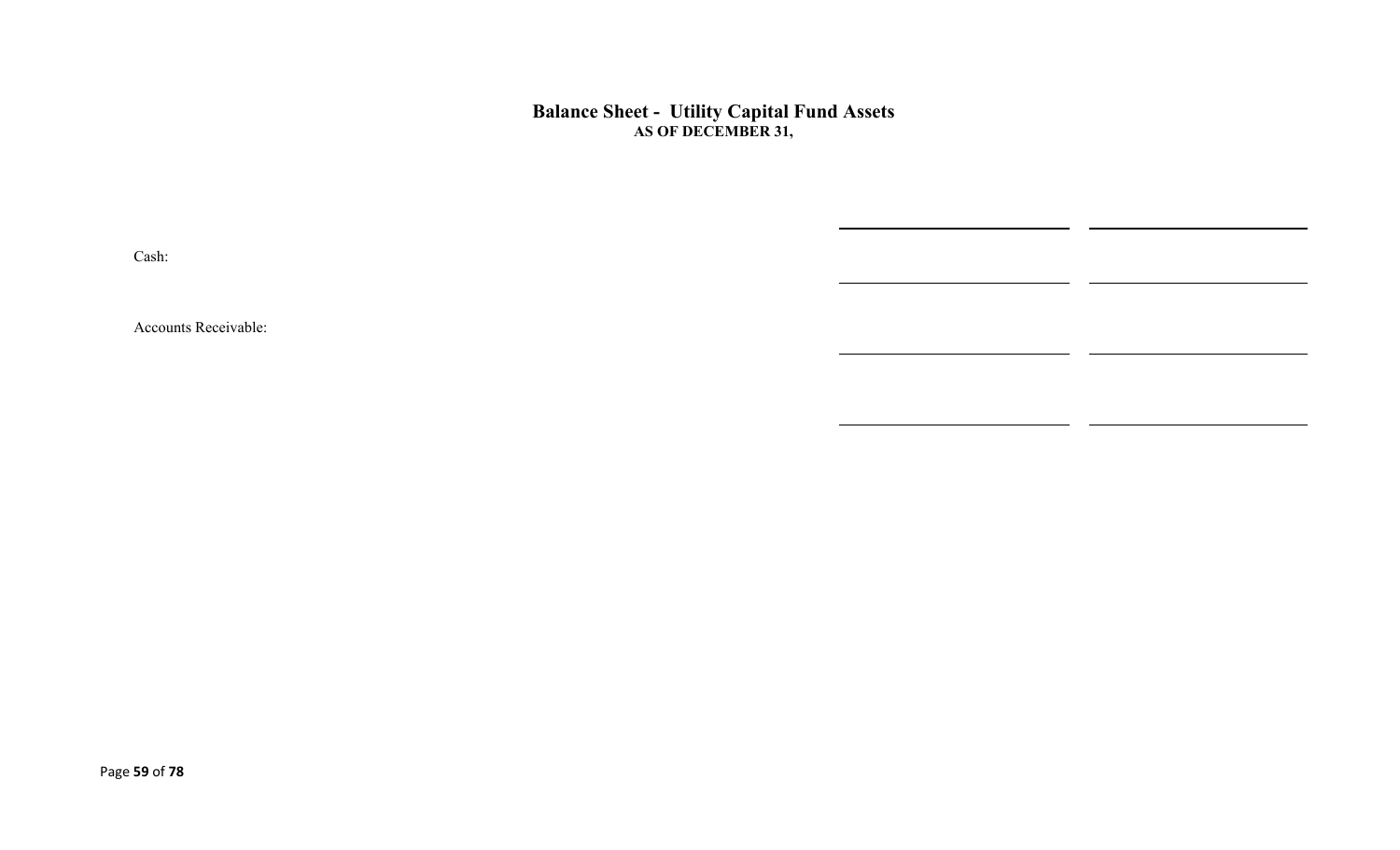### **Balance Sheet - Utility Capital Fund Liabilities, Reserves & Fund Balance AS OF DECEMBER 31,**

 $\overline{\phantom{0}}$ 

Liabilities:

Fund Balance: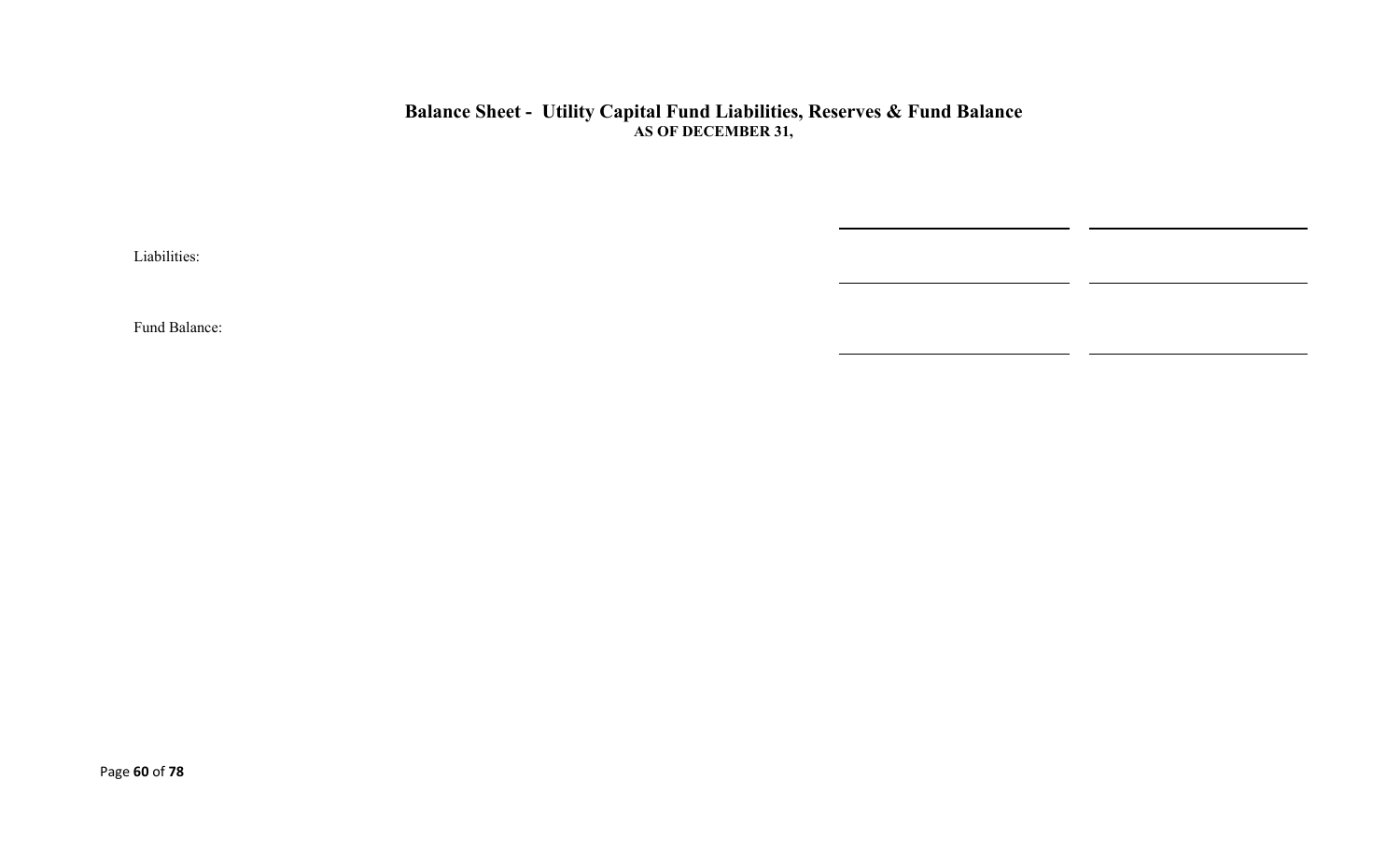**Balance Sheet - Utility Assessment Fund AS OF DECEMBER 31,** 

Assets:

Liabilities and Reserves:

Liabilities, Reserves, and Fund Balance: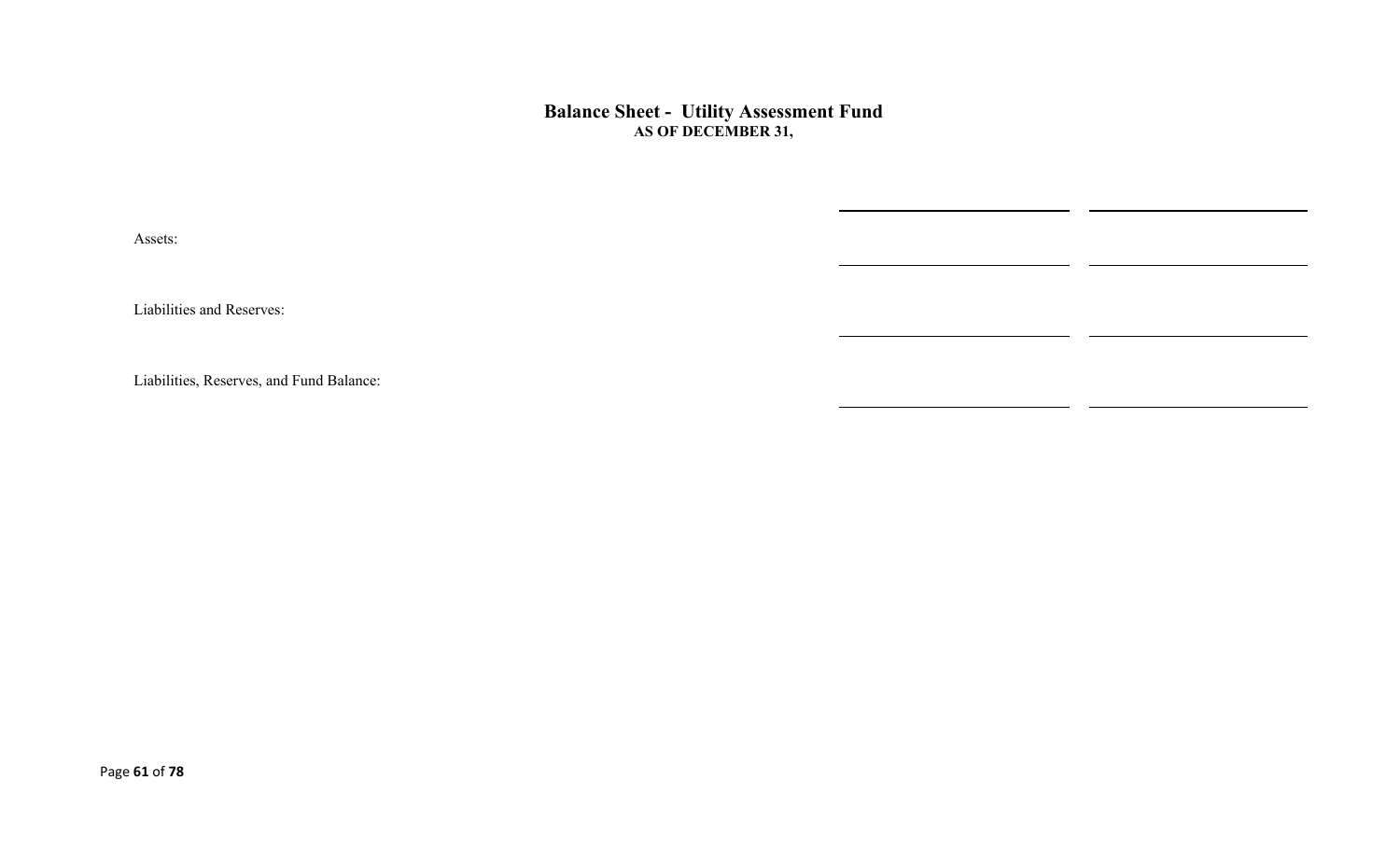### **Analysis of Utility Assessment Trust Cash and Investments Pledged to Liabilities and Surplus**

|                                                                             | <b>Audit Balance</b>     |                         | Receipts |               |                  |  |
|-----------------------------------------------------------------------------|--------------------------|-------------------------|----------|---------------|------------------|--|
| Title of Liability to which Cash and Investments are<br>Pledged<br>Dec. 31, | Assessments and<br>Liens | <b>Operating Budget</b> | Other    | Disbursements | Balance Dec. 31, |  |
| Assessment Serial Bond Issues:                                              |                          |                         |          |               |                  |  |
|                                                                             |                          |                         |          |               |                  |  |
| <b>Assessment Bond Anticipation Notes</b>                                   |                          |                         |          |               |                  |  |
|                                                                             |                          |                         |          |               |                  |  |
| Other Liabilities                                                           |                          |                         |          |               |                  |  |
|                                                                             |                          |                         |          |               |                  |  |
| <b>Trust Surplus</b>                                                        |                          |                         |          |               |                  |  |
|                                                                             |                          |                         |          |               |                  |  |
| Less Assets "Unfinanced"                                                    |                          |                         |          |               |                  |  |
|                                                                             |                          |                         |          |               |                  |  |
| Total                                                                       |                          |                         |          |               |                  |  |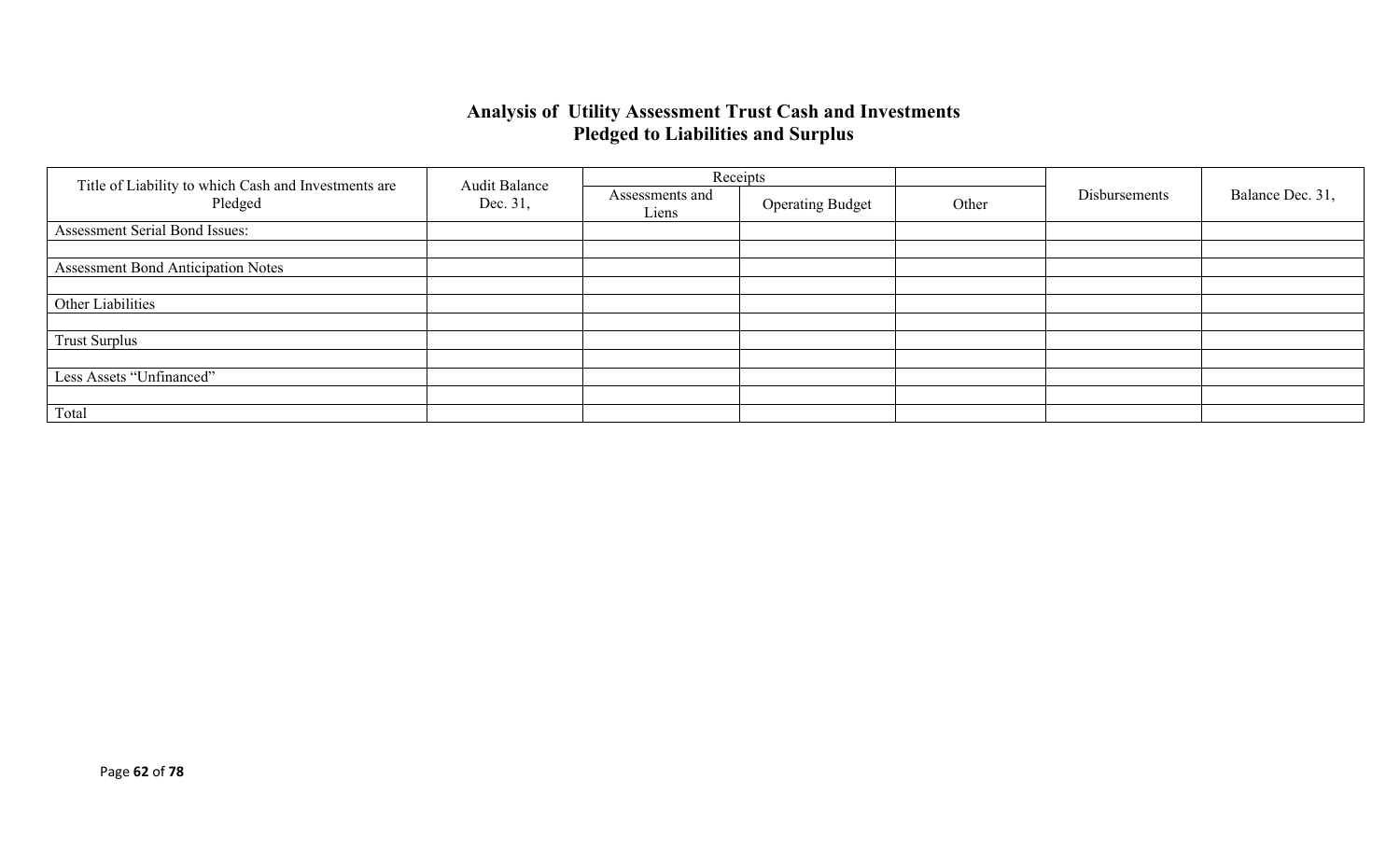### **Schedule of Utility Budget - Budget Revenues**

| Source                                                          | Budget | Received in Cash | <b>Excess or Deficit</b> |
|-----------------------------------------------------------------|--------|------------------|--------------------------|
| <b>Operating Surplus Anticipated</b>                            |        |                  |                          |
| Operating Surplus Anticipated with Consent of Director of Local |        |                  |                          |
| Govt. Services                                                  |        |                  |                          |
| Rents                                                           |        |                  |                          |
| Miscellaneous Revenue Anticipated                               |        |                  |                          |
| Miscellaneous                                                   |        |                  |                          |
|                                                                 |        |                  |                          |
| Added by N.J.S.A. 40A:4-87: (List)                              |        |                  |                          |
|                                                                 |        |                  |                          |
| <b>Subtotal Additional Miscellaneous Revenues</b>               |        |                  |                          |
| Subtotal                                                        |        |                  |                          |
| Deficit (General Budget)                                        |        |                  |                          |
|                                                                 |        |                  |                          |

# **Statement of Budget Appropriations**

| Appropriations                          |  |
|-----------------------------------------|--|
|                                         |  |
| Total Appropriations                    |  |
| Add: Overexpenditures                   |  |
|                                         |  |
| Total Overexpenditures                  |  |
| Total Appropriations & Overexpenditures |  |
| Deduct Expenditures                     |  |
|                                         |  |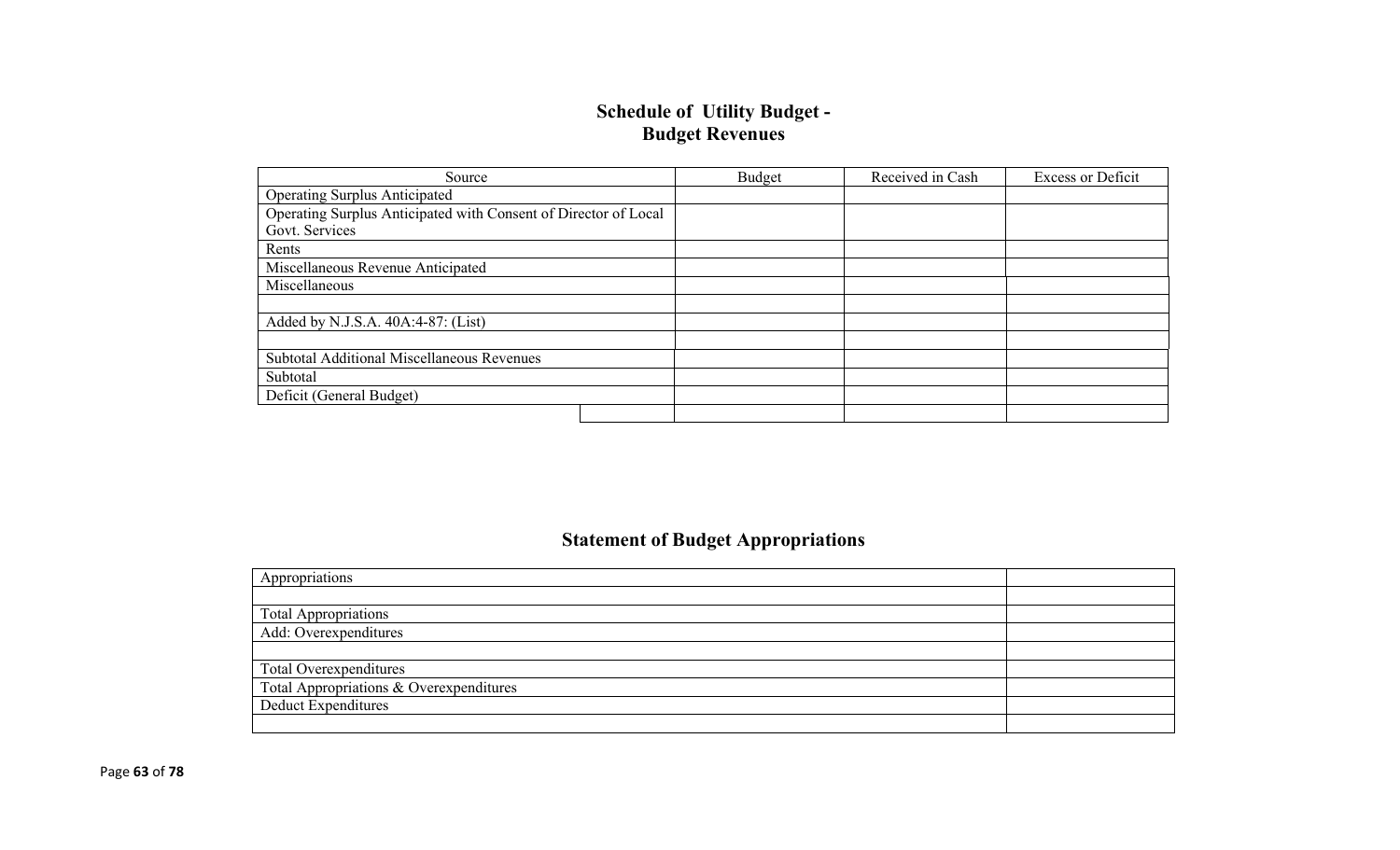| Surplus                             |  |
|-------------------------------------|--|
|                                     |  |
| <b>Total Surplus</b>                |  |
| Total Expenditure & Surplus         |  |
| <b>Unexpended Balance Cancelled</b> |  |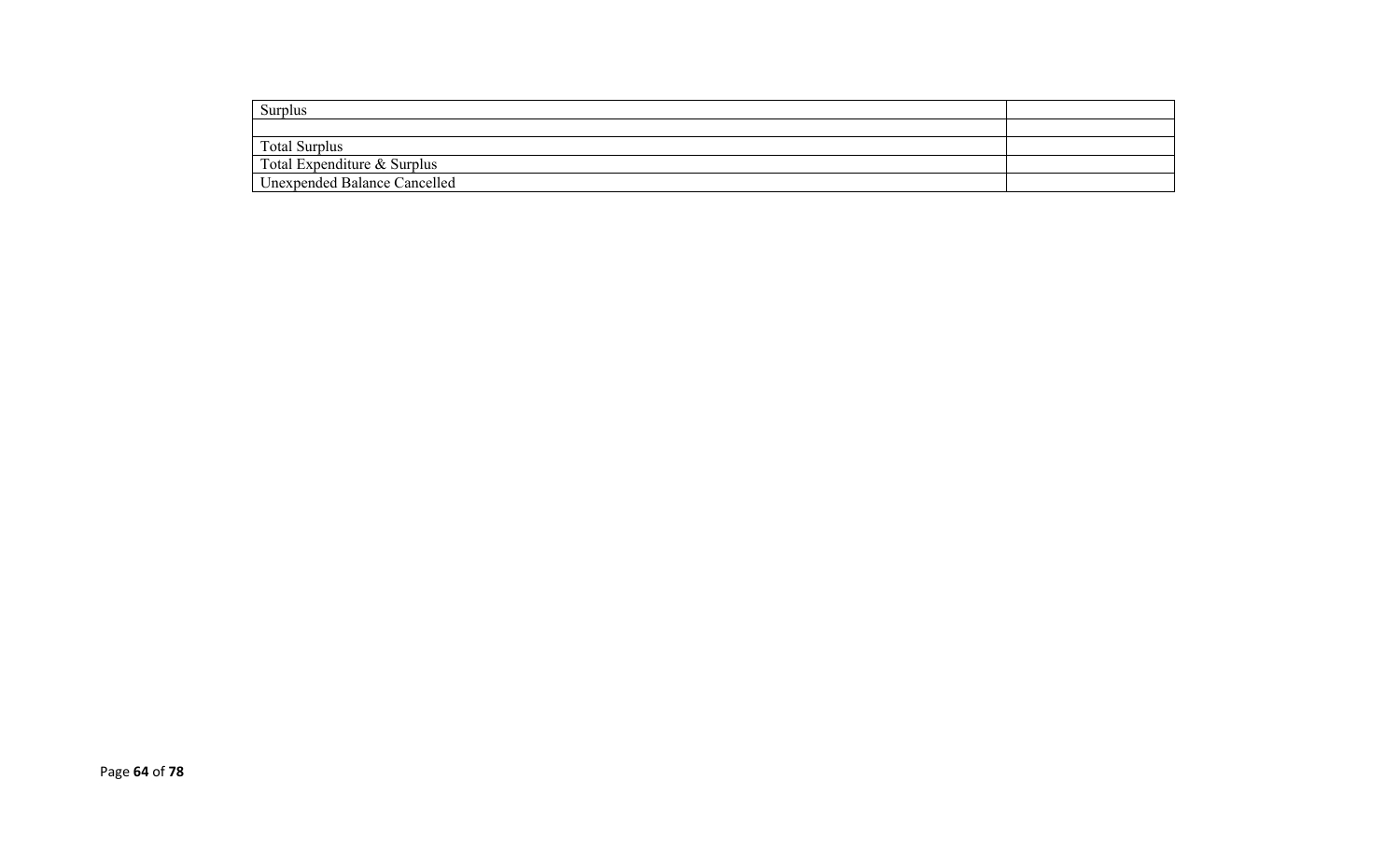### **Statement of Operation Utility**

NOTE: Section 1 of this sheet is required to be filled out ONLY IF the budget year Utility Budget contained either an item of revenue "Deficit (General Budget)" or an item of appropriation "Surplus (General Budget)"

Section 2 should be filled out in every case.

| <b>Section 1:</b>                                                                          |  |
|--------------------------------------------------------------------------------------------|--|
| Revenue Realized                                                                           |  |
| Miscellaneous Revenue Not Anticipated                                                      |  |
| <b>Appropriation Reserves Canceled</b>                                                     |  |
|                                                                                            |  |
|                                                                                            |  |
| <b>Total Revenue Realized</b>                                                              |  |
| Expenditures                                                                               |  |
| <b>Expended Without Appropriation</b>                                                      |  |
| Cash Refund of Prior Year's Revenue                                                        |  |
| Overexpenditure of Appropriation Reserves                                                  |  |
| <b>Total Expenditures</b>                                                                  |  |
| Less: Deferred Charges Included in Above "Total Expenditures"                              |  |
| Total Expenditures - As Adjusted                                                           |  |
|                                                                                            |  |
| Excess                                                                                     |  |
| Balance of "Results of 2017 Operation"                                                     |  |
| Remainder= ("Excess in Operations")                                                        |  |
| Deficit                                                                                    |  |
| Balance of "Results of 2017 Operation" Remainder= ("Operating Deficit - to Trial Balance") |  |

#### **Section 2:**

The following Item of Appropriation Reserves Canceled in Is Due to the Current Fund TO THE EXTENT OF the amount Received and Due from the General Budget of for an Anticipated Deficit in the Utility for: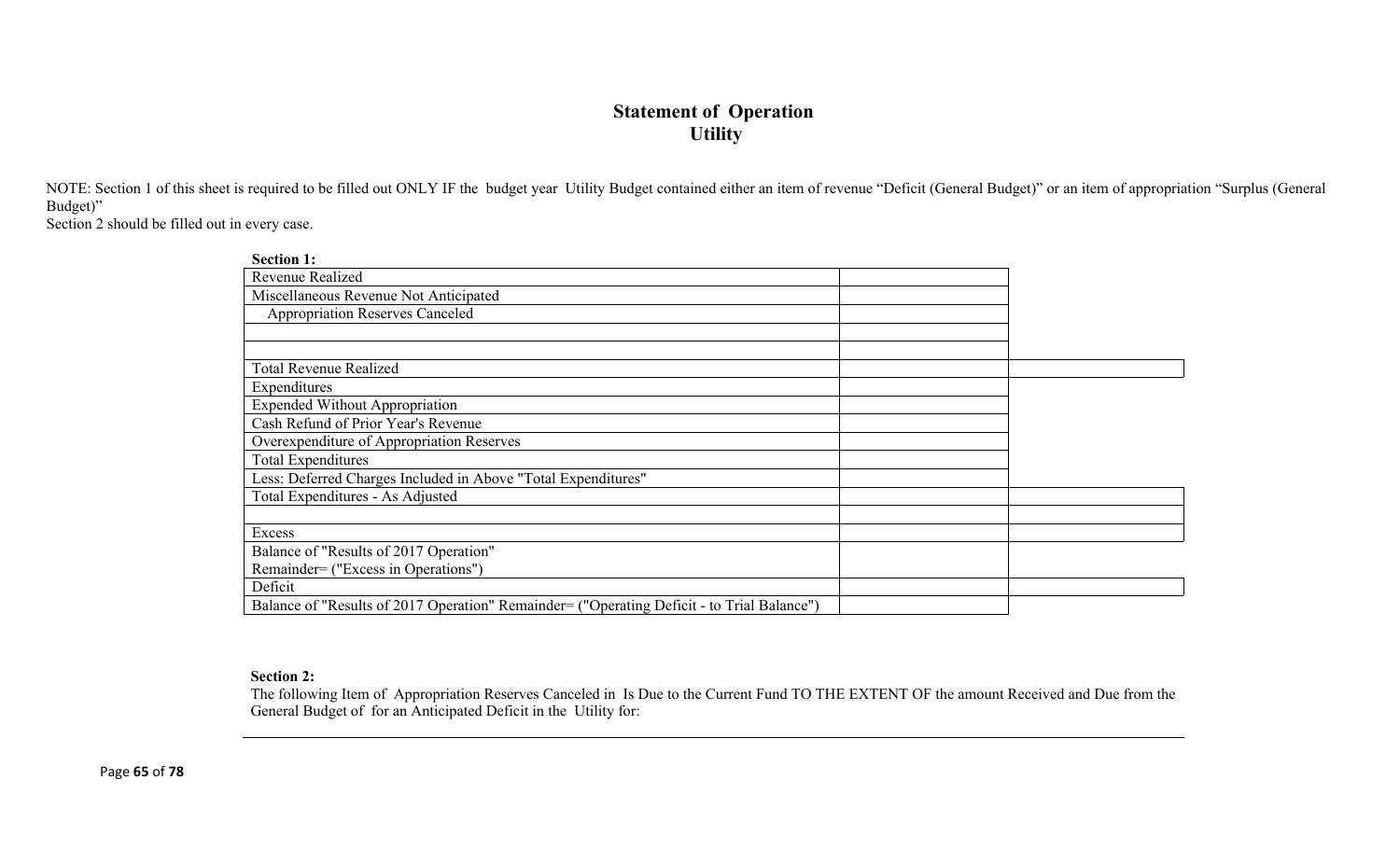| Appropriation Reserves Canceled in                                                         |  |
|--------------------------------------------------------------------------------------------|--|
| Less: Anticipated Deficit in Budget - Amount Received and Due from Current Fund - If none, |  |
| check "None" $\Box$                                                                        |  |
| *Excess (Revenue Realized)                                                                 |  |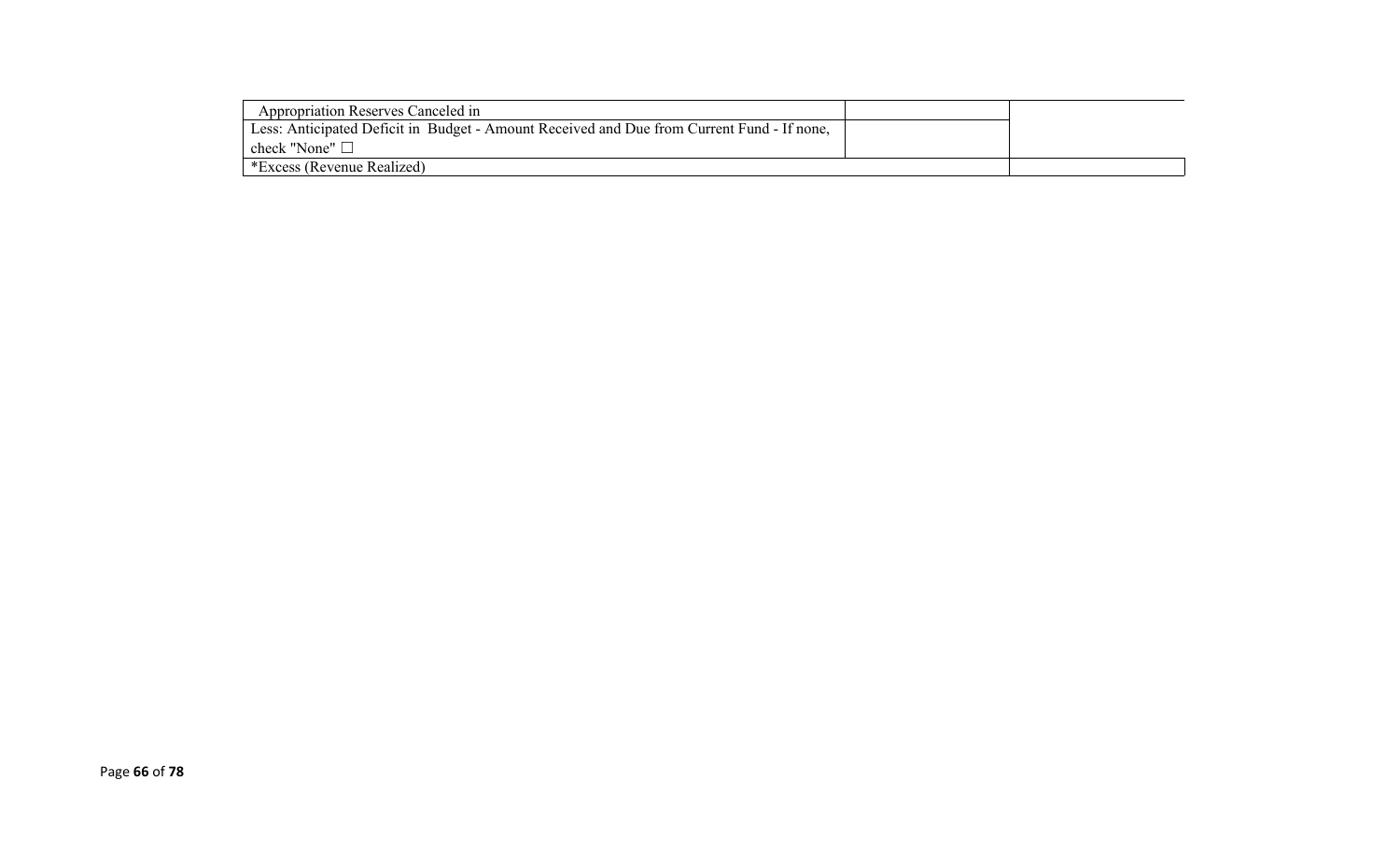# **Results of Operations – Utility**

|                                          | Debit | Credit |
|------------------------------------------|-------|--------|
|                                          |       |        |
| <b>Operating Excess</b>                  |       |        |
| <b>Operating Deficit</b>                 |       |        |
| Total Results of Current Year Operations |       |        |

# **Operating Surplus– Utility**

|                                | Debit | Credit |
|--------------------------------|-------|--------|
|                                |       |        |
| Balance December 31,           |       |        |
| <b>Total Operating Surplus</b> |       |        |

# **Analysis of Balance December 31, (From Utility – Trial Balance)**

| Cash                                                          |  |
|---------------------------------------------------------------|--|
| Investments                                                   |  |
| <b>Interfund Accounts Receivable</b>                          |  |
| Subtotal                                                      |  |
| Deduct Cash Liabilities Marked with "C" on Trial Balance      |  |
| Operating Surplus Cash or (Deficit in Operating Surplus Cash) |  |
| Other Assets Pledged to Operating Surplus*                    |  |
| Deferred Charges #                                            |  |
| Operating Deficit #                                           |  |
| <b>Total Other Assets</b>                                     |  |
|                                                               |  |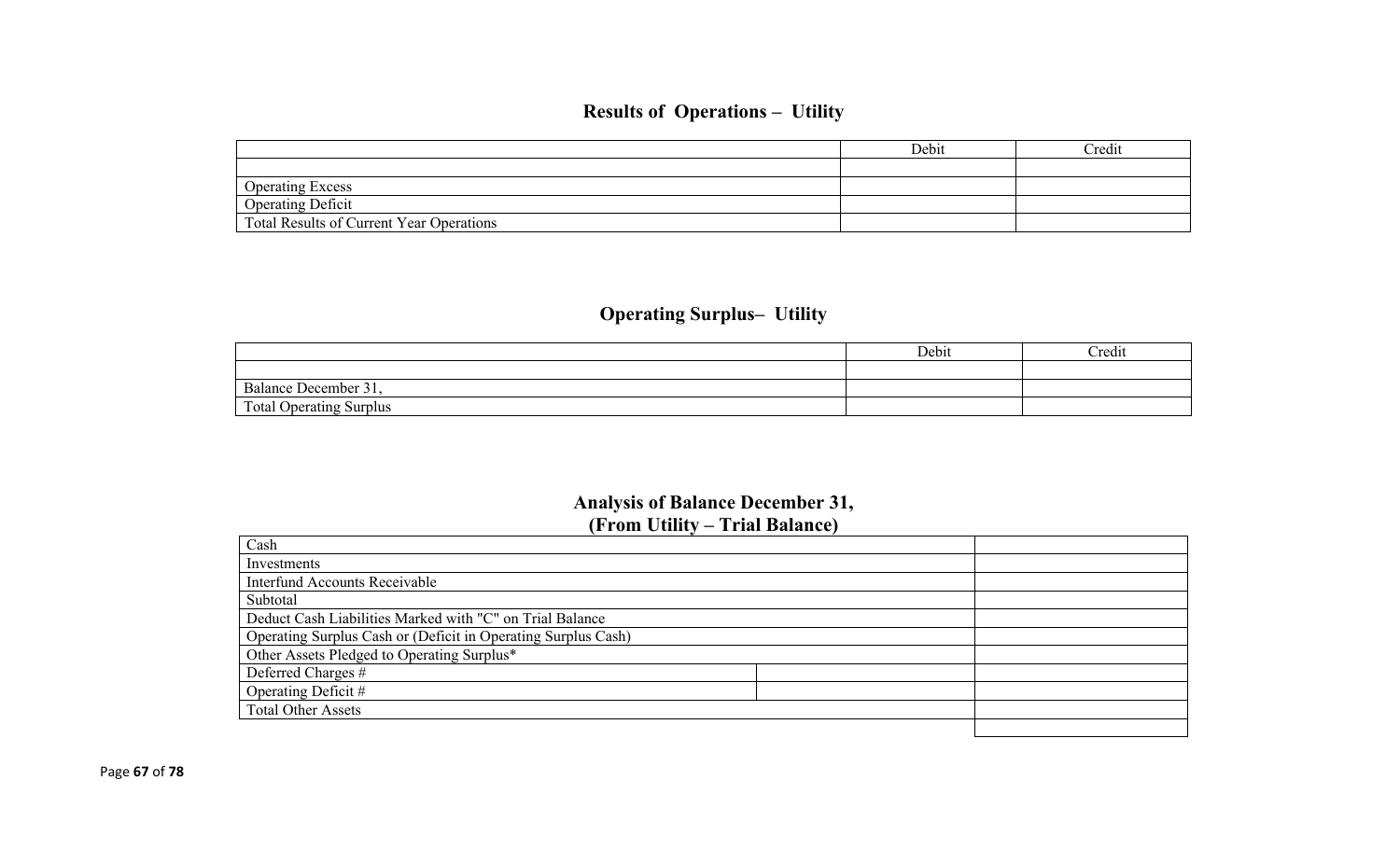# **Schedule of Utility Accounts Receivable**

| Balance December 31,                                                                       |                                  |  |
|--------------------------------------------------------------------------------------------|----------------------------------|--|
| Increased by:<br>Rents Levied                                                              |                                  |  |
| Decreased by:<br>Collections<br>Overpayments applied<br>Transfer to Utility Lien<br>Other  |                                  |  |
| Balance December 31,                                                                       |                                  |  |
|                                                                                            | <b>Schedule of Utility Liens</b> |  |
| Balance December 31,                                                                       |                                  |  |
| Increased by:<br><b>Transfers from Accounts Receivable</b><br>Penalties and Costs<br>Other |                                  |  |
| Decreased by:<br>Collections<br>Other                                                      |                                  |  |
| Balance December 31,                                                                       |                                  |  |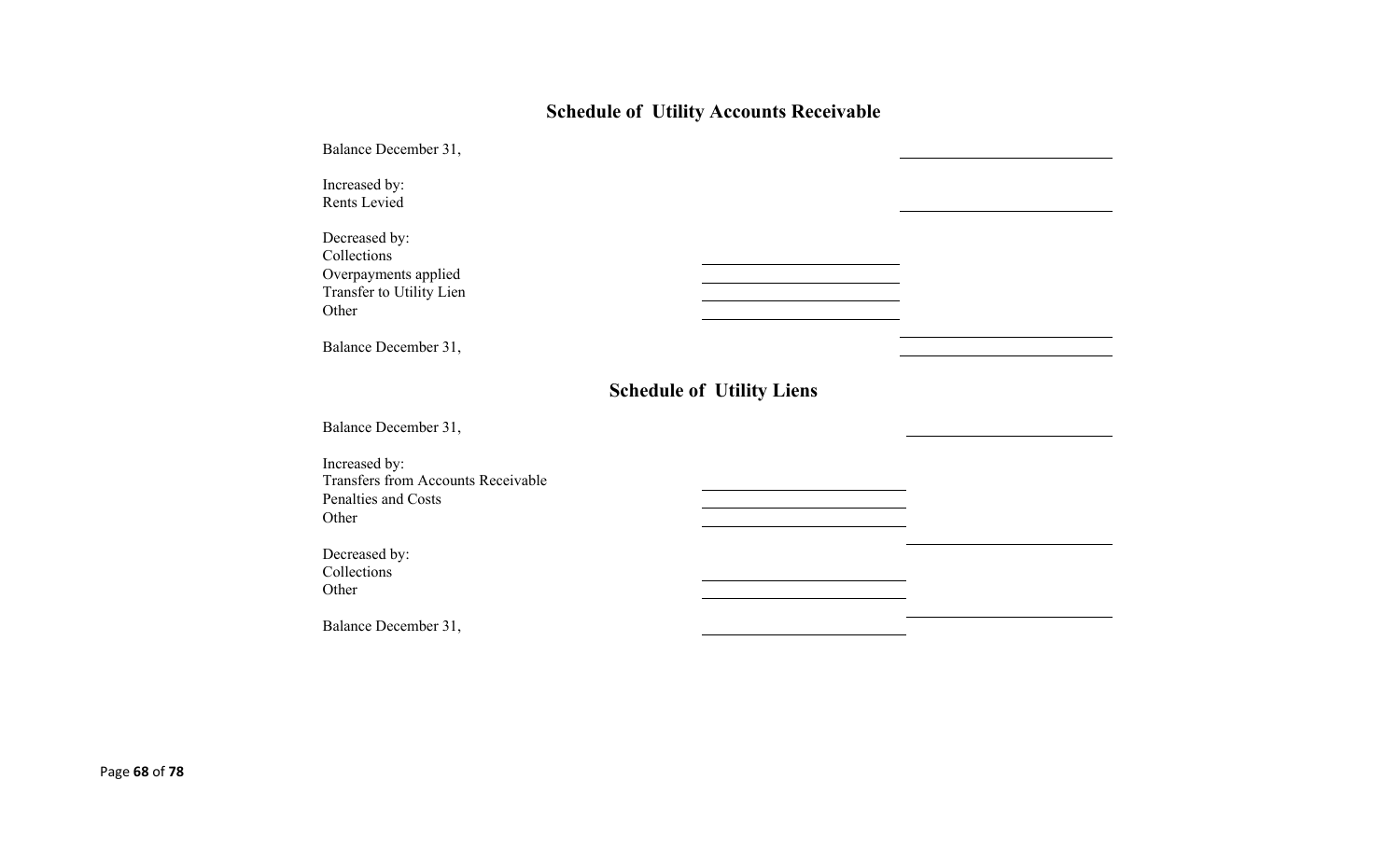### **Deferred Charges - Mandatory Charges Only - Utility Fund**

(Do not include the emergency authorizations pursuant to N.J.S.A. 40A:4-55)

| Caused by              | Amount Dec. 31, per Audit<br>Report | Amount in Budget | <b>Amount Resulting from</b> | Balance as at Dec. 31, |
|------------------------|-------------------------------------|------------------|------------------------------|------------------------|
| <b>Total Operating</b> |                                     |                  |                              |                        |
| Total Capital          |                                     |                  |                              |                        |

\*Do not include items funded or refunded as listed below.

# **Emergency Authorizations Under N.J.S.A. 40A:4-47 Which Have Been Funded or Refunded Under N.J.S.A. 40A:2-3 OR N.J.S.A. 40A:2-51**

| Date        | Purpose       | Amount                                                           |        |                                       |
|-------------|---------------|------------------------------------------------------------------|--------|---------------------------------------|
|             |               | <b>Judgements Entered Against Municipality and Not Satisfied</b> |        |                                       |
| In Favor Of | On Account Of | Date Entered                                                     | Amount | Appropriated for in Budget<br>of Year |
|             |               |                                                                  |        |                                       |

**Schedule of Bonds Issued and Outstanding**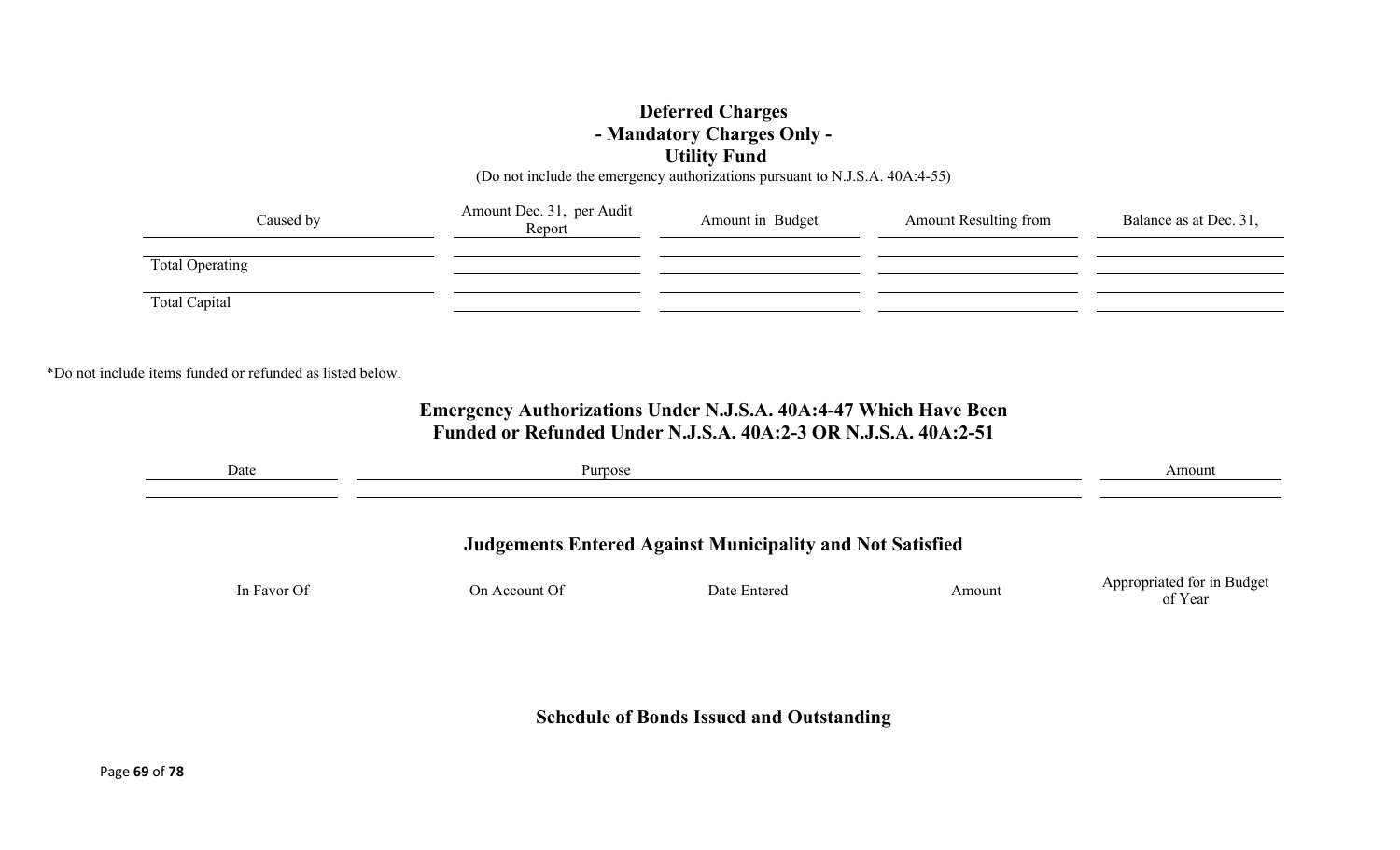### **and Debt Service for Bonds**

UTILITY ASSESSMENT BONDS

|                                           | Debit | Credit | Debt Service |
|-------------------------------------------|-------|--------|--------------|
|                                           |       |        |              |
| Outstanding December 31,                  |       |        |              |
|                                           |       |        |              |
| <b>Bond Maturities – Assessment Bonds</b> |       |        |              |
| Interest on Bonds                         |       |        |              |

## **Utility Capital Bonds**

|                                           | Debit | Credit | Debt Service |
|-------------------------------------------|-------|--------|--------------|
|                                           |       |        |              |
| Outstanding December 31,                  |       |        |              |
|                                           |       |        |              |
| <b>Bond Maturities – Assessment Bonds</b> |       |        |              |
| Interest on Bonds                         |       |        |              |

### **Interest on Bonds – Utility Budget**

| Interest on Bonds (*Items)                       |  |  |
|--------------------------------------------------|--|--|
| Less: Interest Accrued to 12/31/ (Trial Balance) |  |  |
| Subtotal                                         |  |  |
| Add: Interest to be Accrued as of 12/31/         |  |  |
| Required Appropriation                           |  |  |

## **List of Bonds Issued During**

| <b>Purpose</b><br>Maturity |  | Issued<br>Amount | : Issue<br>Jate<br>$\mathbf{u}$ | Rate<br>Interest |
|----------------------------|--|------------------|---------------------------------|------------------|
|                            |  |                  |                                 |                  |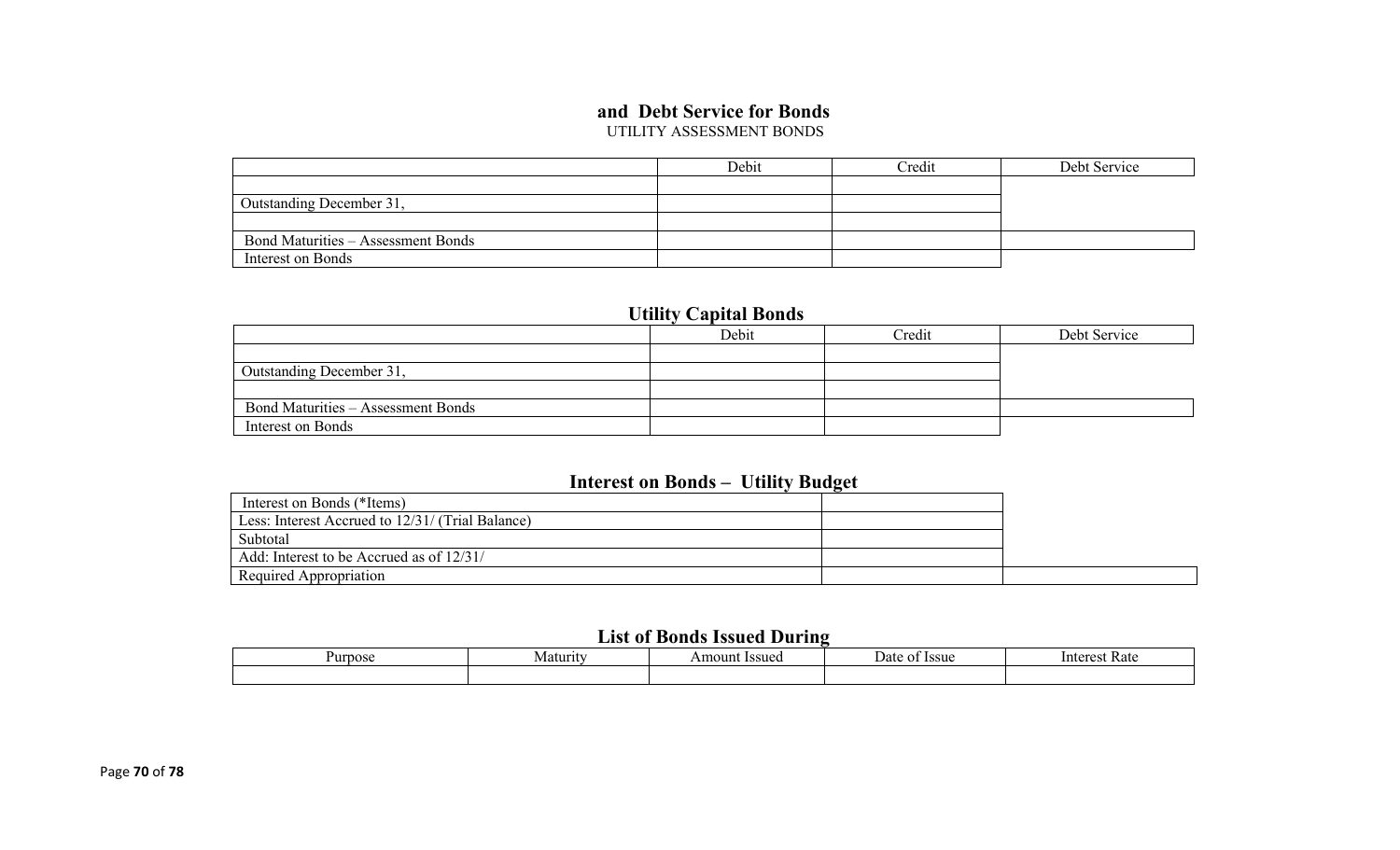#### **Schedule of Loans Issued and Outstanding and Debt Service for Loans** UTILITY LOAN

| Loan | <b>Outstanding</b><br>Januar | Issued | Paid | Other<br><b>Description</b> | $\mathbf{r}$<br>⌒<br>Other Debit | $\bullet$ .<br>Othe<br>Credit | Outstanding<br>December 31. | Loan Matv<br>irities | - Interest or<br>∟oans |
|------|------------------------------|--------|------|-----------------------------|----------------------------------|-------------------------------|-----------------------------|----------------------|------------------------|
|      |                              |        |      |                             |                                  |                               |                             |                      |                        |

# **Interest on Loans – Utility Budget**

| Interest on Loans (*Items)                       |
|--------------------------------------------------|
| Less: Interest Accrued to 12/31/ (Trial Balance) |
| Subtotal                                         |
| Add: Interest to be Accrued as of 12/31/         |
| Required Appropriation                           |

# **List of Loans Issued During**

| nos<br>1 I I | .4 otunut<br>$\sim$ | ssue<br>$\Omega$ in | $\alpha$<br>-554c | $\sim$<br>. |
|--------------|---------------------|---------------------|-------------------|-------------|
|              |                     |                     |                   |             |
|              |                     |                     |                   |             |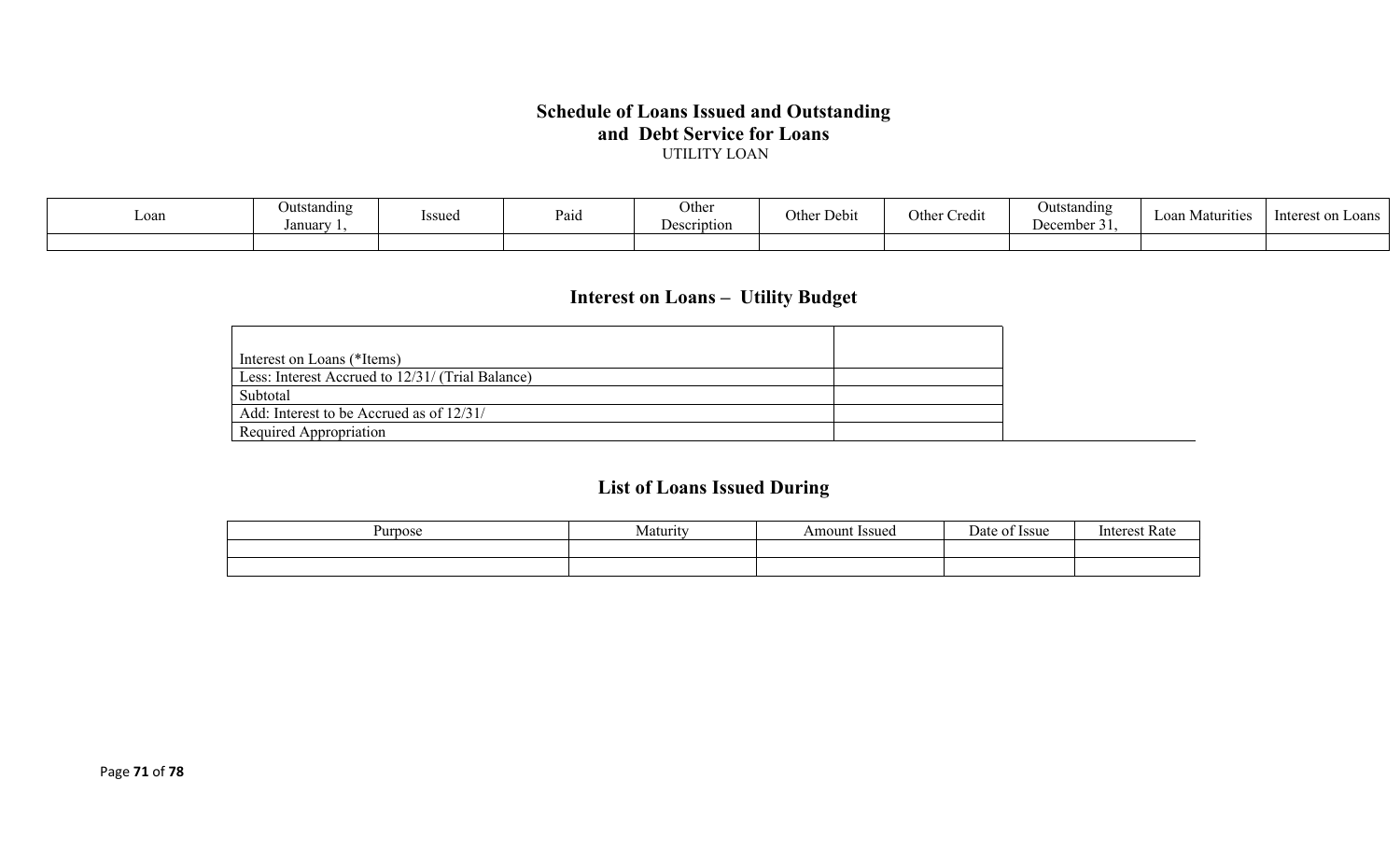## **Debt Service Schedule for Utility Notes (Other than Utility Assessment Notes)**

|                               | Original Amount | Original Date of | Amount of Note          | Date of  | Rate of  | <b>Budget Requirement</b> |              | Date Interest |
|-------------------------------|-----------------|------------------|-------------------------|----------|----------|---------------------------|--------------|---------------|
| Title or Purpose of the Issue | Issued          | <i>Issue</i>     | <b>Outstanding Dec.</b> | Maturity | Interest | For Principal             | For Interest | Computed to   |
|                               |                 |                  |                         |          |          |                           |              |               |
|                               |                 |                  |                         |          |          |                           |              |               |

Important: If there is more than one utility in the municipality, identify each note.

All notes with an original date of issue of or prior require one legal payable installment to be budgeted if it is contemplated that such notes will be renewed in or written intent of permanent financing submitted.

\*\* If interest on note is financed by ordinance, designate same, otherwise an amount must be included in this column.

| INTERST ON NOTES - UTILITY BUDGET                |  |
|--------------------------------------------------|--|
| Interest on Notes                                |  |
| Less: Interest Accrued to 12/31/ (Trial Balance) |  |
| Subtotal                                         |  |
| Add: Interest to be Accrued as of 12/31/         |  |
|                                                  |  |
| Required Appropriation -                         |  |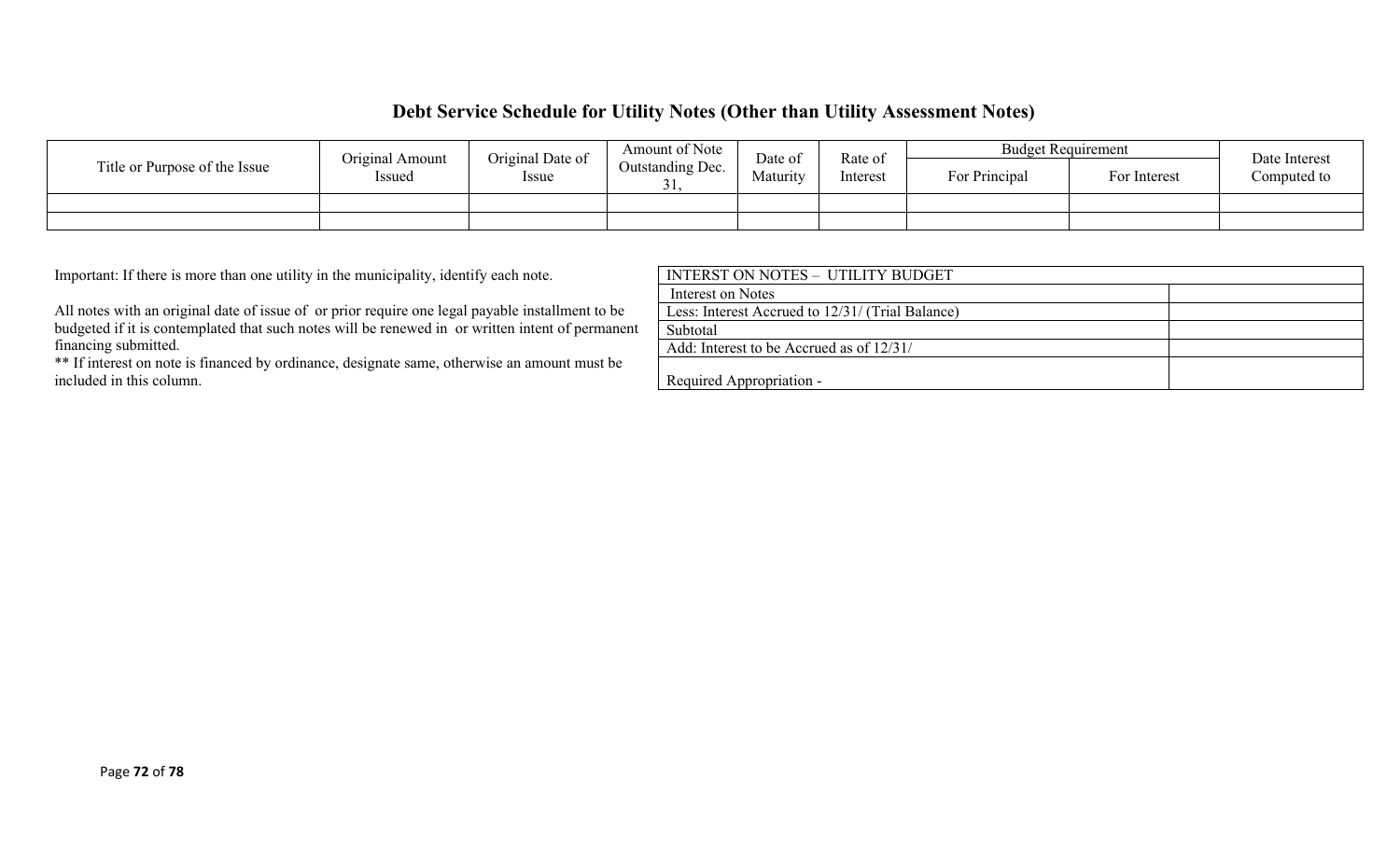## **Debt Service Schedule for Utility Assessment Notes**

|                           | Original Amount | Original Date of | Amount of Note   | Date of  | Rate of<br>Interest | <b>Budget Requirement</b> |              | Interest Computed |
|---------------------------|-----------------|------------------|------------------|----------|---------------------|---------------------------|--------------|-------------------|
| Title or Purpose of Issue | Issued          | Issue            | Outstanding Dec. | Maturity |                     | For Principal             | For Interest | to (Insert Date)  |
|                           |                 |                  |                  |          |                     |                           |              |                   |
|                           |                 |                  |                  |          |                     |                           |              |                   |

Important: If there is more than one utility in the municipality, identify each note.

Utility Assessment Notes with an original date of issue of December 31, or prior require one legally payable installment to be budgeted in the Dedicated Utility Assessment Budget if it is contemplated that such notes will be renewed in or written intent of permanent financing submitted with statement.

\*\* Interest on Utility Assessment Notes must be included in the Utility Budget appropriation "Interest on Notes".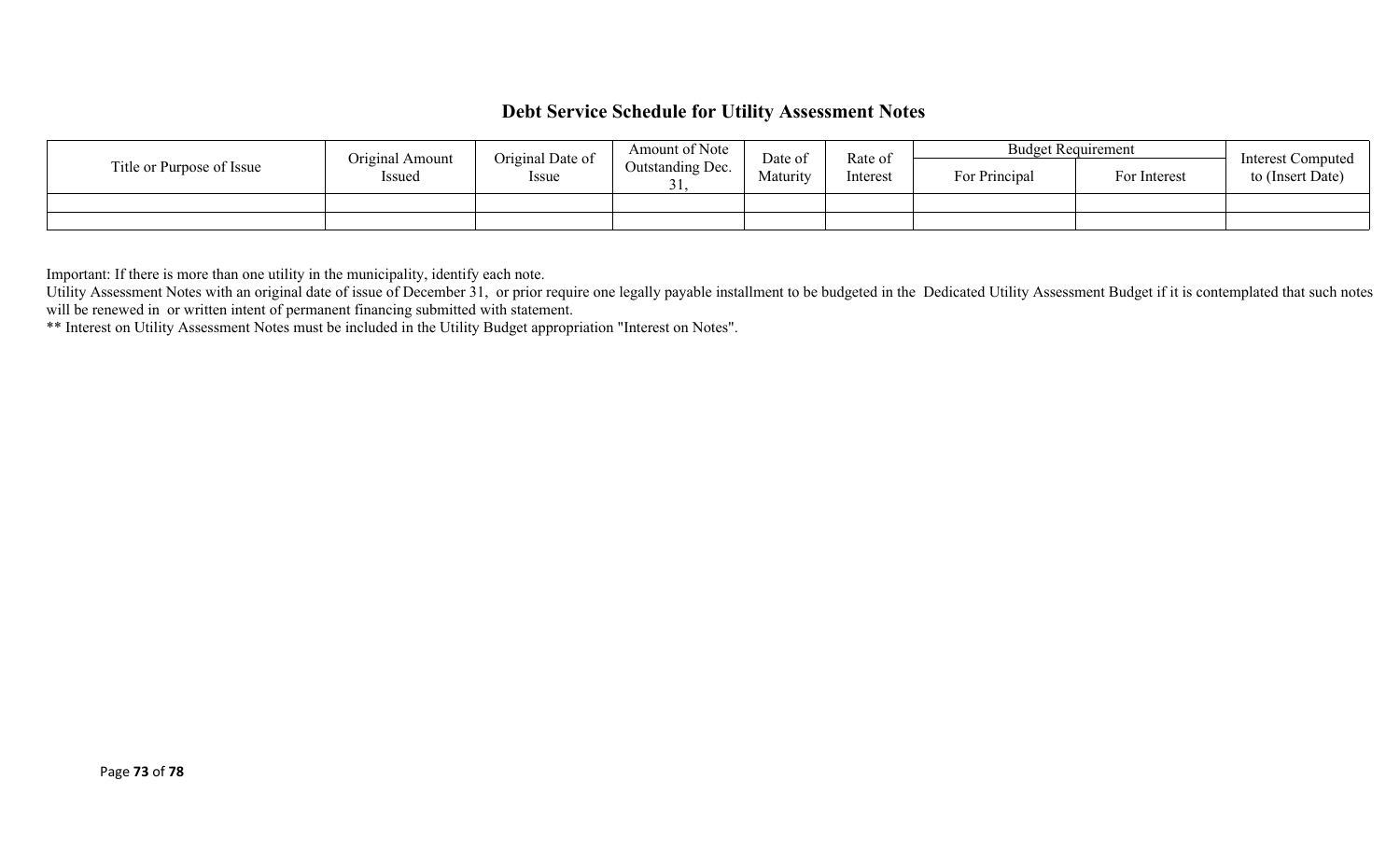## **Schedule of Capital Lease Program Obligations**

|                                              | Amount of Obligation | <b>Budget Requirement</b> |                   |  |
|----------------------------------------------|----------------------|---------------------------|-------------------|--|
| Purpose                                      | Outstanding Dec. 31, | For Principal             | For Interest/Fees |  |
| Leases approved by LFB after July 1, 2007    |                      |                           |                   |  |
|                                              |                      |                           |                   |  |
| Subtotal                                     |                      |                           |                   |  |
| Leases approved by LFB prior to July 1, 2007 |                      |                           |                   |  |
|                                              |                      |                           |                   |  |
|                                              |                      |                           |                   |  |
| Subtotal                                     |                      |                           |                   |  |
| Total                                        |                      |                           |                   |  |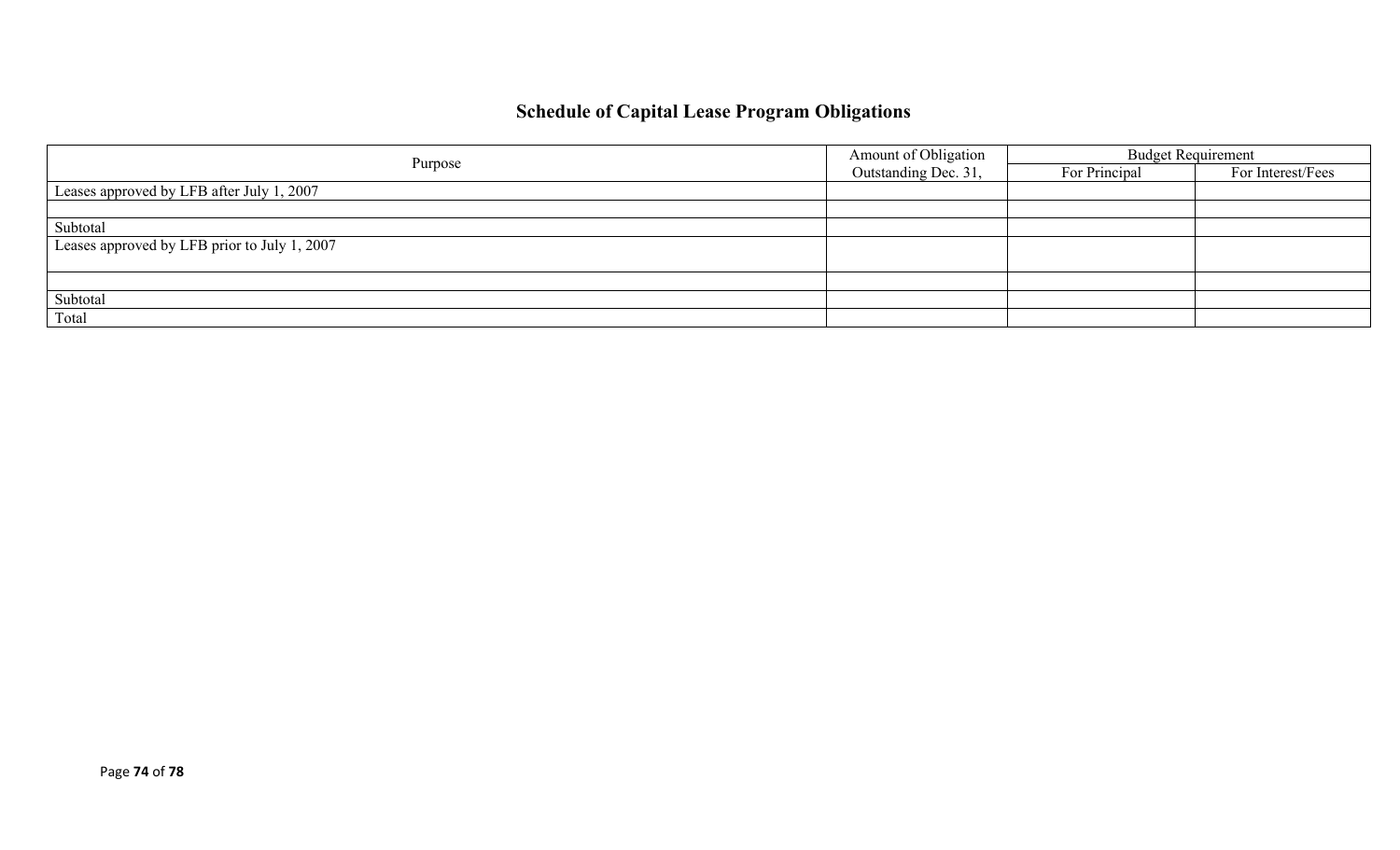# **Schedule of Improvement Authorizations (Utility Capital Fund)**

| <b>IMPROVEMENTS</b>                                                                   |        | Balance - January 1, |                | Refunds, Transfers |          |                            | Balance December 31, |          |
|---------------------------------------------------------------------------------------|--------|----------------------|----------------|--------------------|----------|----------------------------|----------------------|----------|
| Specify each authorization by<br>purpose. Do not merely designate<br>by a code number | Funded | <b>Jnfunded</b>      | Authorizations | and Encumbrances   | Expended | Authorizations<br>Canceled | Funded               | Unfunded |
|                                                                                       |        |                      |                |                    |          |                            |                      |          |
| Total                                                                                 |        |                      |                |                    |          |                            |                      |          |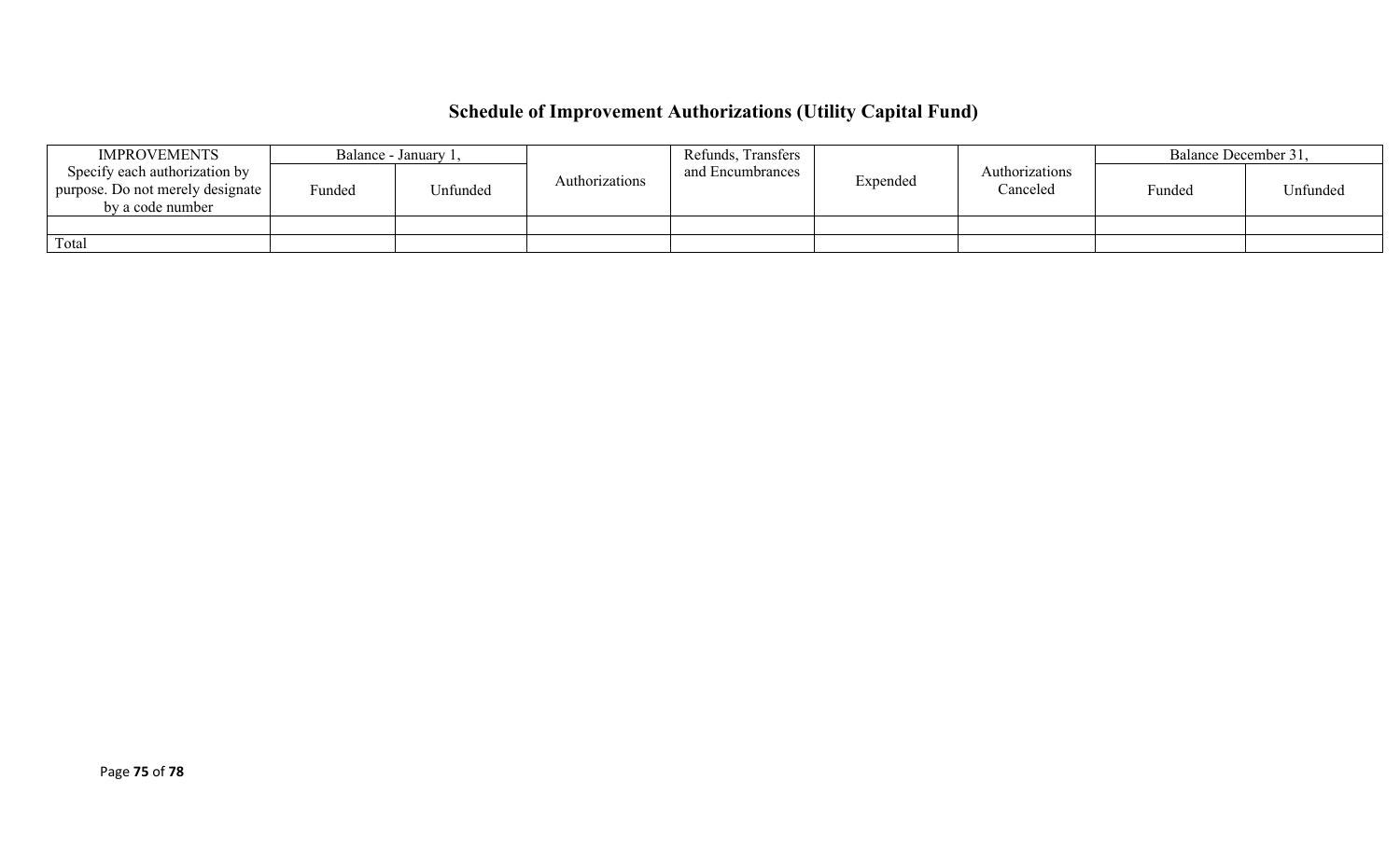#### **Utility Capital Fund** SCHEDULE OF CAPITAL IMPROVEMENT FUND

|                                | Debit | Credit |
|--------------------------------|-------|--------|
|                                |       |        |
| $\sim$<br>Balance December 31, |       |        |
|                                |       |        |

#### **Utility Capital Fund** SCHEDULE OF DOWN PAYMENTS ON IMPROVEMENTS

|                                                                        | Debit | <b>Tredit</b> |
|------------------------------------------------------------------------|-------|---------------|
|                                                                        |       |               |
| $\overline{\phantom{a}}$<br>$\sim$ $\sim$<br>l Jecember 3<br>Ralance L |       |               |
|                                                                        |       |               |

\*The full amount of the appropriation should be transferred to this account unless the balance of the appropriation is permitted to lapse.